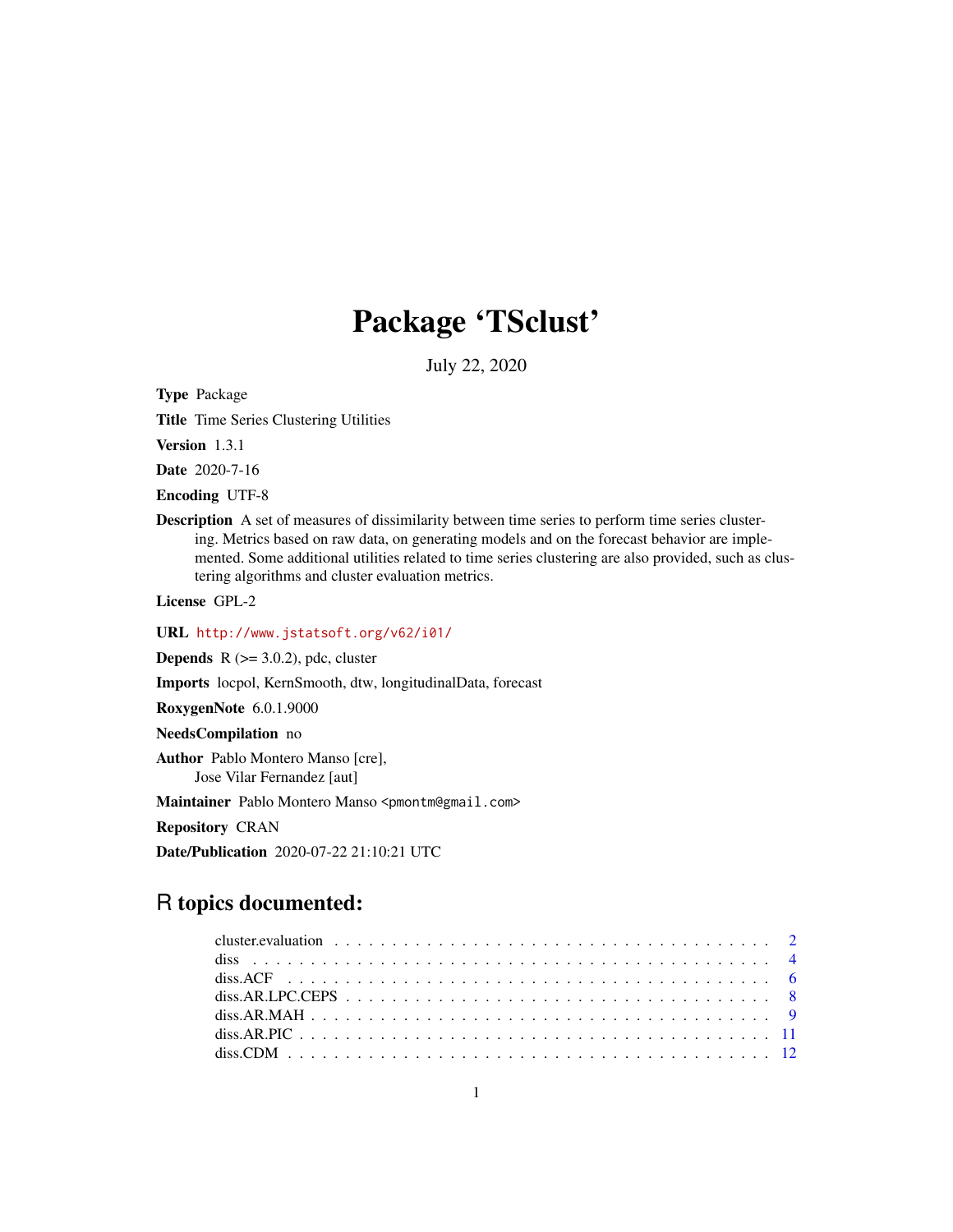<span id="page-1-0"></span>

| Index |          | 44 |
|-------|----------|----|
|       |          |    |
|       |          |    |
|       |          |    |
|       |          |    |
|       |          |    |
|       |          |    |
|       |          |    |
|       |          |    |
|       |          |    |
|       |          |    |
|       |          |    |
|       |          |    |
|       | diss.PDC | 27 |
|       | diss.NCD |    |
|       |          |    |
|       |          |    |
|       |          | 21 |
|       |          |    |
|       |          |    |
|       |          |    |
|       |          |    |
|       |          |    |
|       |          |    |

<span id="page-1-1"></span>cluster.evaluation *Clustering Evaluation Index Based on Known Ground Truth*

# Description

Computes the similarity between the true cluster solution and the one obtained with a method under evaluation.

# Usage

```
cluster.evaluation(G, S)
```
# Arguments

| G  | Integer vector with the labels of the true cluster solution. Each element of the<br>vector specifies the cluster 'id' that the element belongs to.              |
|----|-----------------------------------------------------------------------------------------------------------------------------------------------------------------|
| S. | Integer vector with the labels of the cluster solution to be evaluated. Each ele-<br>ment of the vector specifies the cluster 'id' that the element belongs to. |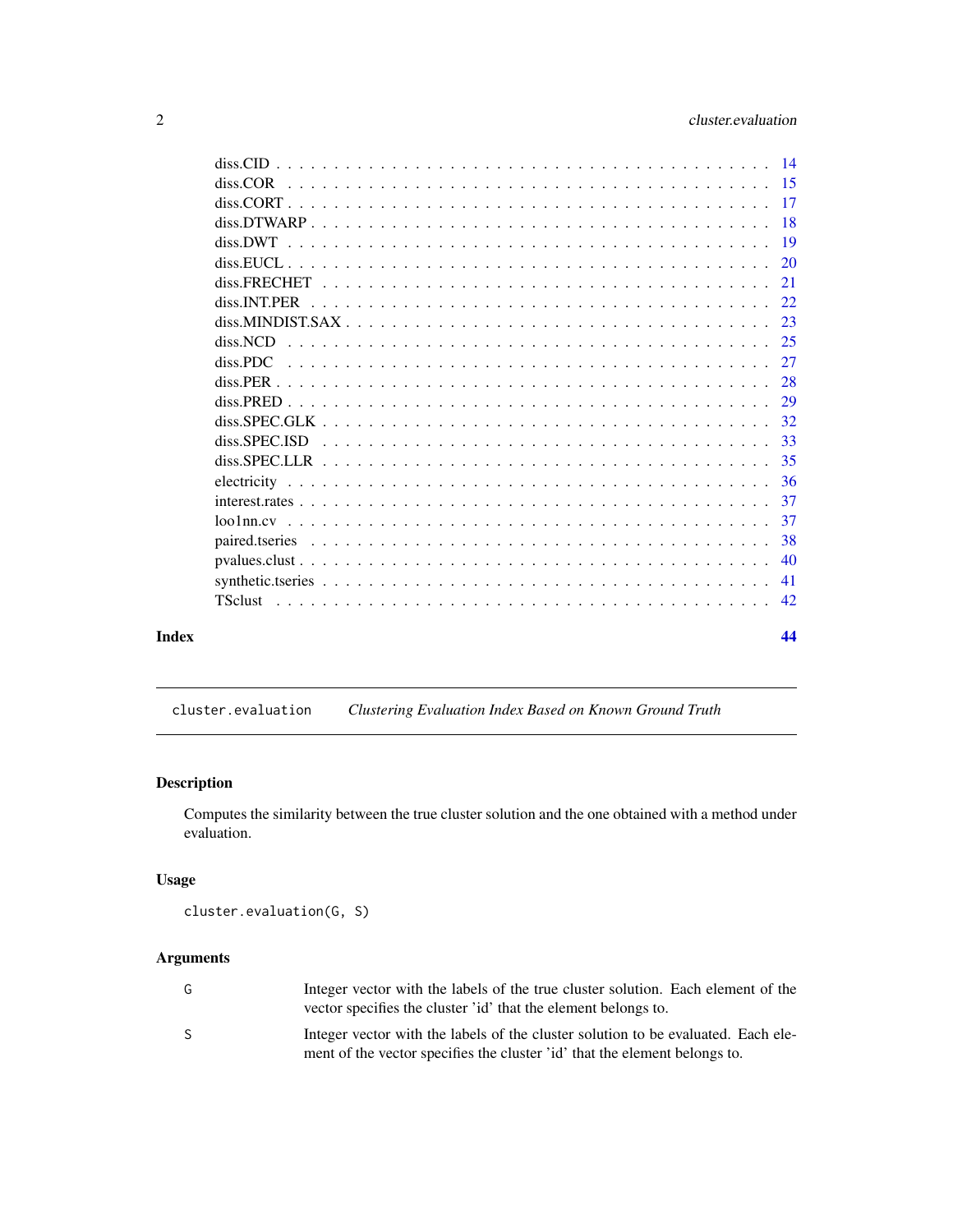# <span id="page-2-0"></span>Details

The measure of clustering evaluation is defined as

$$
Sim(G, C) = 1/k \sum_{i=1}^{k} \max_{1 \le j \le k} Sim(G_i, C_j),
$$

where

$$
Sim(G_i, C_j) = \frac{2|G_i \cap C_j|}{|G_i| + |C_j|}
$$

with  $\lfloor$ . denoting the cardinality of the elements in the set. This measure has been used for comparing different clusterings, e.g. in Kalpakis et al. (2001) and Pértega and Vilar (2010).

#### Value

The computed index.

# Note

This index is not simmetric.

## Author(s)

Pablo Montero Manso, José Antonio Vilar.

## References

Larsen, B. and Aone, C. (1999) Fast and effective text mining using linear-time document clustering. *Proc. KDD' 99*.16–22.

Kalpakis, K., Gada D. and Puttagunta, V. (2001) Distance measures for effective clustering of arima time-series. *Proceedings 2001 IEEE International Conference on Data Mining*, 273–280.

Pértega S. and Vilar, J.A (2010) Comparing several parametric and nonparametric approaches to time series clustering: A simulation study. *J. Classification*, 27(3), 333-362.

Montero, P and Vilar, J.A. (2014) *TSclust: An R Package for Time Series Clustering.* Journal of Statistical Software, 62(1), 1-43. <http://www.jstatsoft.org/v62/i01/.>

#### See Also

[cluster.stats](#page-0-0), [clValid](#page-0-0), [std.ext](#page-0-0)

# Examples

```
#create a true cluster
#(first 4 elements belong to cluster '1', next 4 to cluster '2' and the last 4 to cluster '3'.
true_cluster <- c(1, 1, 1, 1, 2, 2, 2, 2, 3, 3, 3, 3)
#the cluster to be tested
```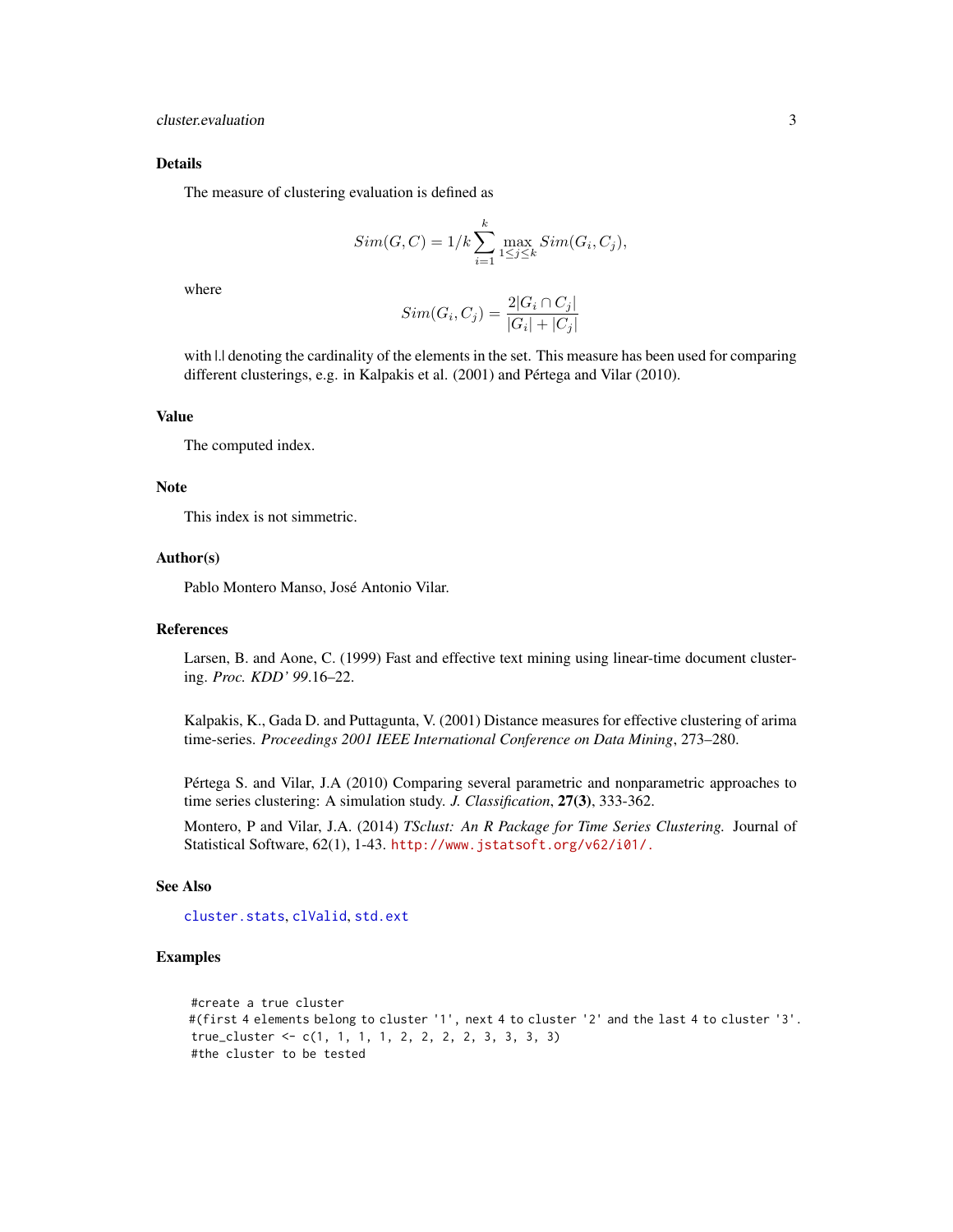<span id="page-3-0"></span>

```
new_cluster <- c( 2, 1, 2, 3, 3, 2, 2, 1, 3, 3, 3, 3)
```
#get the index cluster.evaluation(true\_cluster, new\_cluster)

#it can be seen that the index is not simmetric cluster.evaluation(new\_cluster, true\_cluster)

#### <span id="page-3-1"></span>diss *TSclust Dissimilarity Computation*

# Description

Computes the dissimilarity matrix of the given numeric matrix, list, data.frame or mts object using the selected TSclust dissimilarity method.

# Usage

diss(SERIES, METHOD, ...)

#### Arguments

| SERIES | Numeric matrix, list, data. frame or mts object. Numeric matrices are inter-<br>preted row-wise (one series per row) meanwhile data. frame and mts objects<br>are interpredted column-wise.                                                                                                                                                                     |
|--------|-----------------------------------------------------------------------------------------------------------------------------------------------------------------------------------------------------------------------------------------------------------------------------------------------------------------------------------------------------------------|
| METHOD | the dissimilarity measure to be used. This must be one of "ACF", "AR.LPC.CEPS",<br>"AR.MAH", "AR.PIC", "CDM", "CID", "COR", "CORT", "DTWARP", "DWT",<br>"EUCL", "FRECHET", INT.PER", "NCD", "PACF", "PDC", PER", "PRED",<br>"MINDIST.SAX", "SPEC.LLR", "SPEC.GLK" or "SPEC.ISD". Any unam-<br>biguous substring can be given. See details for individual usage. |
| .      | Additional arguments for the selected method.                                                                                                                                                                                                                                                                                                                   |

## Details

SERIES argument can be a numeric matrix, with one row per series, a list object with one numeric vector per element, a data.frame or a mts object. Some methods can have additional arguments. See the individual help page for each dissimilarity method, detailed below. Methods that have arguments that require one value per time series in series must provide so using a vector, a matrix (in the case of a multivalued argument) or a list when appropiate. In the case of a matrix, the values are conveyed row-wise. See the AR.LPC.CEPS example below.

- "ACF" Autocorrelation-based method. See [diss.ACF](#page-5-1).
- "AR.LPC.CEPS" Linear Predictive Coding ARIMA method. This method has two value-perseries arguments, the ARIMA order, and the seasonality.See [diss.AR.LPC.CEPS](#page-7-1).
- "AR.MAH" Model-based ARMA method. See [diss.AR.MAH](#page-8-1).
- "AR.PIC" Model-based ARMA method. This method has a value-per-series argument, the ARIMA order. See [diss.AR.PIC](#page-10-1).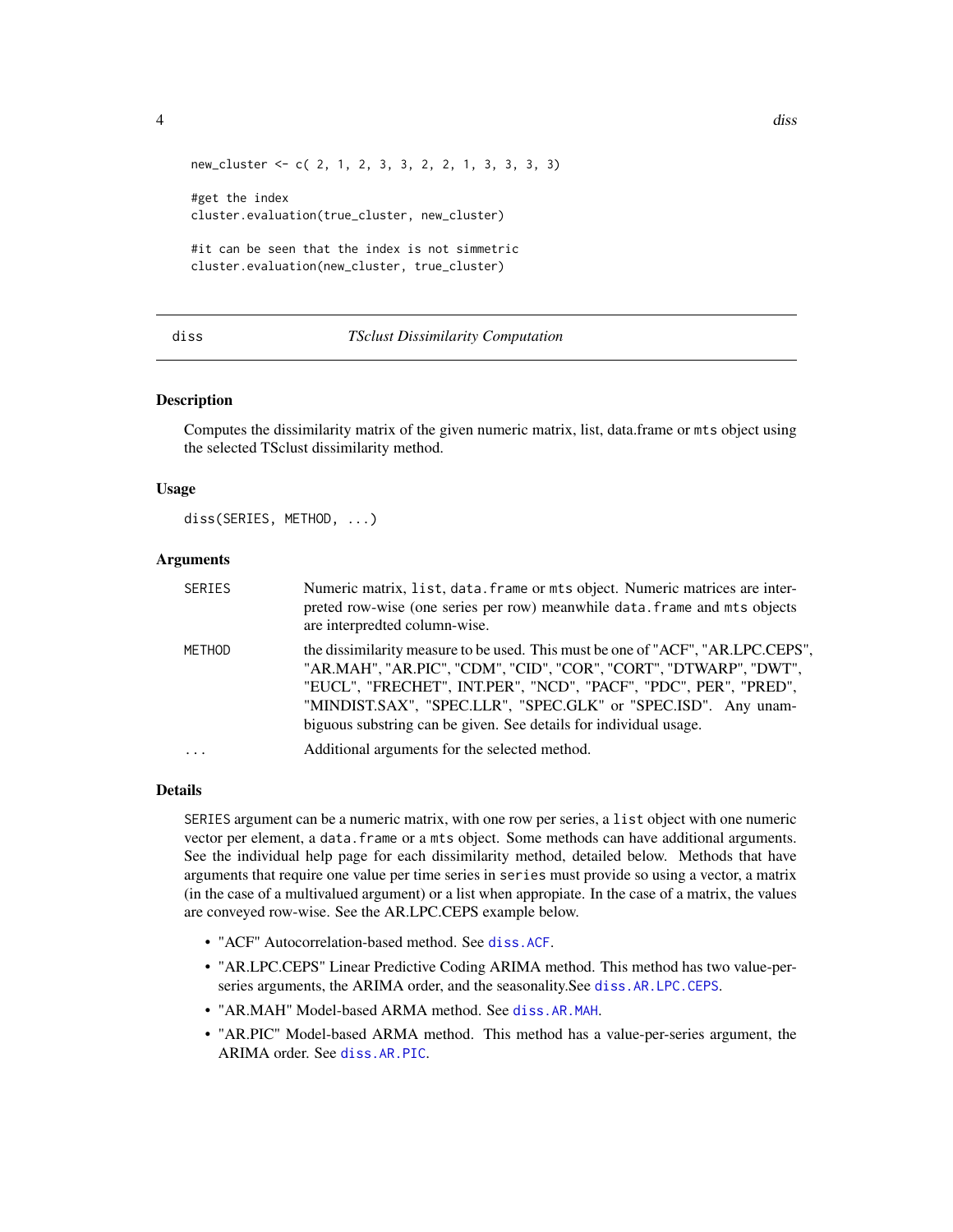- <span id="page-4-0"></span>• "CDM" Compression-based dissimilarity method. See [diss.CDM](#page-11-1).
- "CID" Complexity-Invariant distance. See [diss.CID](#page-13-1).
- "COR" Correlation-based method. See [diss.COR](#page-14-1).
- "CORT" Temporal Correlation and Raw values method. See [diss.CORT](#page-16-1).
- "DTWARP" Dynamic Time Warping method. See [diss.DTWARP](#page-17-1).
- "DWT" Discrete wavelet transform method. See [diss.DWT](#page-18-1).
- "EUCL" Euclidean distance. See [diss.EUCL](#page-19-1). For many more convetional distances, see link[stats]{dist}, though you may need to transpose the dataset.
- "FRECHET" Frechet distance. See [diss.FRECHET](#page-20-1).
- "INT.PER" Integrate Periodogram-based method. See [diss.INT.PER](#page-21-1).
- "NCD" Normalized Compression Distance. See [diss.NCD](#page-24-1).
- "PACF" Partial Autocorrelation-based method. See [diss.PACF](#page-5-2).
- "PDC" Permutation distribution divergence. Uses the [pdc](#page-0-0) package. See [pdcDist](#page-0-0) for additional arguments and details. Note that series given by numeric matrices are interpreted row-wise and not column-wise, opposite as in [pdcDist](#page-0-0).
- "PER" Periodogram-based method. See [diss.PER](#page-27-1).
- "PRED" Prediction Density-based method. This method has two value-per-series agument, the logarithm and difference transform. See [diss.PRED](#page-28-1).
- "MINDIST.SAX" Distance that lower bounds the Euclidean, based on the Symbolic Aggregate approXimation measure. See [diss.MINDIST.SAX](#page-22-1).
- "SPEC.LLR" Spectral Density by Local-Linear Estimation method. See [diss.SPEC.LLR](#page-34-1).
- "SPEC.GLK" Log-Spectra Generalized Likelihood Ratio test method. See [diss.SPEC.GLK](#page-31-1).
- "SPEC.ISD" Intregated Squared Differences between Log-Spectras method. See [diss.SPEC.ISD](#page-32-1).

#### Value

dist A dist object with the pairwise dissimilarities between series.

Some methods produce additional output, see their respective documentation pages for more information.

# Author(s)

Pablo Montero Manso, José Antonio Vilar.

# References

Montero, P and Vilar, J.A. (2014) *TSclust: An R Package for Time Series Clustering.* Journal of Statistical Software, 62(1), 1-43. <http://www.jstatsoft.org/v62/i01/.>

## See Also

[pdc](#page-0-0), [dist](#page-0-0)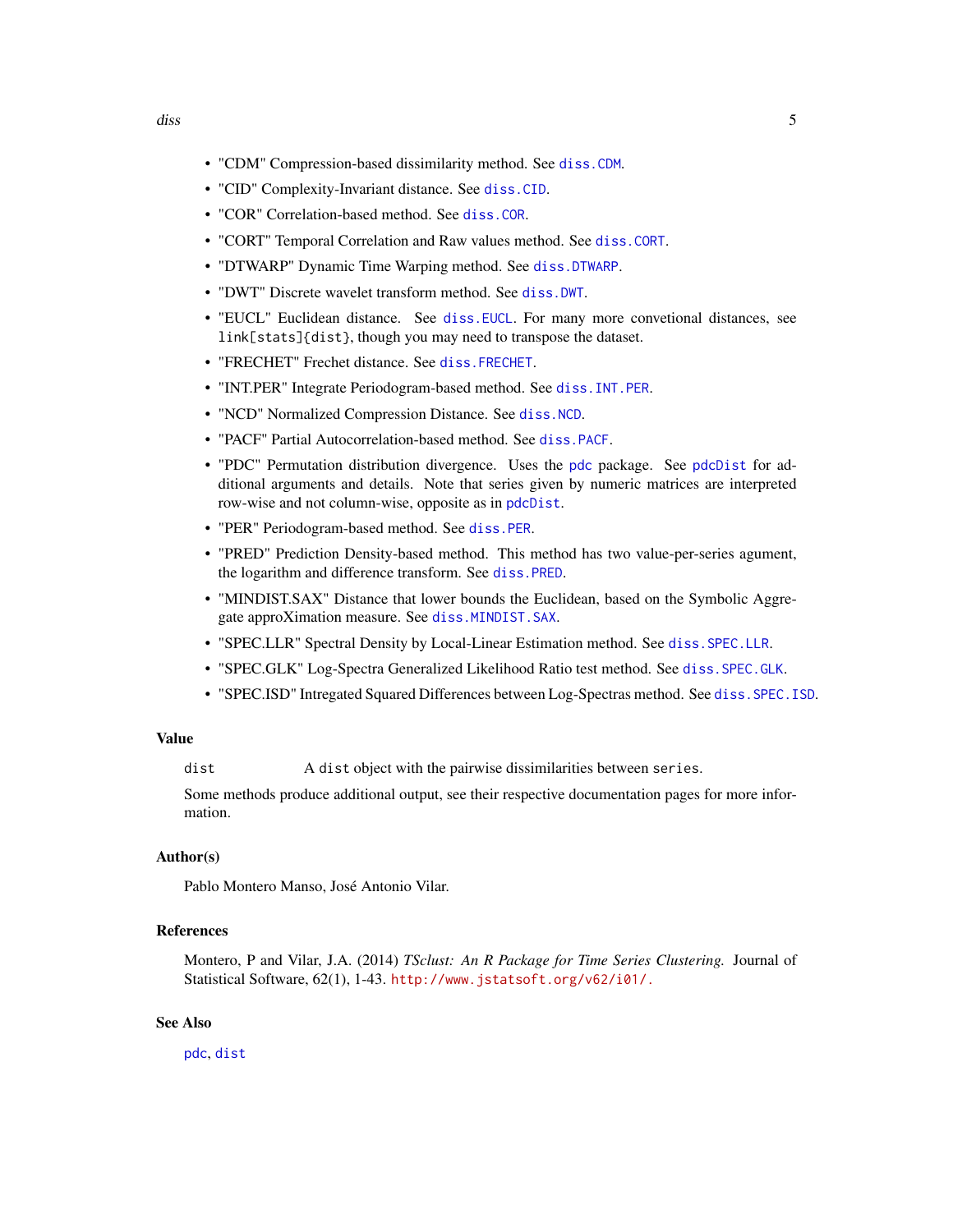# Examples

```
data(electricity)
diss(electricity, METHOD="INT.PER", normalize=FALSE)
## Example of multivalued, one per series argument
## The AR.LPC.CEPS dissimilarity allows the specification of the ARIMA model for each series
## Create three sample time series and a mts object
x <- arima.sim(model=list(ar=c(0.4,-0.1)), n =100, n.start=100)
y <- arima.sim(model=list(ar=c(0.9)), n =100, n.start=100)
z <- arima.sim(model=list(ar=c(0.5, 0.2)), n =100, n.start=100)
seriests \leq rbind(x, y, z)## If we want to provide the ARIMA order for each series
## and use it with AR.LPC.CEPS, we create a matrix with the row-wise orders
orderx <-c(2,0,0)ordery <-c(1,0,0)orderz <-c(2,0,0)orders = rbind(orderx, ordery, orderz)
diss( seriests, METHOD="AR.LPC.CEPS", k=30, order= orders )
##other examples
diss( seriests, METHOD="MINDIST.SAX", w=10, alpha=4 )
diss( seriests, METHOD="PDC" )
```
<span id="page-5-1"></span>diss.ACF *Autocorrelation-based Dissimilarity*

## <span id="page-5-2"></span>Description

Computes the dissimilarity between two time series as the distance between their estimated simple (ACF) or partial (PACF) autocorrelation coefficients.

## Usage

diss.ACF( $x$ ,  $y$ ,  $p = NULL$ , omega=NULL,  $lag.max=50$ ) diss.PACF( $x$ ,  $y$ ,  $p = NULL$ , omega=NULL,  $lag.max=50$ )

# Arguments

| X       | Numeric vector containing the first of the two time series.                                                                    |
|---------|--------------------------------------------------------------------------------------------------------------------------------|
| У       | Numeric vector containing the second of the two time series.                                                                   |
| р       | If not NULL, sets the weight for the geometric decaying of the autocorrelation<br>coefficients. Ranging from $\theta$ to 1.    |
| lag.max | Maximum number of simple or partial autocorrelation coefficients to be consid-<br>ered.                                        |
| omega   | If not NULL, completely specifies the weighting matrix for the autocorrelation<br>coefficients. p is ignored if omega is used. |

<span id="page-5-0"></span>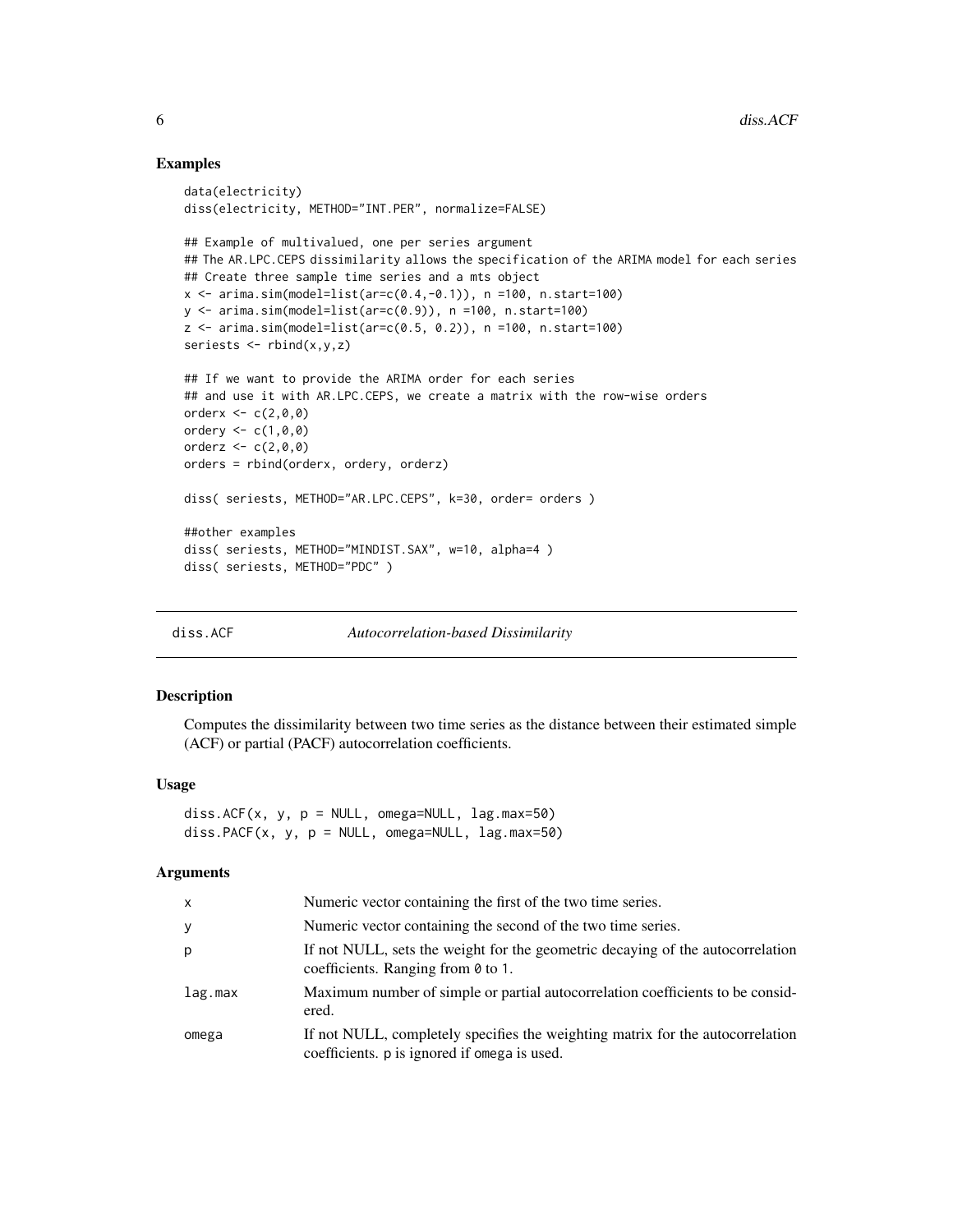#### <span id="page-6-0"></span>diss.ACF 7

# Details

Performs the weighted Euclidean distance between the simple autocorrelation ( dist.ACF) or partial autocorrelation ( dist.PACF ) coefficients. If neither p nor omega are specified, uniform weighting is used. If p is specified, geometric wights decaying with the lag in the form  $p(1-p)^i$  are applied. If omega  $(\Omega)$  is specified,

$$
d(x,y) = \left\{(\hat{\rho}_x - \hat{\rho}_y)^t \mathbf{\Omega}(\hat{\rho}_x - \hat{\rho}_y)\right\}^{\frac{1}{2}}
$$

with  $\hat{\rho}_x$  and  $\hat{\rho}_y$  the respective (partial) autocorrelation coefficient vectors.

#### Value

The computed distance.

## Author(s)

Pablo Montero Manso, José Antonio Vilar.

# References

Galeano, P. and Peña, D. (2000). Multivariate analysis in vector time series. *Resenhas*, 4 (4), 383–403.

Montero, P and Vilar, J.A. (2014) *TSclust: An R Package for Time Series Clustering.* Journal of Statistical Software, 62(1), 1-43. <http://www.jstatsoft.org/v62/i01/.>

## See Also

[diss.COR](#page-14-1)

# Examples

```
## Create three sample time series
x < -cumsum(rnorm(100)y <- cumsum(rnorm(100))
z <- sin(seq(0, pi, length.out=100))
## Compute the distance and check for coherent results
diss.PACF(x, y)
diss.ACF(x, z)
diss.PACF(y, z)
#create a dist object for its use with clustering functions like pam or hclust
diss( rbind(x,y,z), "ACF", p=0.05)
```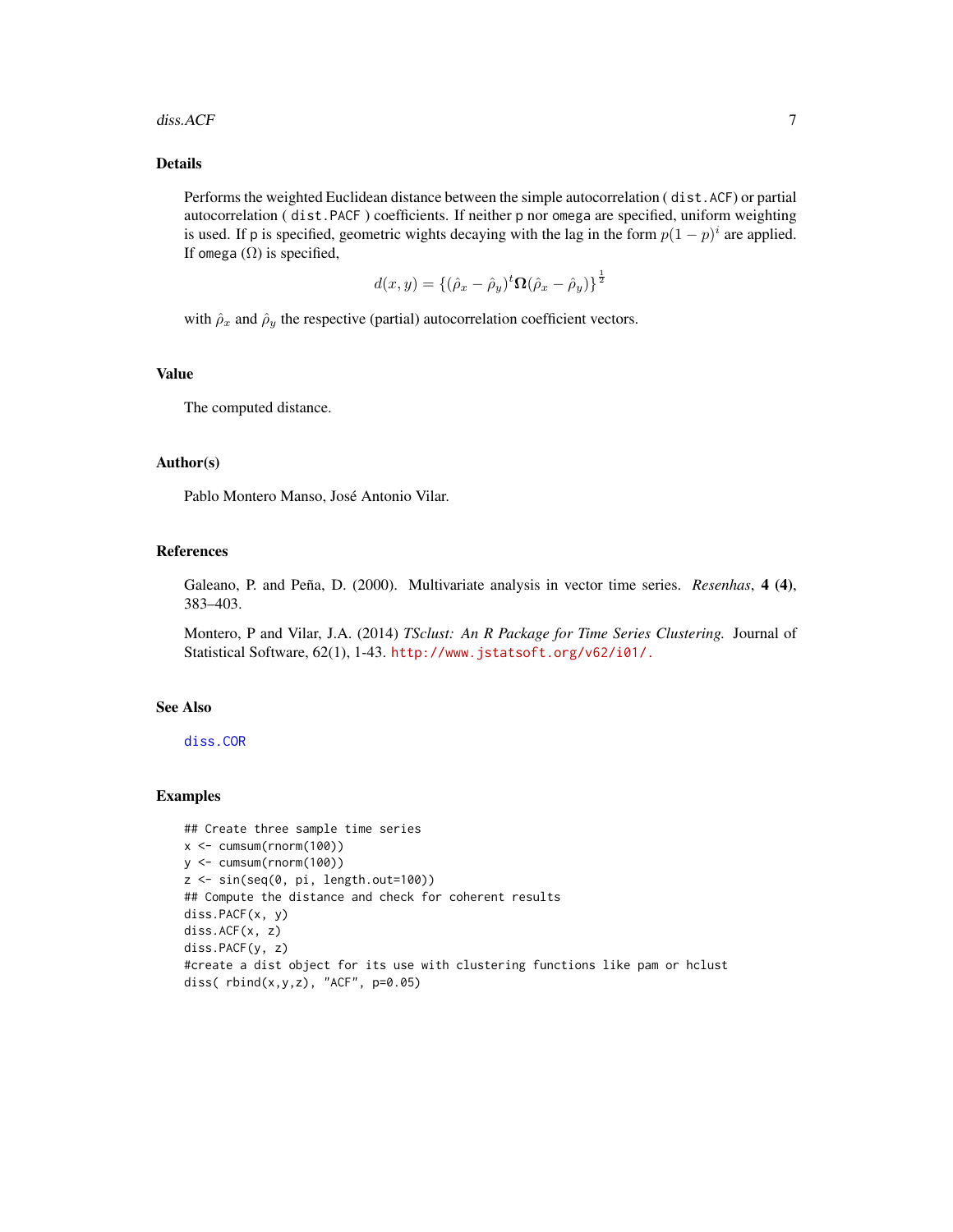<span id="page-7-1"></span><span id="page-7-0"></span>

#### Description

Computes the dissimilarity between two time series in terms of their Linear Predicitive Coding (LPC) ARIMA processes.

# Usage

```
diss.AR.LPC.CEPS(x, y, k = 50, order.x=NULL, order.y=NULL,
seasonal.x=list(order=c(0, 0, 0), period=NA),
seasonal.y=list(order=c(0, 0, 0), period=NA),
permissive=TRUE)
```
#### Arguments

| $\boldsymbol{\mathsf{x}}$ | Numeric vector containing the first of the two time series.                                                                                          |
|---------------------------|------------------------------------------------------------------------------------------------------------------------------------------------------|
| y                         | Numeric vector containing the second of the two time series.                                                                                         |
| k                         | Number of cepstral coefficients to be considered.                                                                                                    |
| order.x                   | Numeric matrix. Specifies the ARIMA models to be fitted for the series x. When<br>using diss wrapper, use order argument instead. See details.       |
| order.y                   | Numeric matrix. Specifies the ARIMA ARIMA models to be fitted for the series<br>y. When using diss wrapper, use order argument instead. See details. |
| seasonal.x                | A list of arima seasonal elements for series x. When using diss wrapper, use<br>seasonal argument instead. See details.                              |
| seasonal.y                | A list of arima seasonal elements for series x. When using diss wrapper, use<br>seasonal argument instead. See details.                              |
| permissive                | Specifies whether to force an AR order of 1 if no order is found. Ignored if<br>neither order x or order y are NULL                                  |

## Details

If order.x or order.y are NULL, their respective series will be fitted automatically using a AR model. order.x and order.y contain the three components of the ARIMA model: the AR order, the degree of differencing and the MA order, specified as in the function [arima](#page-0-0).

seasonal.x and seasonal.y are lists with two components: 'order' and 'period'. See seasonal parameter of [arima](#page-0-0), except that specification using a numeric vector of length 3 is not allowed.

If using diss function with "AR.LPC.CEPS" method, the argument order must be used instead of order.x and order.y. order is a matrix with one row per series, specified as in [arima](#page-0-0). If order is NULL, automatic fitting imposing a AR model is performed. The argument seasonal is used instead of seasonal.x and seasonal.y. seasonal is a list of elements, one per series in the same order that the series are input. Each element of seasonal must have the same format as the one in [arima](#page-0-0).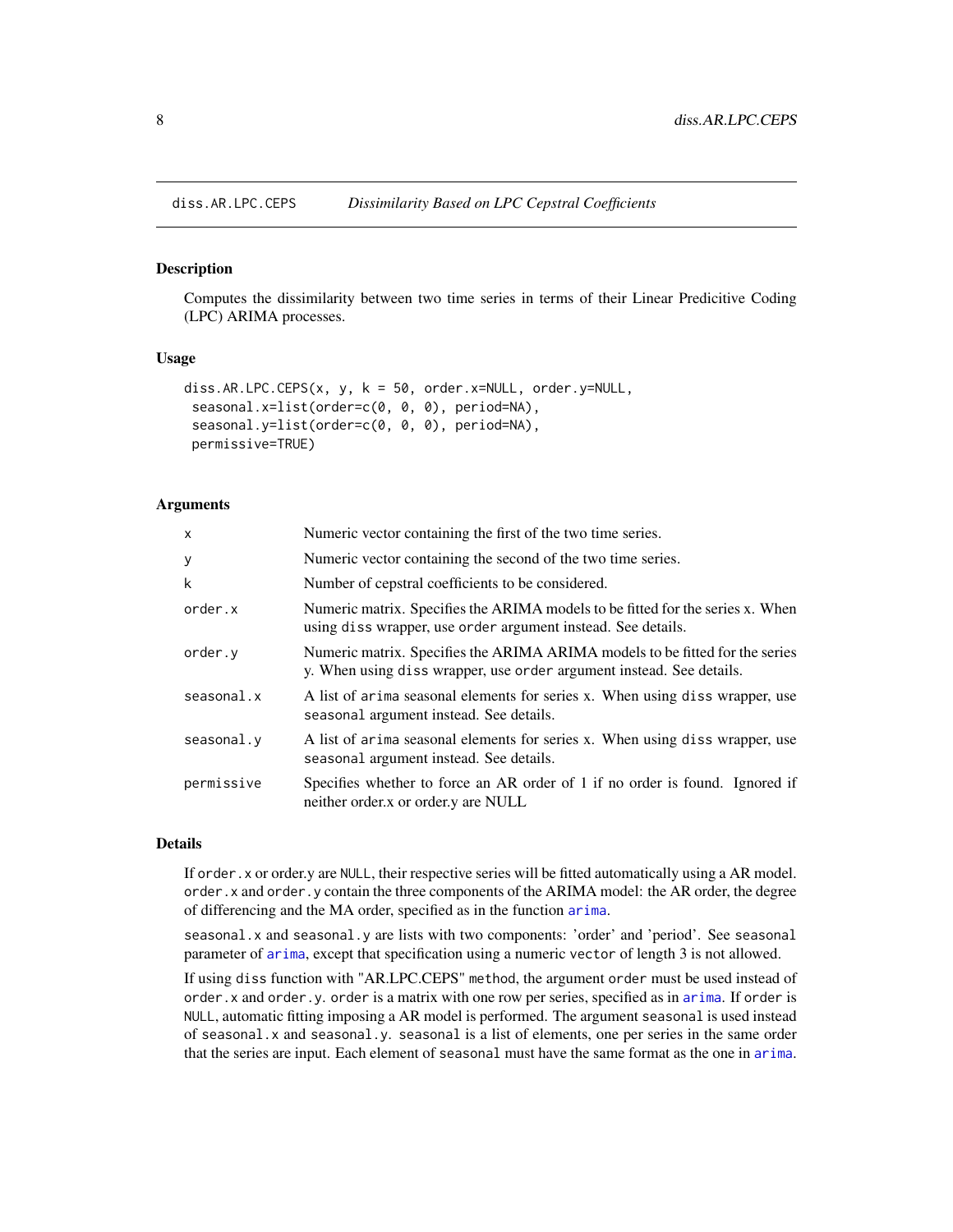# <span id="page-8-0"></span>diss.AR.MAH 9

# Value

The computed distance.

# Author(s)

Pablo Montero Manso, José Antonio Vilar.

# References

Kalpakis, K., Gada D. and Puttagunta, V. (2001) Distance measures for effective clustering of arima time-series. *Proceedings 2001 IEEE International Conference on Data Mining*, 273–280.

Montero, P and Vilar, J.A. (2014) *TSclust: An R Package for Time Series Clustering.* Journal of Statistical Software, 62(1), 1-43. <http://www.jstatsoft.org/v62/i01/.>

# See Also

[diss.AR.PIC](#page-10-1), [diss.AR.MAH](#page-8-1), [diss](#page-3-1)

## Examples

```
## Create three sample time series
x < -arima.sim(model=list(ar=c(0.4,-0.1)), n =100, n.start=100)y <- arima.sim(model=list(ar=c(0.9)), n =100, n.start=100)
z <- arima.sim(model=list(ar=c(0.5, 0.2)), n =100, n.start=100)
## Compute the distance and check for coherent results
diss.AR.LPC.CEPS(x, y, 25) #impose an AR automatically selected for both series
#impose an ARIMA(2,0,0) for series x and an AR automatically selected for z
diss.AR.LPC.CEPS(x, z, 25, order.x = c(2,0,0), order.y = NULL )
diss.AR.LPC.CEPS(y, z, 25)
#create a dist object for its use with clustering functions like pam or hclust
diss(rbind(x,y,z), METHOD="AR.LPC.CEPS", k=20, order=rbind(c(2,0,0), c(1,0,0), c(2,0,0)),
 seasonal=list( list(order=c(1,0,0), period=1), list(order=c(2,0,0), period=3),
  list(order=c(1,0,0), period=1)) )
```
<span id="page-8-1"></span>diss.AR.MAH *Model-based Dissimilarity Proposed by Maharaj (1996, 2000)*

#### Description

Computes the dissimilarity between two time series by testing whether both series are or not generated by the same ARMA model.

## Usage

diss.AR.MAH(x, y, dependence=FALSE, permissive=TRUE)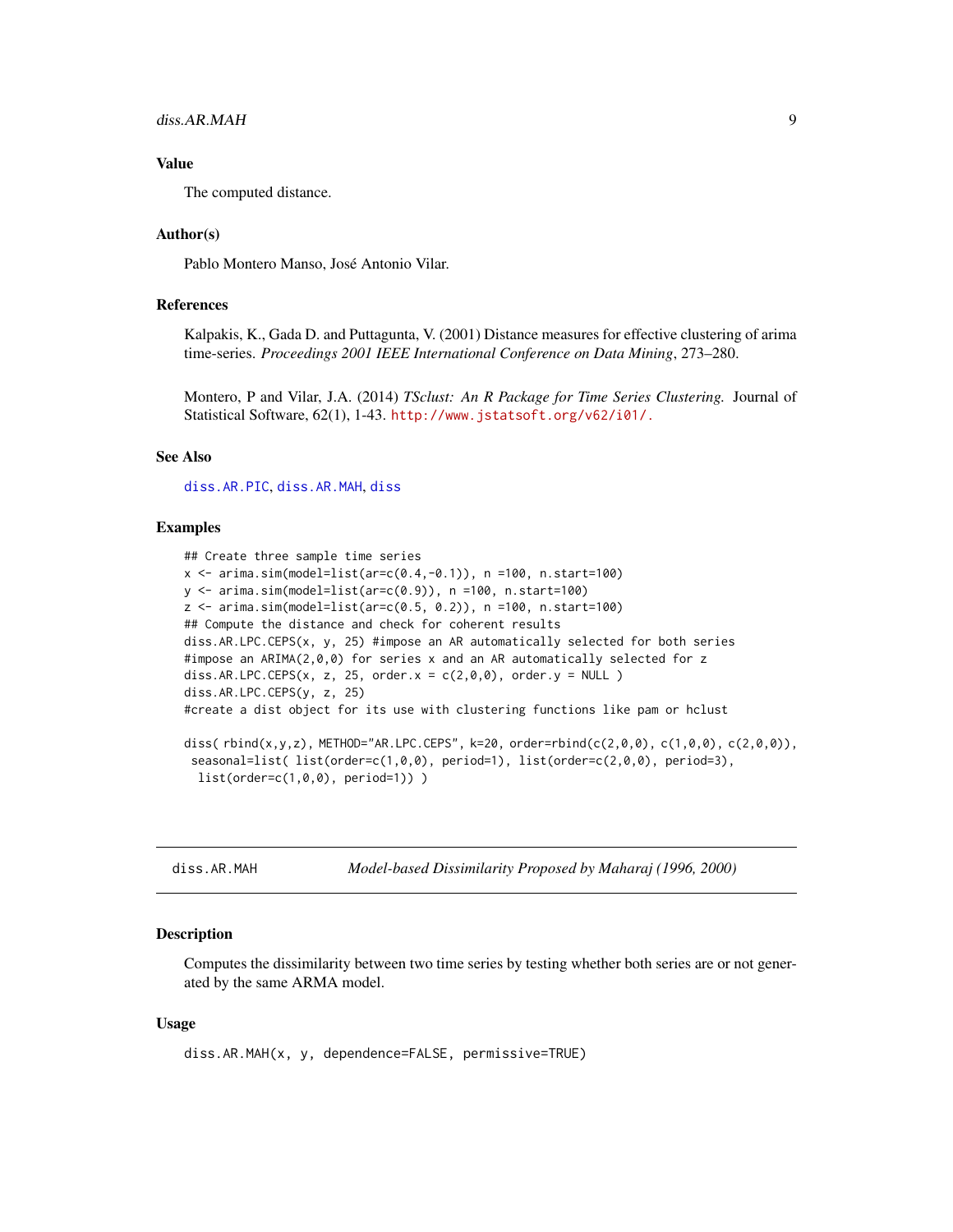## <span id="page-9-0"></span>Arguments

| X          | Numeric vector containing the first of the two time series.                                         |
|------------|-----------------------------------------------------------------------------------------------------|
| y          | Numeric vector containing the second of the two time series.                                        |
| dependence | Boolean for considering dependence between observations of the series at the<br>same point in time. |
| permissive | Boolean for continuing with the method even if no valid order is selected by<br>AIC.                |

## Details

Assuming that the time series x and y belong to the class of invertible and stationary ARMA processes, this dissimilarity measure is based on checking the equality of their underlying ARMA models by following the testing procedures proposed by Maharaj (1996,2000). The ARMA structures are approximated by truncated AR( $\infty$ ) models with a common order  $k = \max(k_x, k_y)$ , where  $k_x$  and  $k_y$  are determined by the AIC criterion. The AR coefficients are automatically fitted. The dissimilarity can be evaluated by using the value of the test statistic or alternatively the associated pvalue. If dependence is FALSE, the dissimilarity measure is constructed by following the procedure introduced by Maharaj (1996), which is designed to compare independent time series. Otherwise, a more general testing procedure is used (Maharaj, 2000), which assumes that both models are correlated at the same time points but uncorrelated across observations (Maharaj, 2000). When permissive argument is TRUE, if the automatic fitting of the AR order fails, the method shows a warning and then forces an AR of order 1. If permissive is FALSE the method produces an error if no AR order is found by AIC.

## Value

| statistic | The statistic of the homogeneity test. |
|-----------|----------------------------------------|
| p_value   | The p-value of the homogeneity test.   |

# Author(s)

Pablo Montero Manso, José Antonio Vilar.

# References

Maharaj, E.A. (1996) A significance test for classifying ARMA models. *J. Statist. Comput. Simulation*, 54(4), 305–331.

Maharaj E.A. (2000) Clusters of time series. *J. Classification*, 17(2), 297–314.

Montero, P and Vilar, J.A. (2014) *TSclust: An R Package for Time Series Clustering.* Journal of Statistical Software, 62(1), 1-43. <http://www.jstatsoft.org/v62/i01/.>

# See Also

[diss.AR.PIC](#page-10-1), [diss.AR.LPC.CEPS](#page-7-1)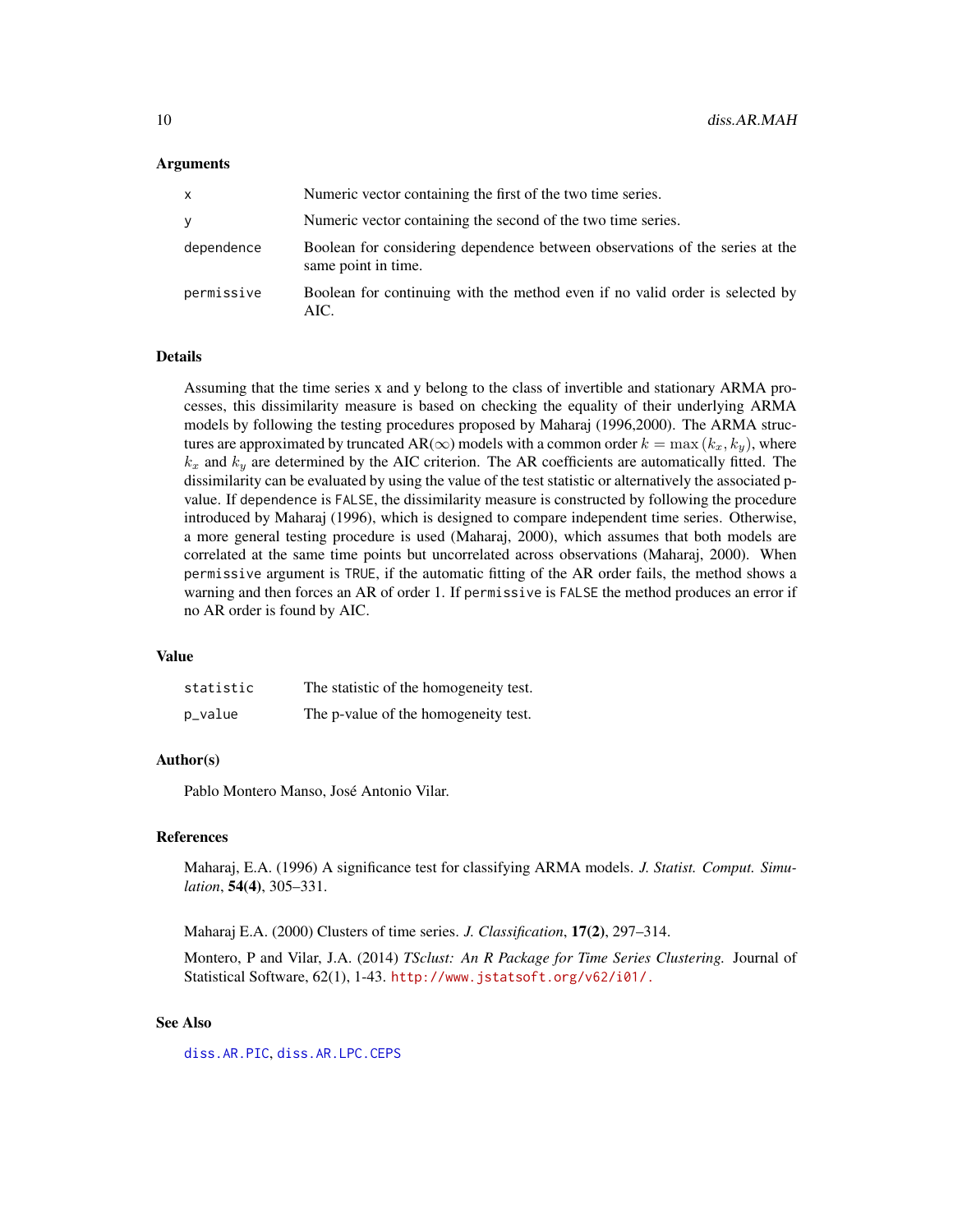#### <span id="page-10-0"></span> $diss.AR.PIC$  11

# Examples

```
## Create three sample time series
x \le -\arima.sim(model-list(ar=c(0.4,-0.1)), n =100, n.start=100)y \le -\arima.sim(model=list(ar=c(0.9)), n =100, n.start=100)z \leq -\arima.sim(model=list(ar=c(0.5, 0.2)), n =100, n.start=100)
## Compute the distance and check for coherent results
diss.AR.MAH(x, y)
diss.AR.MAH(x, z)
diss.AR.MAH(y, z)
#create a dist object for its use with clustering functions like pam or hclust
diss( rbind(x,y,z), "AR.MAH")$statistic
```
<span id="page-10-1"></span>

|  | diss.AR.PIC | Model-based Dissimilarity Measure Proposed by Piccolo (1990) |
|--|-------------|--------------------------------------------------------------|
|--|-------------|--------------------------------------------------------------|

## Description

Computes the distance between two time series as the Euclidean distance between the truncated AR operators approximating their ARMA structures.

#### Usage

diss.AR.PIC(x, y, order.x=NULL, order.y=NULL, permissive=TRUE)

# Arguments

| X          | Numeric vector containing the first of the two time series.                                                                   |
|------------|-------------------------------------------------------------------------------------------------------------------------------|
| y          | Numeric vector containing the second of the two time series.                                                                  |
| order.x    | Specifies the ARIMA model to be fitted for the series x. When using diss<br>wrapper, use order argument instead. See details. |
| order.y    | Specifies the ARIMA model to be fitted for the series y. When using diss<br>wrapper, use order argument instead. See details. |
| permissive | Specifies whether to force an AR order of 1 if no order is found. Ignored if<br>neither order x or order y are NULL           |

# Details

If order.x or order.y are NULL, their respective series will be fitted automatically using a AR model. If permissive is TRUE and no AR order is found automatically, an AR order of 1 will be imposed, if this case fails, then no order can be found and the function produces an error. order.x and order.y contain the three components of the ARIMA model: the AR order, the degree of differencing and the MA order, specified as in the function [arima](#page-0-0).

If using diss function with "AR.PIC" method, the argument order must be used instead of order.x and order.y. orders is a matrix with one row per ARIMA, specified as in [arima](#page-0-0). If order is NULL, automatic fitting imposing a AR model is performed.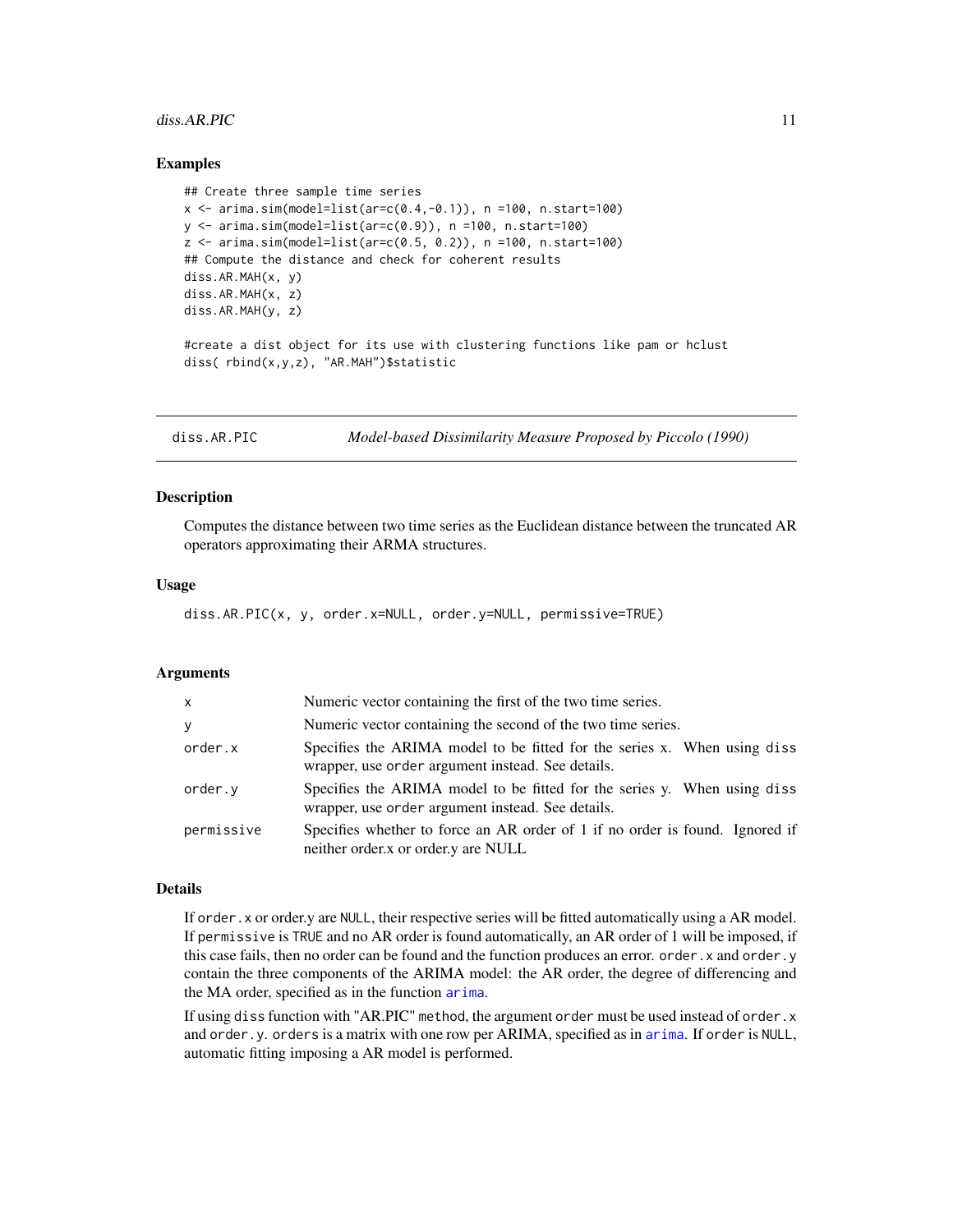# <span id="page-11-0"></span>Value

The computed distance.

# Author(s)

Pablo Montero Manso, José Antonio Vilar.

# References

Piccolo, D. (1990) A distance measure for classifying arima models. *J. Time Series Anal.*, 11(2), 153–164.

Montero, P and Vilar, J.A. (2014) *TSclust: An R Package for Time Series Clustering.* Journal of Statistical Software, 62(1), 1-43. <http://www.jstatsoft.org/v62/i01/.>

## See Also

[diss.AR.MAH](#page-8-1), [diss.AR.LPC.CEPS](#page-7-1), [diss](#page-3-1), [arima](#page-0-0), [ar](#page-0-0)

## Examples

```
## Create three sample time series
x < - arima.sim(model=list(ar=c(0.4,-0.1)), n =100, n.start=100)
y <- arima.sim(model=list(ar=c(0.9)), n =100, n.start=100)
z <- arima.sim(model=list(ar=c(0.5, 0.2)), n =100, n.start=100)
## Compute the distance and check for coherent results
#ARIMA(2,0,0) for x and ARIMA(1,0,0) for y
diss.AR.PIC(x, y, \text{ order.} x = c(2, \emptyset, \emptyset), \text{ order.} y = c(1, \emptyset, \emptyset))
diss.AR.PIC( x, z, order.x = c(2,0,0), order.y = c(2,0,0))
# AR for y (automatically selected) and ARIMA(2,0,0) for z
diss.AR.PIC( y, z, order.x=NULL, order.y=c(2,0,0) )
#create a dist object for its use with clustering functions like pam or hclust
diss( rbind(x,y,z), METHOD="AR.PIC", order=rbind(c(2,0,0), c(1,0,0), c(2,0,0)) )
```
<span id="page-11-1"></span>diss.CDM *Compression-based Dissimilarity measure*

#### Description

Computes the dissimilarity based on the sizes of the compressed time series.

## Usage

diss.CDM $(x, y, type = "min")$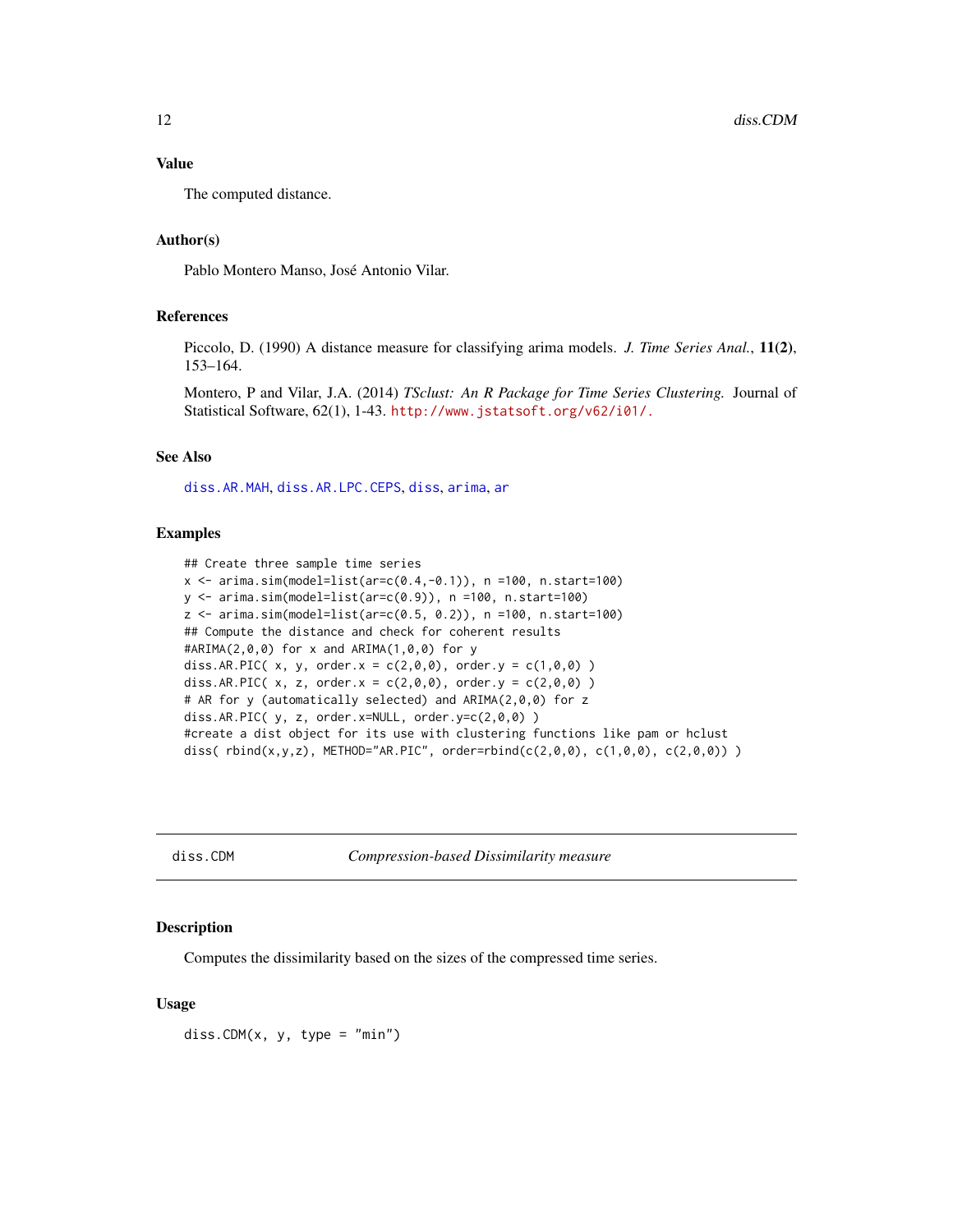#### <span id="page-12-0"></span> $diss.CDM$  13

#### Arguments

| $\mathsf{X}$ | Numeric vector containing the first of the two time series.                                                                     |
|--------------|---------------------------------------------------------------------------------------------------------------------------------|
| <b>V</b>     | Numeric vector containing the second of the two time series.                                                                    |
| type         | Character string, the type of compression. May be abbreviated to a single letter,<br>defaults to the first of the alternatives. |

## Details

The compression based dissimilarity is calculated:

$$
d(x, y) = C(xy)/(C(x) + C(y))
$$

where  $C(x)$ ,  $C(y)$  are the sizes in bytes of the compressed series x and y.  $C(xy)$  is the size in bytes of the series  $x$  and  $y$  concatenated. The algorithm used for compressing the series is chosen with type. type can be "gzip", "bzip2" or "xz", see [memCompress](#page-0-0). "min" selects the best separately for x, y and the concatenation. Since the compression methods are character-based, a symbolic representation can be used, see details for an example using SAX as the symbolic representation. The series are transformed to a text representation prior to compression using as.character, so small numeric differences may produce significantly different text representations. While this dissimilarity is asymptotically symmetric, for short series the differences between diss. CDM( $x, y$ ) and  $diss.CDM(y, x)$  may be noticeable.

# Value

The computed dissimilarity.

#### Author(s)

Pablo Montero Manso, José Antonio Vilar.

#### References

Keogh, E., Lonardi, S., & Ratanamahatana, C. A. (2004). Towards parameter-free data mining. Proceedings of the tenth ACM SIGKDD international conference on Knowledge discovery and data mining (pp. 206-215).

Montero, P and Vilar, J.A. (2014) *TSclust: An R Package for Time Series Clustering.* Journal of Statistical Software, 62(1), 1-43. <http://www.jstatsoft.org/v62/i01/.>

#### See Also

[memCompress](#page-0-0), [diss](#page-3-1), [diss.NCD](#page-24-1), [PAA](#page-22-2), [convert.to.SAX.symbol](#page-22-2)

# Examples

```
n = 50x <- rnorm(n) #generate sample series, white noise and a wiener process
y <- cumsum(rnorm(n))
```
diss.CDM(x, y)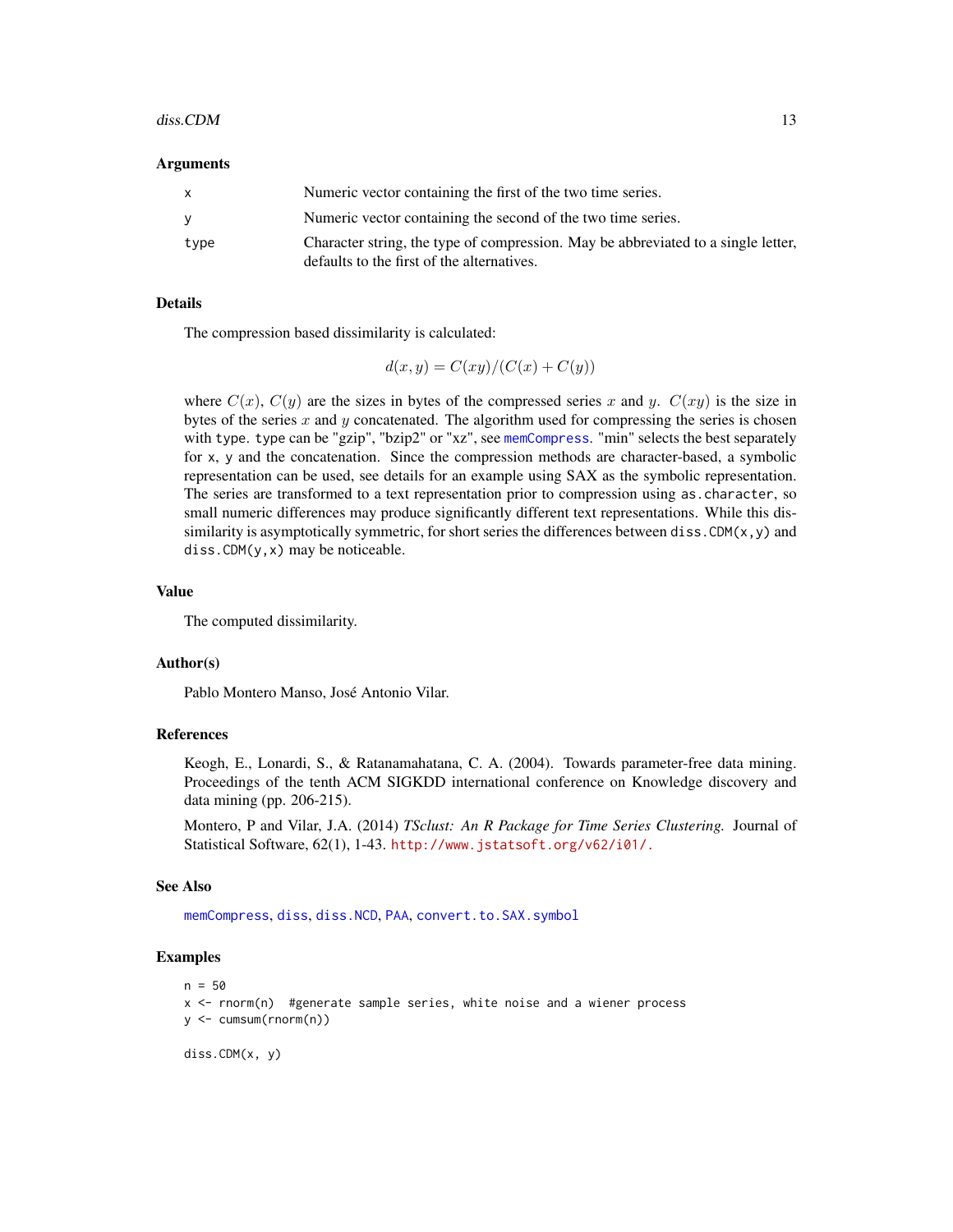```
z \leq -rnorm(n)w <- cumsum(rnorm(n))
series = rbind(x, y, z, w)diss(series, "CDM", type="bzip2")
################################################################
#####symbolic representation prior to compression, using SAX####
####simpler symbolization, such as round() could also be used###
################################################################
#normalization function, required for SAX
z.normalize = function(x) {
    (x - \text{mean}(x)) / \text{sd}(x)}
sx <- convert.to.SAX.symbol( z.normalize(x), alpha=4 )
sy <- convert.to.SAX.symbol( z.normalize(y), alpha=4 )
sz <- convert.to.SAX.symbol( z.normalize(z), alpha=4 )
sw <- convert.to.SAX.symbol( z.normalize(w), alpha=4 )
diss(rbind(sx, sy, sz, sw), "CDM", type="bzip2")
```
<span id="page-13-1"></span>

diss.CID *Complexity-Invariant Distance Measure For Time Series*

#### Description

Computes the distance based on the Euclidean distance corrected by the complexity estimation of the series.

# Usage

diss.CID(x, y)

#### Arguments

| Numeric vector containing the first of the two time series.  |
|--------------------------------------------------------------|
| Numeric vector containing the second of the two time series. |

# Details

This distance is defined

 $CID(x, y) = ED(x, y) \times CF(x, y)$ 

where  $CF(x, y)$  is a complexity correction factor defined as:

 $max(CE(x), CE(y))/min(CE(x), CE(y))$ 

<span id="page-13-0"></span>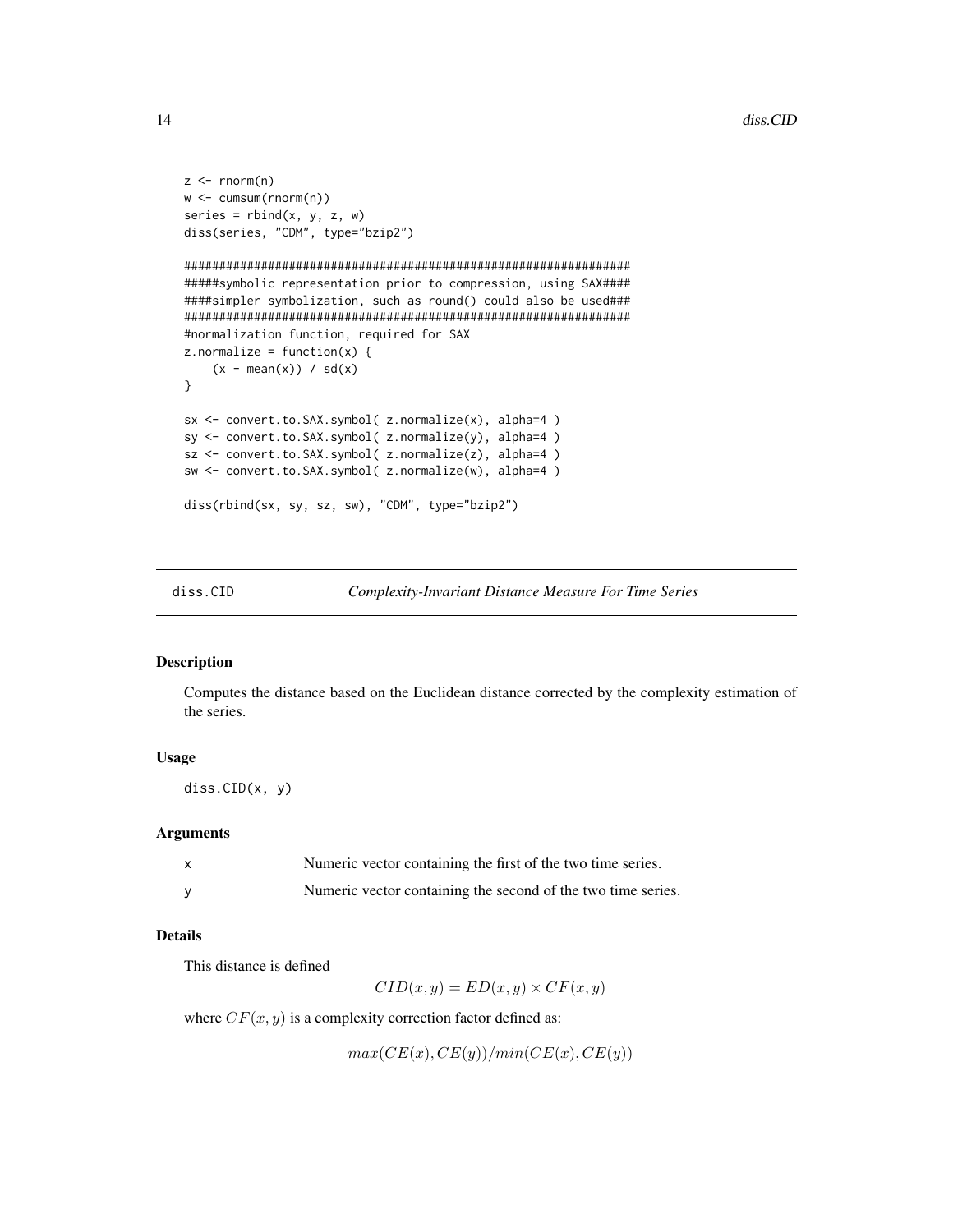<span id="page-14-0"></span>and  $CE(x)$  is a compexity estimate of a time series x. diss.CID therefore increases the distance between series with different complexities. If the series have the same complexity estimate, the distance defenerates Euclidean distance. The complexity is defined in diss.CID as:

$$
CE(x) = \sqrt{\sum_{t=1} (x_{t+1} - x_t)^2}
$$

Value

The computed dissimilarity.

# Author(s)

Pablo Montero Manso, José Antonio Vilar.

# References

Batista, G. E., Wang, X., & Keogh, E. J. (2011). A Complexity-Invariant Distance Measure for Time Series. In SDM (Vol. 31, p. 32).

Montero, P and Vilar, J.A. (2014) *TSclust: An R Package for Time Series Clustering.* Journal of Statistical Software, 62(1), 1-43. <http://www.jstatsoft.org/v62/i01/.>

#### See Also

[diss](#page-3-1), [diss.CORT](#page-16-1)

#### Examples

```
n = 100x <- rnorm(n) #generate sample series, white noise and a wiener process
y <- cumsum(rnorm(n))
diss.CID(x, y)
z \le- rnorm(n)w <- cumsum(rnorm(n))
series = rbind(x, y, z, w)diss(series, "CID")
```
<span id="page-14-1"></span>diss.COR *Correlation-based Dissimilarity*

# Description

Computes dissimilarities based on the estimated Pearson's correlation of two given time series.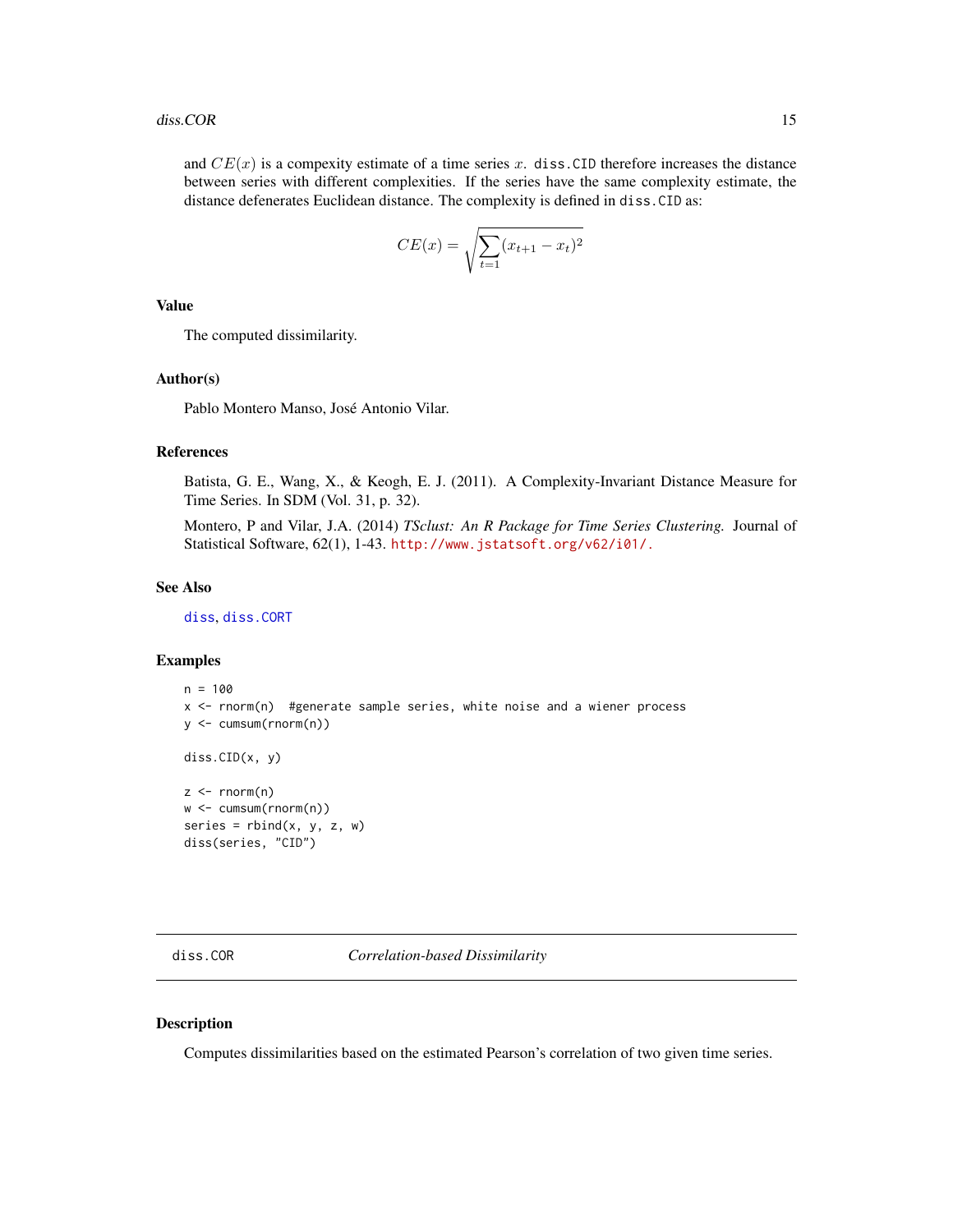#### Usage

 $diss.COR(x, y, beta = NULL)$ 

#### Arguments

|      | Numeric vector containing the first of the two time series.                    |
|------|--------------------------------------------------------------------------------|
|      | Numeric vector containing the second of the two time series.                   |
| beta | If not NULL, specifies the regulation of the convergence in the second method. |

# Details

Two different measures of dissimilarity between two time series based on the estimated Pearson's correlation can be computed. If beta is not specified, the value  $d_1 = \sqrt{2(1-\rho)}$  is computed, where  $(\rho)$  denotes the Pearson's correlation between series x and y. If beta is specified, the function  $d_2=\sqrt{(\frac{1-\rho}{1+\rho})^{\beta}}$  is used, where  $\beta$  is beta .

## Value

The computed distance.

## Author(s)

Pablo Montero Manso, José Antonio Vilar.

# References

Golay, X., Kollias, S., Stoll, G., Meier, D., Valavanis, A., and Boesiger, P. (2005) A new correlationbased fuzzy logic clustering algorithm for FMRI. *Magnetic Resonance in Medicine*, 40.2, 249–260.

Montero, P and Vilar, J.A. (2014) *TSclust: An R Package for Time Series Clustering.* Journal of Statistical Software, 62(1), 1-43. <http://www.jstatsoft.org/v62/i01/.>

# See Also

[diss.PACF](#page-5-2), [diss.ACF](#page-5-1), [diss](#page-3-1)

# Examples

```
## Create three sample time series
x < -cumsum(rnorm(100))
y <- cumsum(rnorm(100))
z \leq \sin(\sec(\theta, \pi), \text{length.out}=100)## Compute the distance and check for coherent results
diss.COR(x, y)
diss.COR(x, z)
#create a dist object for its use with clustering functions like pam or hclust
```

```
diss( rbind(x,y,z), "COR")
```
<span id="page-15-0"></span>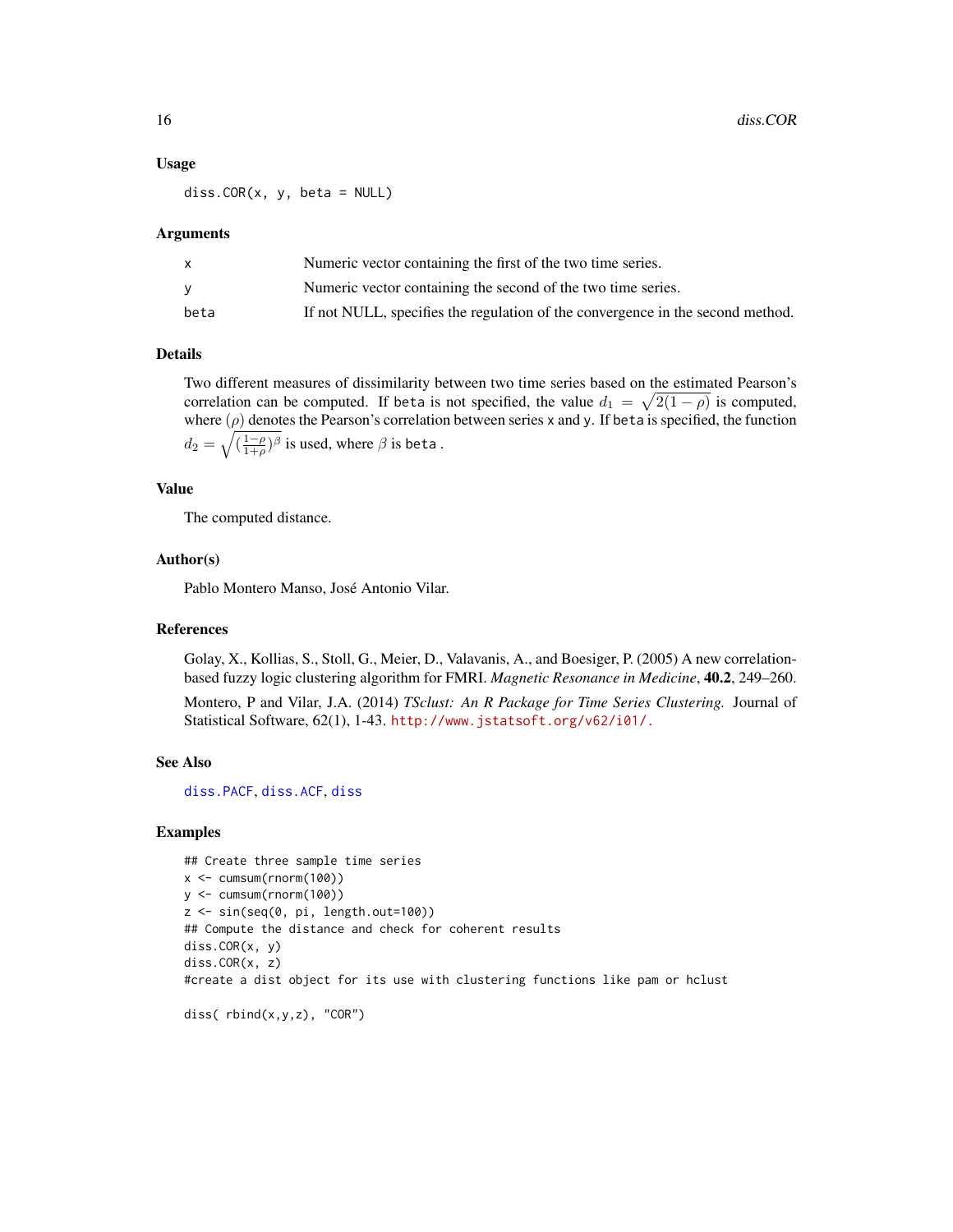<span id="page-16-1"></span><span id="page-16-0"></span>

#### Description

Computes an adaptive dissimilarity index between two time series that covers both dissimilarity on raw values and dissimilarity on temporal correlation behaviors.

# Usage

diss.CORT $(x, y, k = 2,$  deltamethod="Euclid")

# Arguments

| $\mathsf{x}$ | Numeric vector containing the first of the two time series.                                       |
|--------------|---------------------------------------------------------------------------------------------------|
| y            | Numeric vector containing the second of the two time series.                                      |
| k            | Parameter controlling the weight of the dissimilarity between dynamic behaviors<br>(See Details). |
| deltamethod  | Defines the method for the raw data discrepancy. Either "Euclid", "Frechet"<br>or "DTW".          |

#### Details

The dissimilarity between time series x and y is given by:

$$
d(x, y) = \Phi[CORT(x, y)]\delta(x, y)
$$

where:

 $CORT(x,y)$  measures the proximity between the dynamic behaviors of x and y by means of the first order temporal correlation coefficient defined by:

$$
CORT(x,y) = \frac{\sum_{t=1}(x_{t+1} - x_t)(y_{t+1} - y_t)}{\sqrt{\sum_{t=1}(x_{t+1} - x_t)^2} \sqrt{\sum_{t=1}(y_{t+1} - y_t)^2}}
$$

 $\Phi[u]$  is an adaptive tuning function taking the form:

$$
\frac{2}{1 + e^{ku}}
$$

with  $k \ge 0$  so that both  $\Phi$  and k modulate the weight that CORT(x,y) has on d(x,y).

 $\delta(x, y)$  denotes a dissimilarity measure between the raw values of series x and y, such as the Euclidean distance, the Frechet distance or the Dynamic Time Warping distance. Note that  $d(x, y) =$  $\delta(x, y)$  if k=0.

More details of the procedure can be seen in Chouakria-Douzal and Nagabhushan (2007).

deltamethod  $(\delta)$  can be either Euclidean (deltamethod = "Euclid"), Frechet (deltamethod = "Frechet") or Dynamic Time Warping (deltamethod ="DTW") distances. When calling from dis.CORT, DTW uses Manhattan as local distance.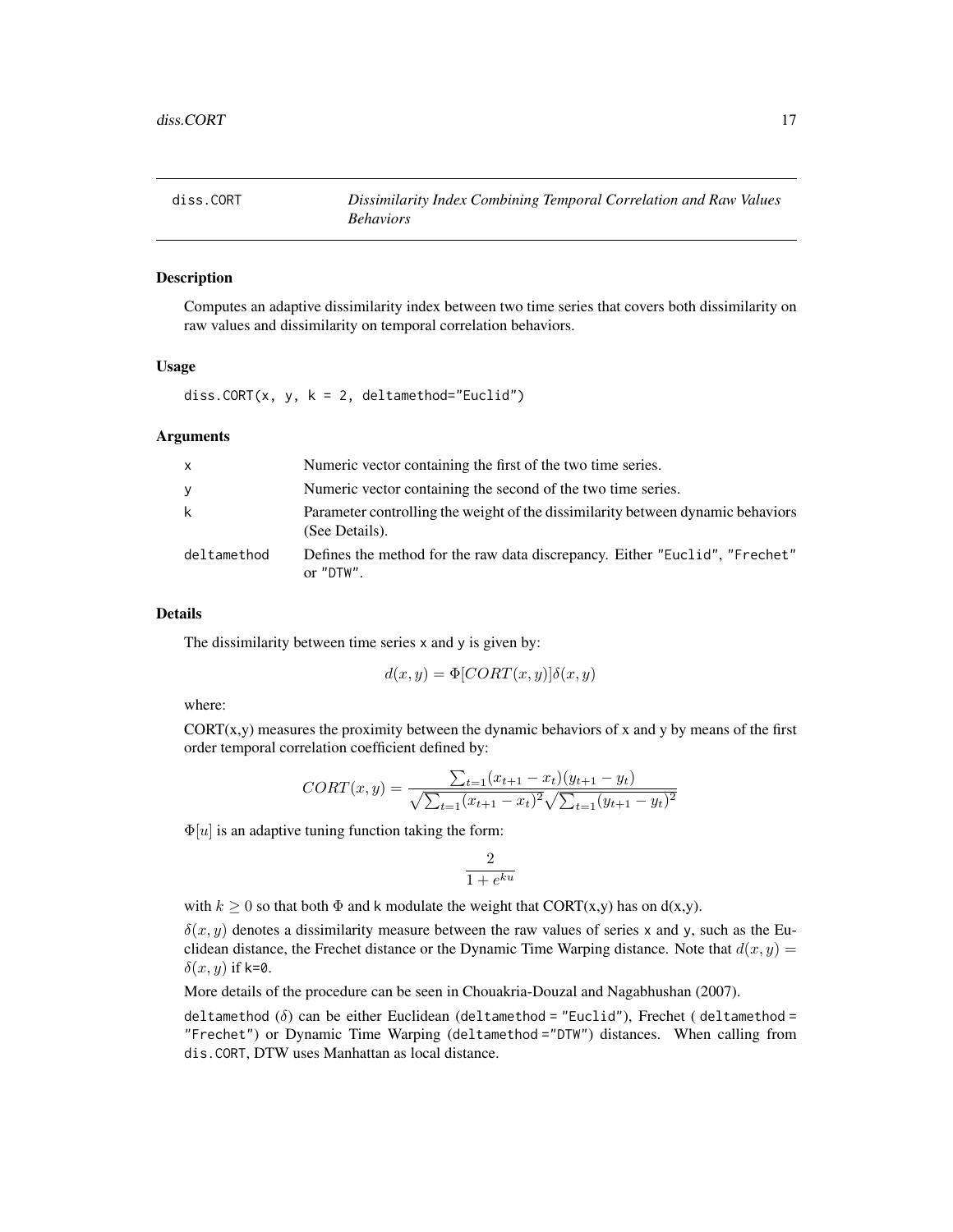# <span id="page-17-0"></span>Value

The computed distance.

# Author(s)

Pablo Montero Manso, José Antonio Vilar.

# References

Chouakria-Douzal, A. and Nagabhushan P. N. (2007) Adaptive dissimilarity index for measuring time series proximity. *Adv. Data Anal. Classif.*, 1(1), 5–21.

Montero, P and Vilar, J.A. (2014) *TSclust: An R Package for Time Series Clustering.* Journal of Statistical Software, 62(1), 1-43. <http://www.jstatsoft.org/v62/i01/.>

# See Also

[diss.COR](#page-14-1), [diss.DTWARP](#page-17-1), [diss.FRECHET](#page-20-1), [distFrechet](#page-0-0), [dtw](#page-0-0).

# Examples

```
## Create three sample time series
x <- cumsum(rnorm(100))
y <- cumsum(rnorm(100))
z <- sin(seq(0, pi, length.out=100))
## Compute the distance and check for coherent results
diss.CORT(x, y, 2)
diss.CORT(x, z, 2)
diss.CORT(y, z, 2)
#create a dist object for its use with clustering functions like pam or hclust
diss( rbind(x,y,z), "CORT", k=3, deltamethod="DTW")
```
<span id="page-17-1"></span>diss.DTWARP *Dynamic Time Warping Distance*

# Description

Computes Dynamic Time Warping distance between time series.

#### Usage

diss.DTWARP $(x, y, ...)$ 

# **Arguments**

|                      | Numeric vector containing the first of the two time series.  |
|----------------------|--------------------------------------------------------------|
|                      | Numeric vector containing the second of the two time series. |
| $\ddot{\phantom{0}}$ | Additional parameters for the function. See link[dtw]{dtw}.  |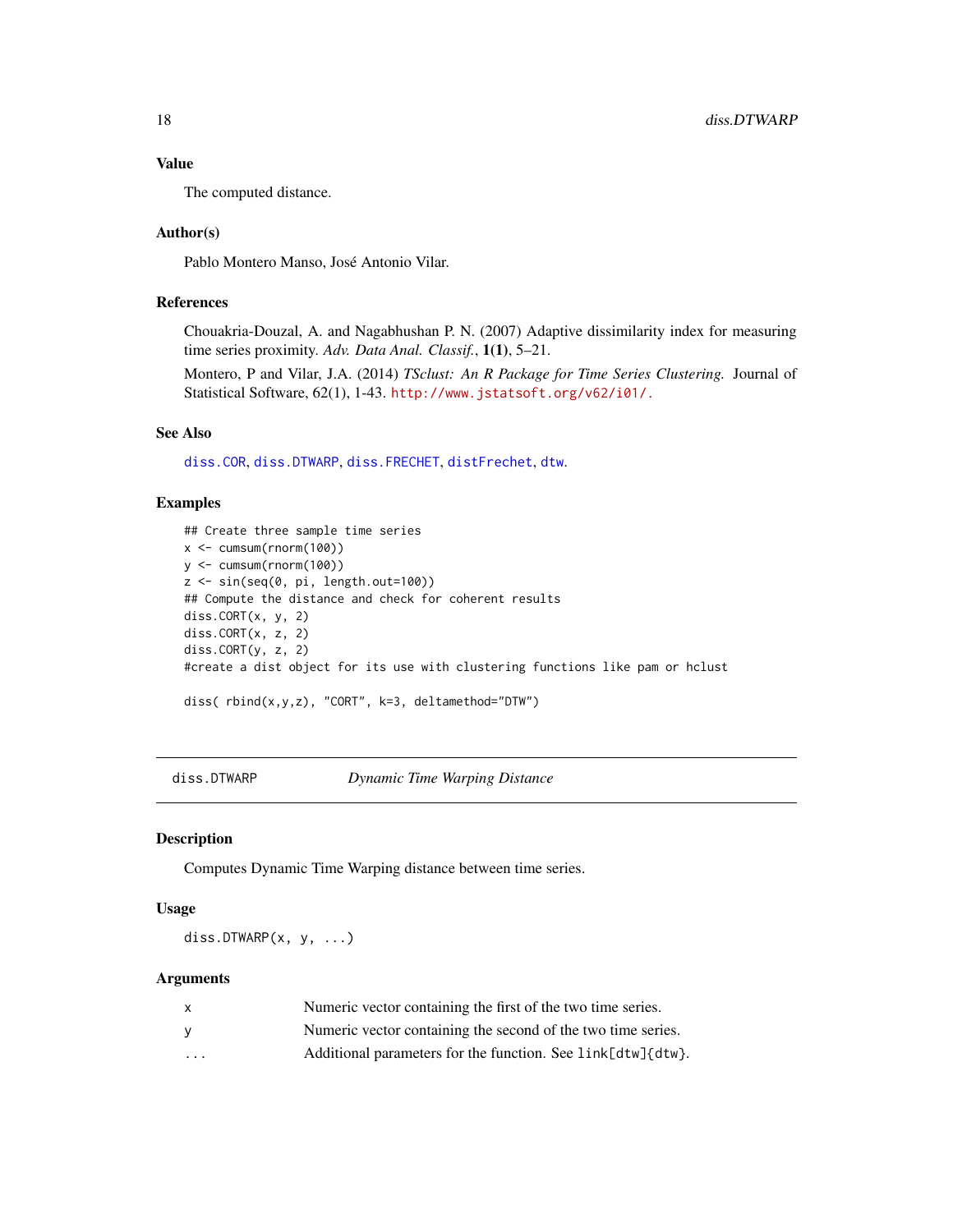#### <span id="page-18-0"></span> $diss.DWT$  19

# Details

This is basically a wrapper for dtw of the [pdc](#page-0-0) package, intended for an easier discovery of the functionalities used in TSclust.

# Value

The computed distance.

## See Also

[diss](#page-3-1), link[dtw]{dtw}

# Examples

```
## Create three sample time series
x <- cumsum(rnorm(100))
y <- cumsum(rnorm(100))
diss.DTWARP(x, y)
```
<span id="page-18-1"></span>

diss.DWT *Dissimilarity for Time Series Based on Wavelet Feature Extraction*

# **Description**

Performs an unsupervised feature extration using orthogonal wavelets on the series and returns the Euclidean distance between the wavelet approximations in an appropriate scale.

# Usage

```
diss.DWT(series)
```
# Arguments

series Numeric matrix with row order time series

# Details

This method differs from other dissimilarities in that pairwise dissimilaries depend on the whole dataset that is given to diss.DWT, hence, there is no pairwise version of the function defined, only accepts whole datasets. The set of original series is replaced by their wavelet approximation coefficients in an appropriate scale, and the dissimilarity between two series is computed as the Euclidean distance between these coefficients. The appropriate scale is automatically determined by using an algorithm addressed to obtain an efficient reduction of the dimensionality but preserving as much information from the original data as possible. The algorithm is introduced by Zhang, Ho, Zhang, and Lin (2006).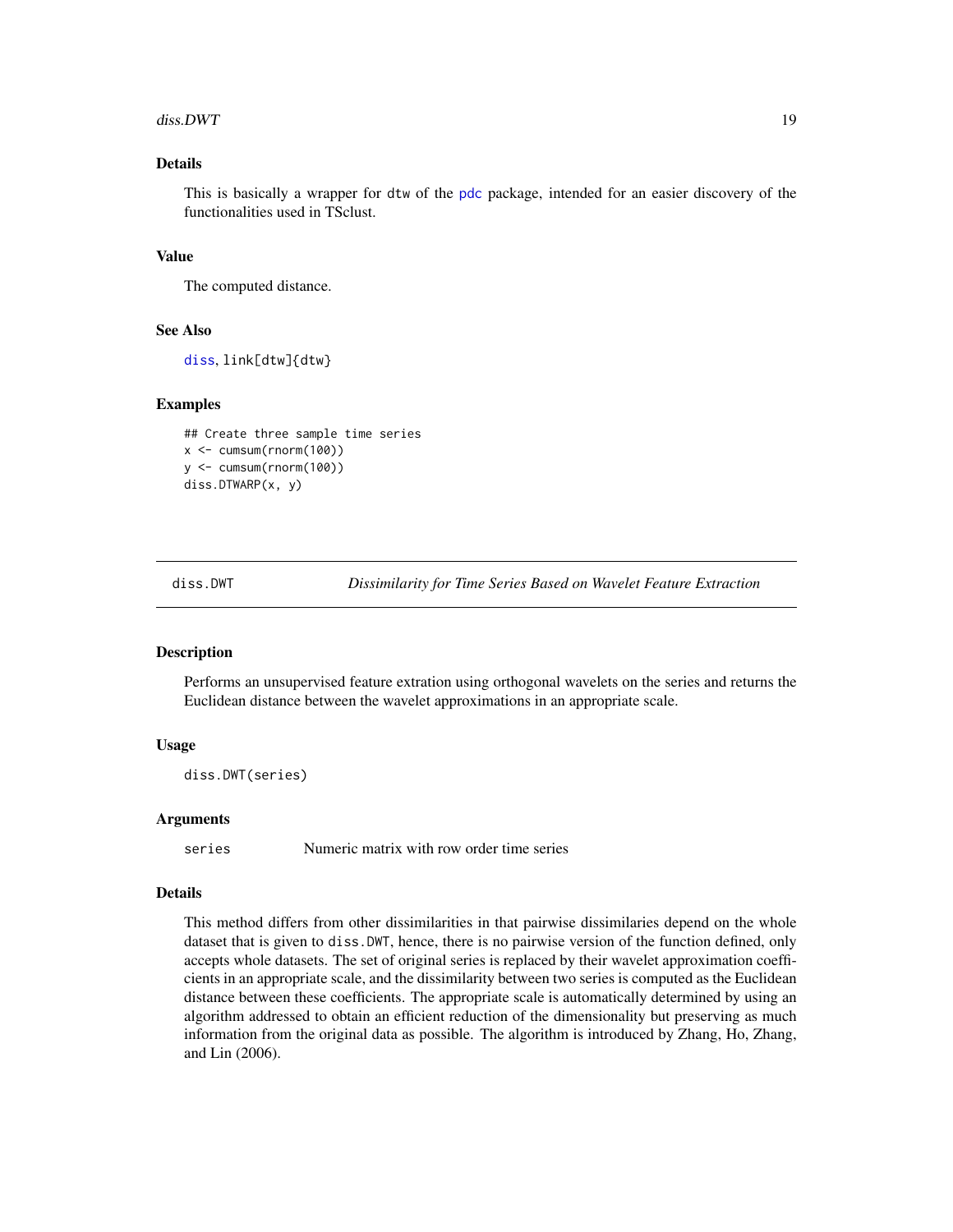# <span id="page-19-0"></span>Value

Returns an object of type dist with the pairwise distances.

# Author(s)

Pablo Montero Manso, José Antonio Vilar.

# References

Zhang, H., Ho, T. B., Zhang, Y., and Lin, M. (2006) Unsupervised feature extraction for time series clustering using orthogonal wavelet transform. *INFORMATICA-LJUBLJANA-*, 30(3), 305.

Montero, P and Vilar, J.A. (2014) *TSclust: An R Package for Time Series Clustering.* Journal of Statistical Software, 62(1), 1-43. <http://www.jstatsoft.org/v62/i01/.>

# Examples

```
## Create three sample time series
x <- cumsum(rnorm(100))
y <- cumsum(rnorm(100))
z <- sin(seq(0, pi, length.out=100))
```
#compute the distance diss.DWT(rbind(x, y, z))

<span id="page-19-1"></span>diss.EUCL *Euclidean Distance*

# Description

Computes Euclidean distance between time series.

# Usage

diss.EUCL(x, y)

# Arguments

| $\mathsf{x}$ | Numeric vector containing the first of the two time series.  |
|--------------|--------------------------------------------------------------|
|              | Numeric vector containing the second of the two time series. |

# Value

The computed distance.

# See Also

[diss](#page-3-1), [dist](#page-0-0)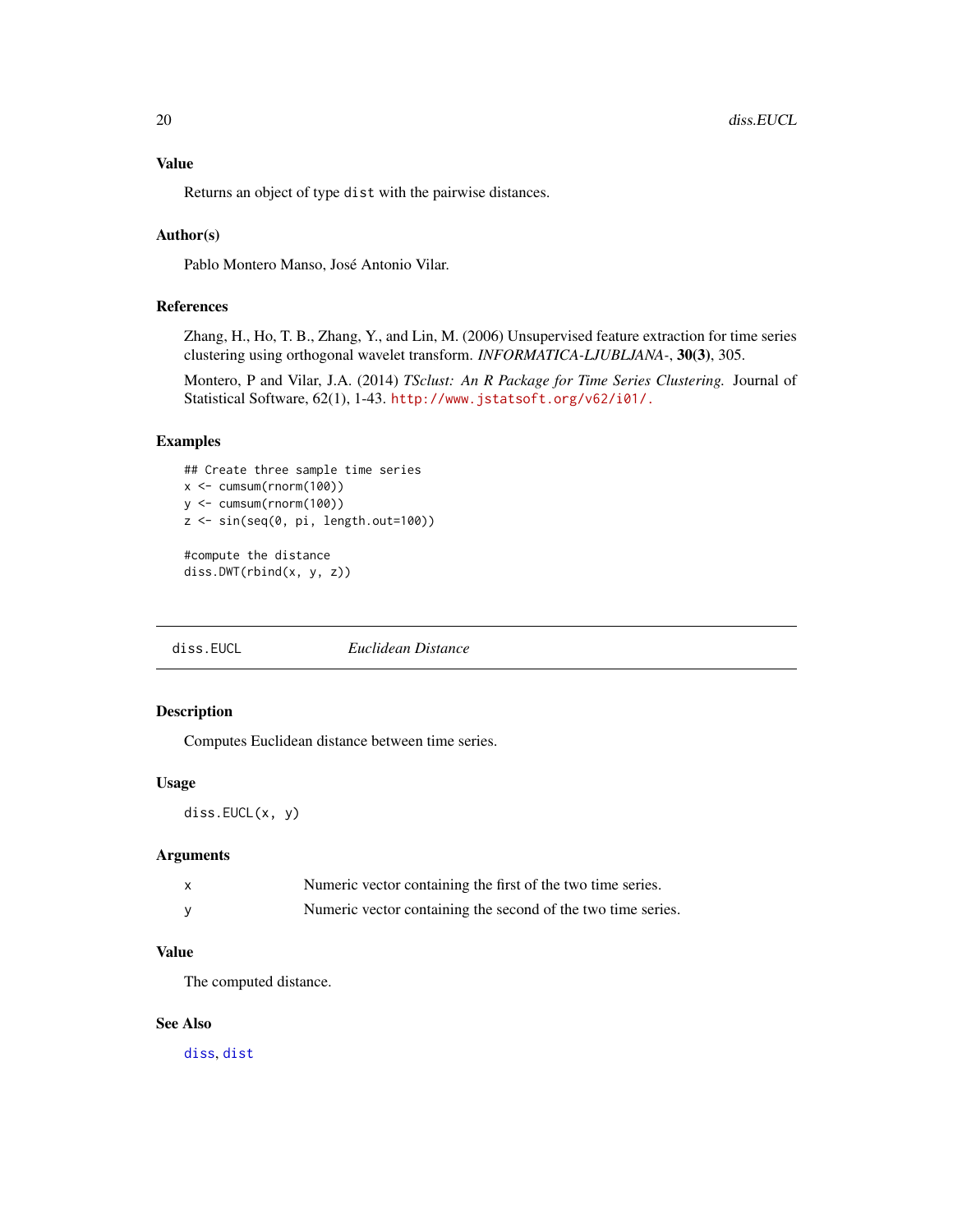# <span id="page-20-0"></span>diss.FRECHET 21

# Examples

```
## Create three sample time series
x \le cumsum(rnorm(100))
y <- cumsum(rnorm(100))
diss.EUCL(x, y)
```
<span id="page-20-1"></span>diss.FRECHET *Frechet Distance*

# Description

Computes the Frechet distance between time series.

# Usage

diss.FRECHET(x, y, ...)

# Arguments

|          | Numeric vector containing the first of the two time series.                      |
|----------|----------------------------------------------------------------------------------|
|          | Numeric vector containing the second of the two time series.                     |
| $\cdots$ | Additional parameters for the function. See link[longitudinalData]{distFrechet}. |

# Details

This is basically a wrapper for distFrechet of the [longitudinalData](#page-0-0) package, intended for an easier discovery of the functionalities used in TSclust.

# Value

The computed distance.

# See Also

[diss](#page-3-1), link[longitudinalData]{distFrechet}

# Examples

```
## Create three sample time series
x <- cumsum(rnorm(100))
y <- cumsum(rnorm(100))
diss.FRECHET(x, y)
```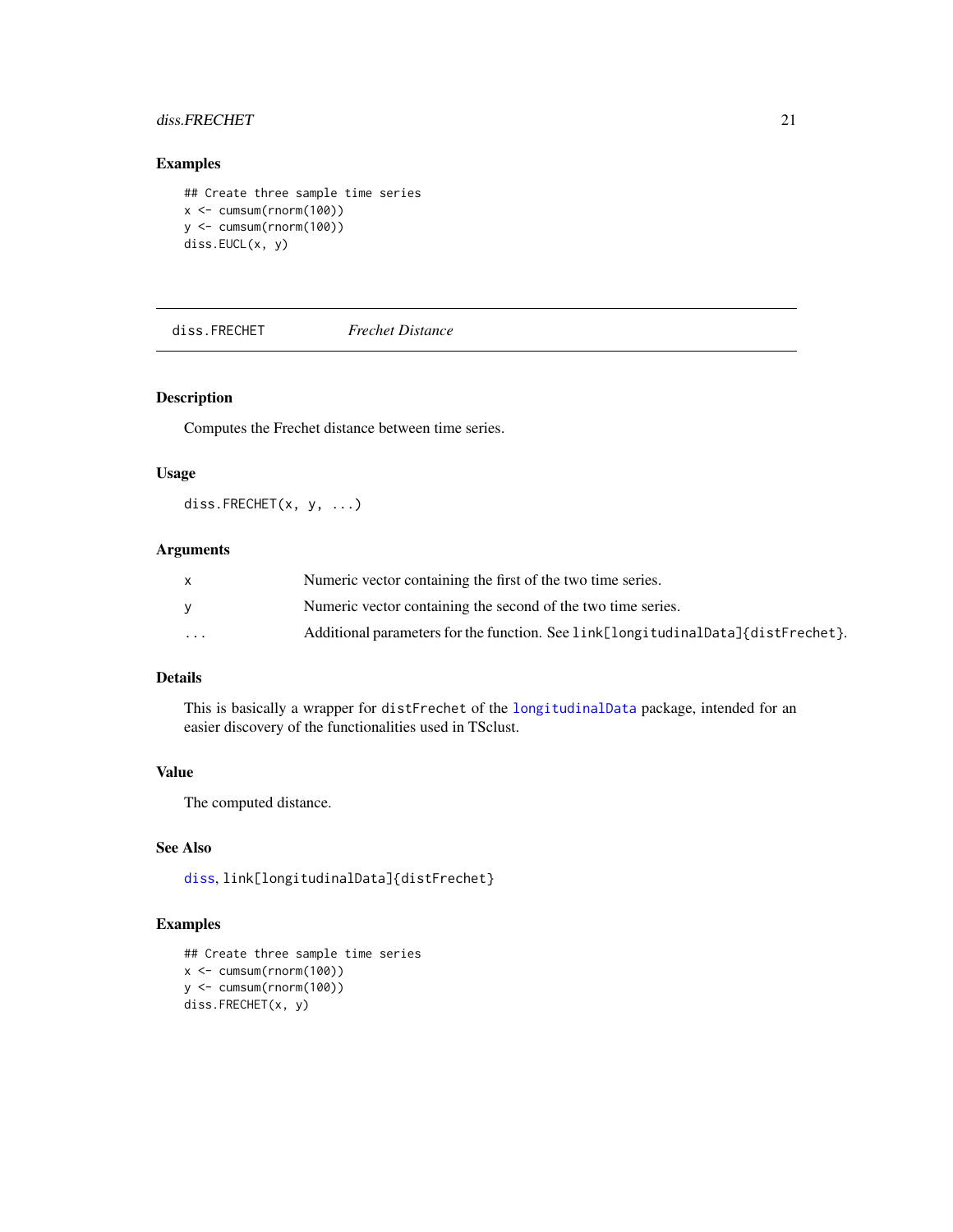<span id="page-21-1"></span><span id="page-21-0"></span>

# Description

Computes the dissimilarity between two time series in terms of the distance between their integrated periodograms.

#### Usage

diss.INT.PER(x, y, normalize=TRUE)

# Arguments

| X.        | Numeric vector containing the first of the two time series.  |
|-----------|--------------------------------------------------------------|
| - V       | Numeric vector containing the second of the two time series. |
| normalize | If TRUE the normalized version is computed.                  |

# Details

The distance is computed as:

$$
d(x,y) = \int_{-\pi}^{\pi} |F_x(\lambda) - F_y(\lambda)| d\lambda,
$$

where  $F_x(\lambda_j) = C_x^{-1} \sum_{i=1}^j I_x(\lambda_i)$  and  $F_y(\lambda_j) = C_y^{-1} \sum_{i=1}^j I_y(\lambda_i)$ , with  $C_x = \sum_i I_x(\lambda_i)$  and  $C_y = \sum_i I_y(\lambda_i)$  in the normalized version.  $C_x = 1$  and  $C_y = 1$  in the non-normalized version.  $I_x(\lambda_k)$  and  $I_y(\lambda_k)$  denote the periodograms of x and y, respectively.

# Value

The computed distance.

# Author(s)

Pablo Montero Manso, José Antonio Vilar.

#### References

Casado de Lucas, D. (2010) Classification techniques for time series and functional data.

Montero, P and Vilar, J.A. (2014) *TSclust: An R Package for Time Series Clustering.* Journal of Statistical Software, 62(1), 1-43. <http://www.jstatsoft.org/v62/i01/.>

## See Also

[diss.PER](#page-27-1)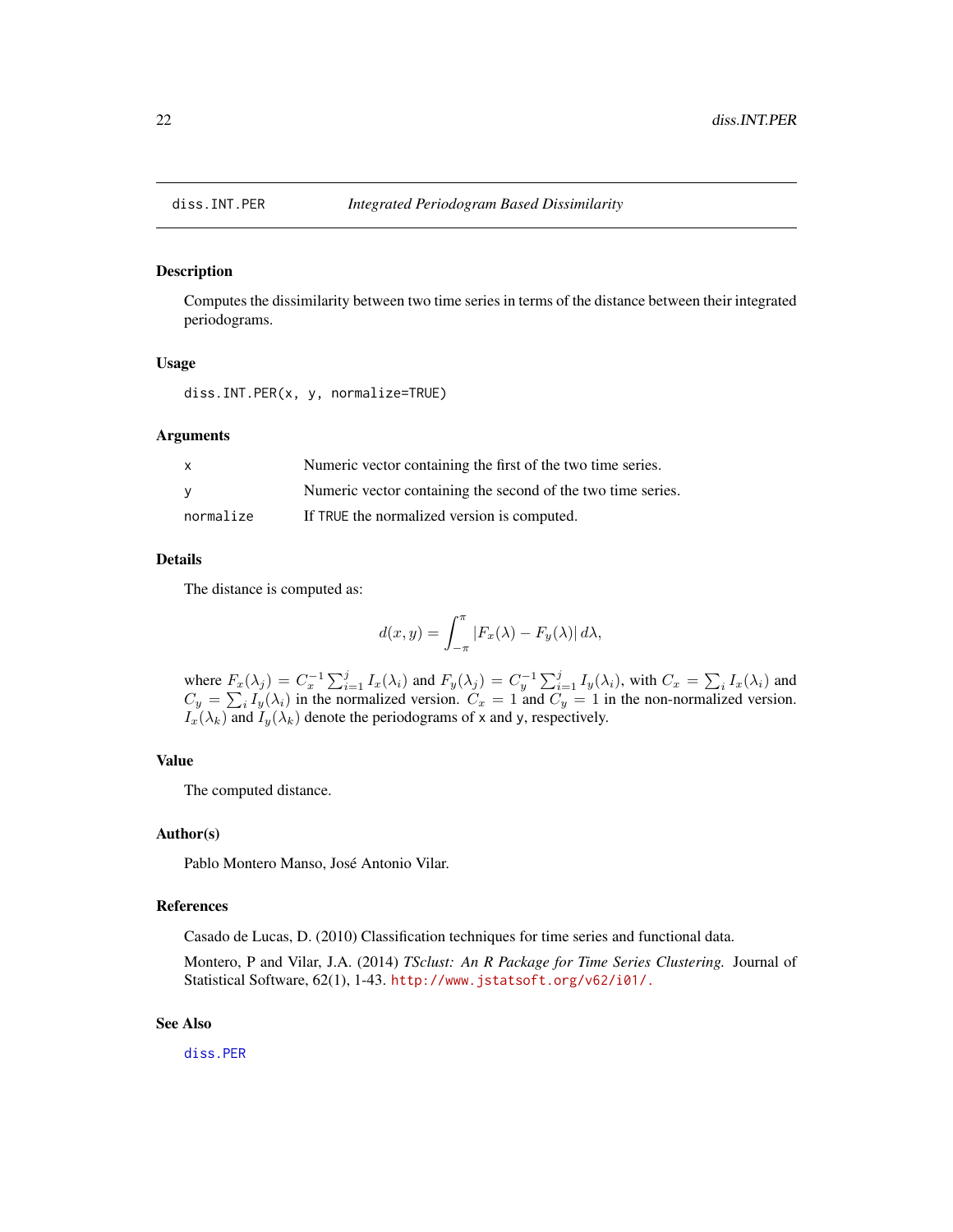# <span id="page-22-0"></span>diss.MINDIST.SAX 23

# Examples

```
## Create three sample time series
x \le cumsum(rnorm(100))
y <- cumsum(rnorm(100))
z \leq \sin(\sec(\theta, \pi), \text{length.out}=100)## Compute the distance and check for coherent results
diss.INT.PER(x, y, normalize=TRUE)
diss.INT.PER(x, y, normalize=TRUE)
diss.INT.PER(x, y, normalize=TRUE)
```

```
diss( rbind(x,y,z), "INT.PER", normalize=FALSE )
```
<span id="page-22-1"></span>diss.MINDIST.SAX *Symbolic Aggregate Aproximation related functions*

# <span id="page-22-2"></span>Description

diss.MINDIST.SAX computes a dissimilarity that lower bounds the Euclidean on the discretized, dimensionality reduced series. Function PAA produces the dimension reduction. Function convert.to.SAX.symbol produces the discretization.

## Usage

diss.MINDIST.SAX(x, y, w, alpha=4, plot=FALSE)  $PAA(x, w)$ convert.to.SAX.symbol(x, alpha) MINDIST.SAX(x, y, alpha, n) SAX.plot(series, w, alpha, col.ser=rainbow(ncol(as.matrix(series))))

## Arguments

| X       | Numeric vector containing the first of the two time series.                                     |
|---------|-------------------------------------------------------------------------------------------------|
| У       | Numeric vector containing the second of the two time series.                                    |
| W       | The amount of equal sized frames that the series will be reduced to.                            |
| alpha   | The size of the alphabet, the amount of symbols used to represents the values of<br>the series. |
| plot    | If TRUE, plot a graphic of the reduced series, with their corresponding symbols.                |
| n       | The original size of the series.                                                                |
| series  | A ts or mts object with the series to plot.                                                     |
| col.ser | Colors for the series. One per series.                                                          |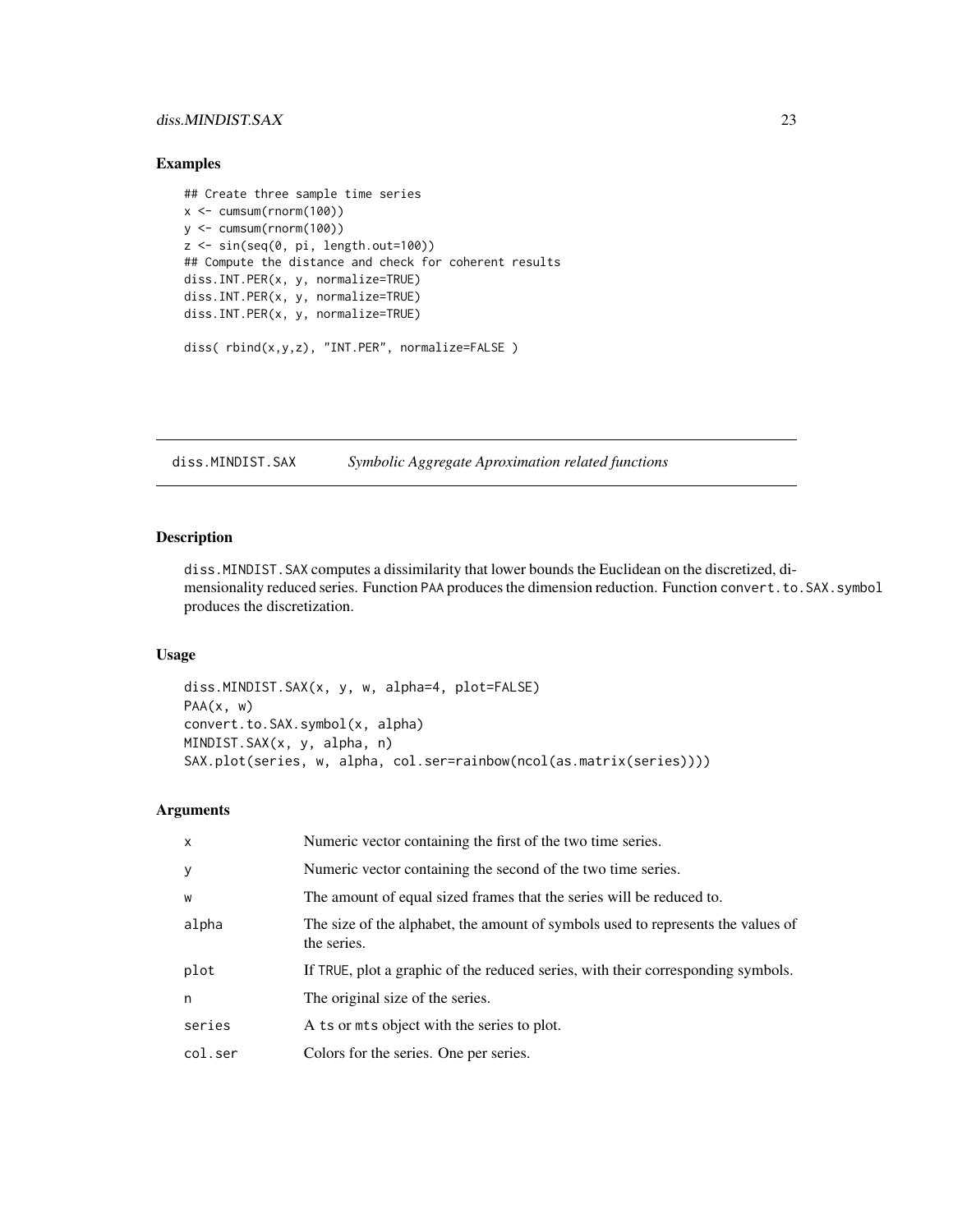SAX is a symbolic representation of continuous time series.

w must be an integer but it does not need to divide the length of the series. If w divides the length of the series, the diss.MINDIST.SAX plot uses this to show the size of the frames.

PAA performs the Piecewise Aggregate Approximation of the series, reducing it to w elements, called frames. Each frame is composed by  $n/w$  observations of the original series, averaged. Observations are weighted when w does not divide n.

convert.to.SAX.symbol performs SAX discretization: Discretizes the series x to an alphabet of size alpha, x should be z-normalized in this case. The  $N(0, 1)$  distribution is divided in alpha equal probability parts, if an observation falls into the ith part (starting from minus infinity), it is assigned the i symbol.

MINDIST.SAX calculates the MINDIST dissimilarity between symbolic representations.

diss.MINDIST.SAX combines the previous procedures to compute a dissimilarity between series. The series are z-normalized at first. Then the dimensionality is reduced uusin PAA to produce series of length w. The series are discretized to an alphabet of size alpha using convert.to.SAX.symbol. Finally the dissimilarity value is produced using MINDIST.SAX.

SAX.plot produces a plot of the SAX representation of the given series.

## Value

The computed dissimilarity.

#### Author(s)

Pablo Montero Manso, José Antonio Vilar.

# References

Lin, J., Keogh, E., Lonardi, S. & Chiu, B. (2003) A Symbolic Representation of Time Series, with Implications for Streaming Algorithms. In Proceedings of the 8th ACM SIGMOD Workshop on Research Issues in Data Mining and Knowledge Discovery.

Keogh, E., Chakrabarti, K., Pazzani, M., & Mehrotra, S. (2001). Dimensionality reduction for fast similarity search in large time series databases. *Knowledge and information Systems*, 3(3), 263-286.

Montero, P and Vilar, J.A. (2014) *TSclust: An R Package for Time Series Clustering.* Journal of Statistical Software, 62(1), 1-43. <http://www.jstatsoft.org/v62/i01/.>

#### See Also

[diss](#page-3-1)

# Examples

```
set.seed(12349)
n = 100x <- rnorm(n) #generate sample series, white noise and a wiener process
y <- cumsum(rnorm(n))
w <- 20 #amount of equal-sized frames to divide the series, parameters for PAA
```
<span id="page-23-0"></span>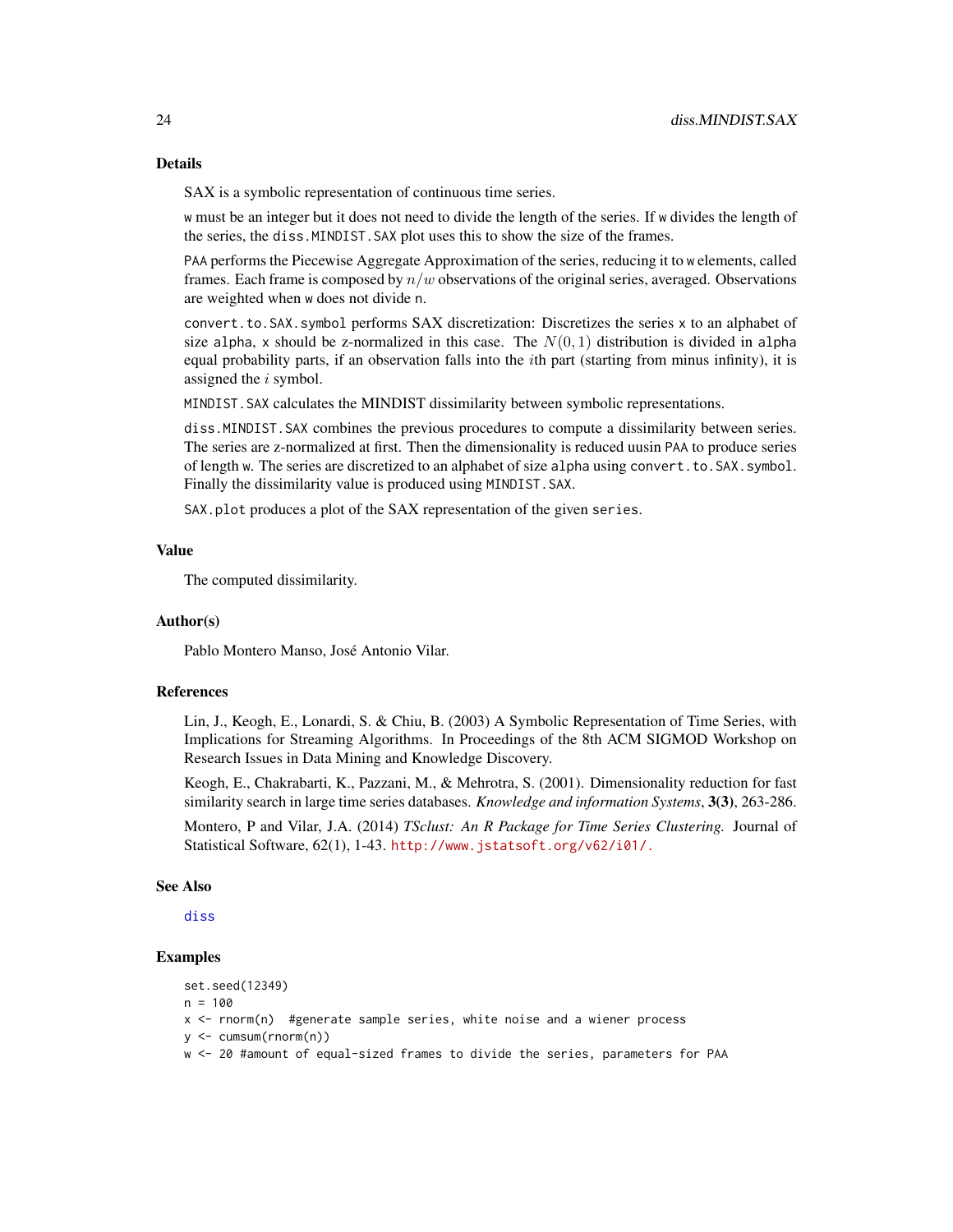#### <span id="page-24-0"></span>diss.NCD 25

```
alpha <- 4 #size of the alphabet, parameter for SAX
#normalize
x \leftarrow (x - \text{mean}(x)) / \text{sd}(x)y \leftarrow (y - \text{mean}(y)) / \text{sd}(y)paax <- PAA(x, w) #generate PAA reductions
paay <- PAA(y, w)
plot(x, type="l", main="PAA reduction of series x") #plot an example of PAA reduction
p <- rep(paax,each=length(x)/length(paax)) #just for plotting the PAA
lines(p, col="red")
#repeat the example with y
plot(y, type="l", main="PAA reduction of series y")
py <- rep(paay,each=length(y)/length(paay))
lines(py, col="blue")
#convert to SAX representation
SAXx <- convert.to.SAX.symbol( paax, alpha)
SAXy <- convert.to.SAX.symbol( paay, alpha)
#CALC THE SAX DISTANCE
MINDIST.SAX(SAXx, SAXy, alpha, n)
#this whole process can be computed using diss.MINDIST.SAX
diss.MINDIST.SAX(x, y, w, alpha, plot=TRUE)
z <- rnorm(n)^2
diss(rbind(x,y,z), "MINDIST.SAX", w, alpha)
SAX.plot( as.ts(cbind(x,y,z)), w=w, alpha=alpha)
```
<span id="page-24-1"></span>diss.NCD *Normalized Compression Distance*

# Description

Computes the distance based on the sizes of the compressed time series.

#### Usage

diss.  $NCD(x, y, type = "min")$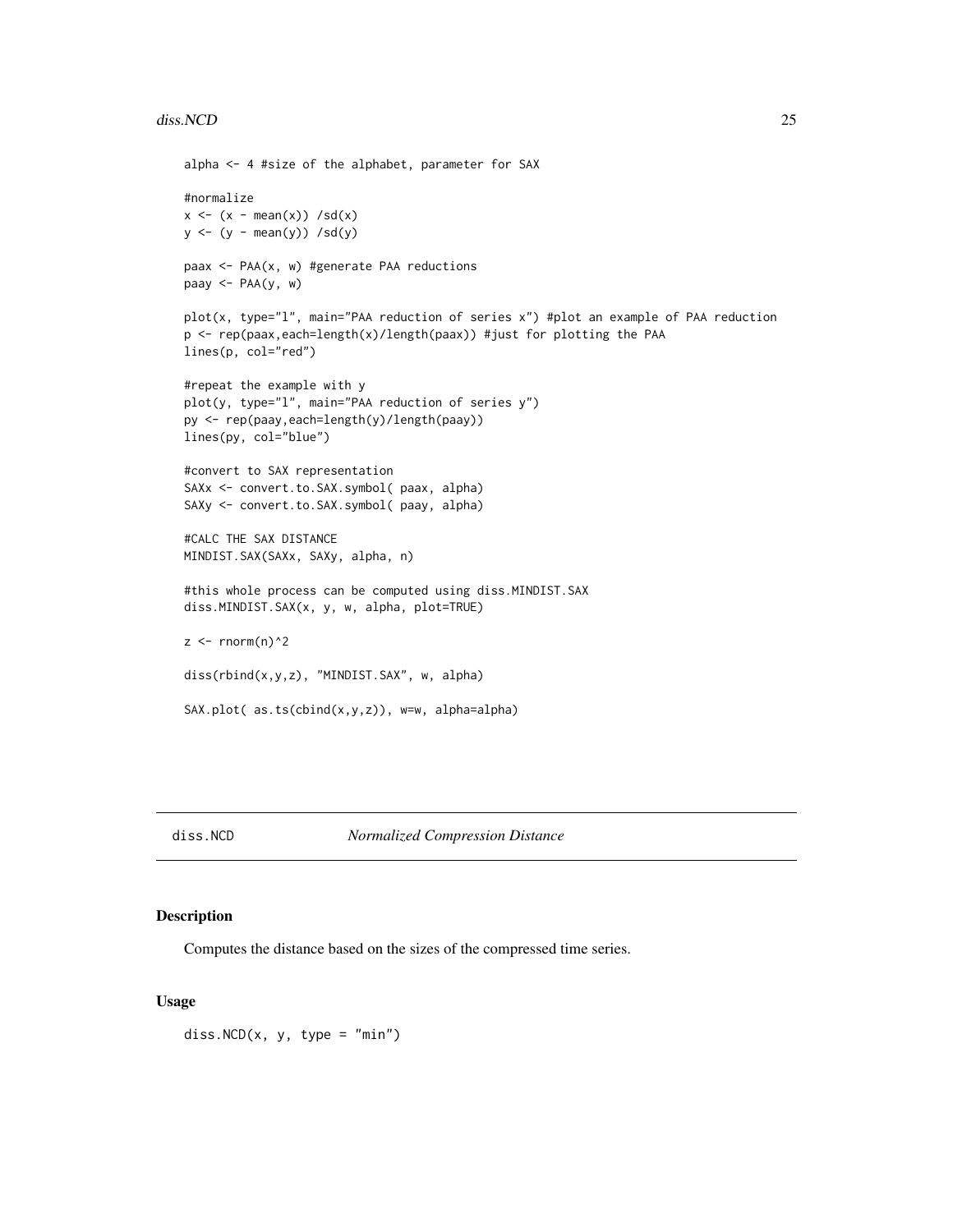# <span id="page-25-0"></span>Arguments

|      | Numeric vector containing the first of the two time series.                                                                     |
|------|---------------------------------------------------------------------------------------------------------------------------------|
|      | Numeric vector containing the second of the two time series.                                                                    |
| type | Character string, the type of compression. May be abbreviated to a single letter,<br>defaults to the first of the alternatives. |

#### Details

The compression based dissimilarity is calculated:

$$
d(x,y) = C(xy) - max(C(x), C(y)) / min(C(x), C(y))
$$

where  $C(x)$ ,  $C(y)$  are the sizes in bytes of the compressed series x and y.  $C(xy)$  is the size in bytes of the series  $x$  and  $y$  concatenated. The algorithm used for compressing the series is chosen with type. type can be "gzip", "bzip2" or "xz", see [memCompress](#page-0-0). "min" selects the best separately for x, y and the concatenation. Since the compression methods are character-based, a symbolic representation can be used, see details for an example using SAX as the symbolic representation. The series are transformed to a text representation prior to compression using as.character, so small numeric differences may produce significantly different text representations. While this dissimilarity is asymptotically symmetric, for short series the differences between diss.  $NCD(x, y)$  and diss.NCD(y,x) may be noticeable.

# Value

The computed distance.

# Author(s)

Pablo Montero Manso, José Antonio Vilar.

## References

Cilibrasi, R., & Vitányi, P. M. (2005). Clustering by compression. *Information Theory, IEEE Transactions on*, 51(4), 1523-1545.

Keogh, E., Lonardi, S., & Ratanamahatana, C. A. (2004). Towards parameter-free data mining. Proceedings of the tenth ACM SIGKDD international conference on Knowledge discovery and data mining (pp. 206-215).

Montero, P and Vilar, J.A. (2014) *TSclust: An R Package for Time Series Clustering.* Journal of Statistical Software, 62(1), 1-43. <http://www.jstatsoft.org/v62/i01/.>

## See Also

[memCompress](#page-0-0), [diss](#page-3-1)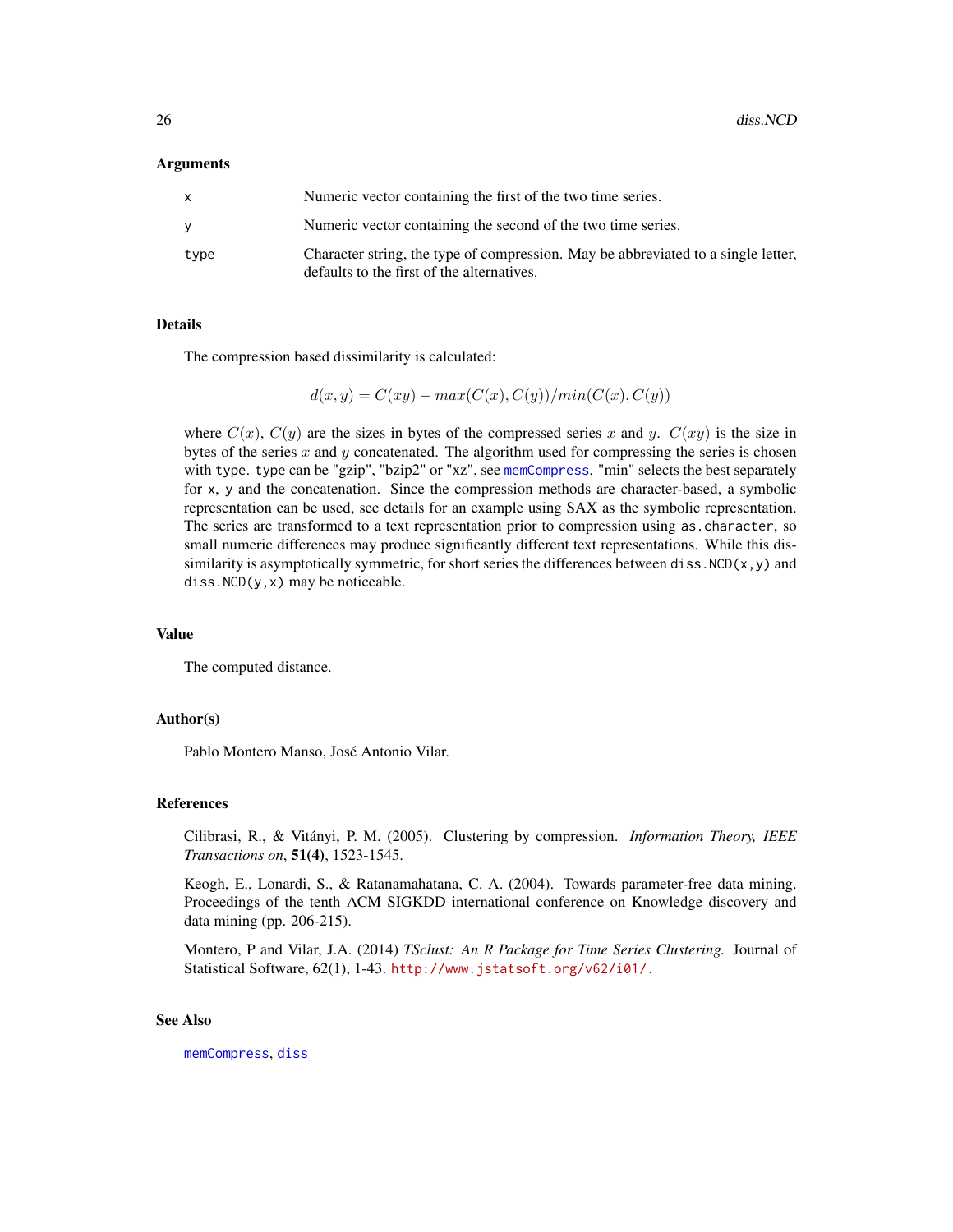#### <span id="page-26-0"></span>diss. PDC  $\hspace{1.5cm}$  27

# Examples

```
n = 50x <- rnorm(n) #generate sample series, white noise and a wiener process
y <- cumsum(rnorm(n))
diss.NCD(x, y)
z \le- rnorm(n)w <- cumsum(rnorm(n))
series = rbind(x, y, z, w)diss(series, "NCD", type="bzip2")
################################################################
#####symbolic representation prior to compression, using SAX####
####simpler symbolization, such as round() could also be used###
################################################################
#normalization function, required for SAX
z.normalize = function(x) {
    (x - \text{mean}(x)) / \text{sd}(x)}
sx <- convert.to.SAX.symbol( z.normalize(x), alpha=4 )
sy <- convert.to.SAX.symbol( z.normalize(y), alpha=4 )
sz <- convert.to.SAX.symbol( z.normalize(z), alpha=4 )
sw <- convert.to.SAX.symbol( z.normalize(w), alpha=4 )
diss(rbind(sx, sy, sz, sw), "NCD", type="bzip2")
```
diss.PDC *Permutation Distribution Distance*

## Description

Computes the Permutation Distribution distance between time series.

#### Usage

diss.PD $C(x, y, \ldots)$ 

#### Arguments

| X                       | Numeric vector containing the first of the two time series.     |
|-------------------------|-----------------------------------------------------------------|
|                         | Numeric vector containing the second of the two time series.    |
| $\cdot$ $\cdot$ $\cdot$ | Additional parameters for the function. See link[pdc]{pdcDist}. |

# Details

This is basically a wrapper for pdcDist of the [pdc](#page-0-0) package, intended for an easier discovery of the functionalities used in TSclust.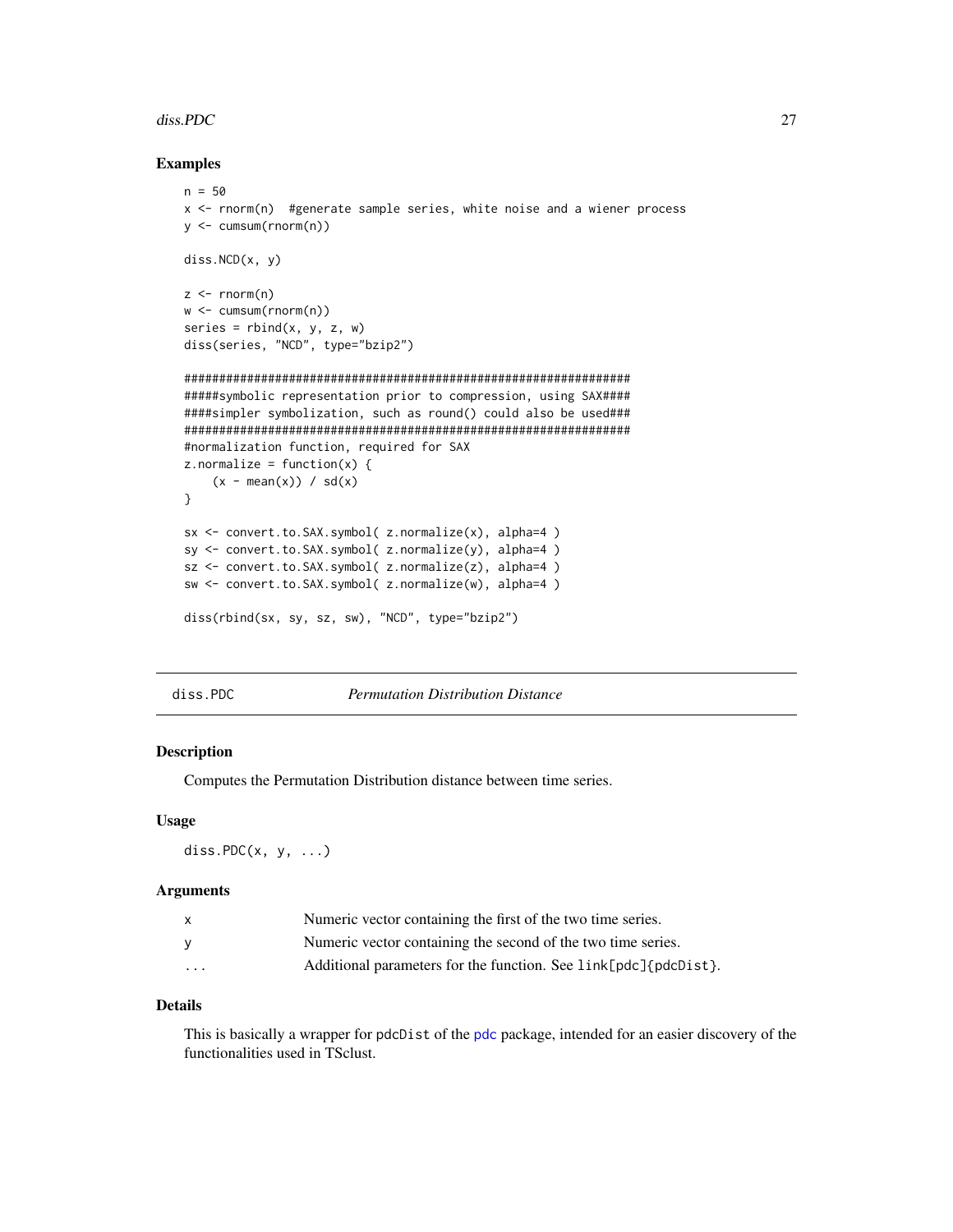# Value

The computed distance.

# See Also

[diss](#page-3-1), link[pdc]{pdcDist}

# Examples

```
## Create three sample time series
x <- cumsum(rnorm(100))
y <- cumsum(rnorm(100))
diss.PDC(x, y)
```
# <span id="page-27-1"></span>diss.PER *Periodogram Based Dissimilarity*

# Description

Computes the distance between two time series based on their periodograms.

## Usage

diss.PER(x, y, logarithm=FALSE, normalize=FALSE)

# Arguments

| $\mathsf{X}$ | Numeric vector containing the first of the two time series.                                          |
|--------------|------------------------------------------------------------------------------------------------------|
| <b>V</b>     | Numeric vector containing the second of the two time series.                                         |
| logarithm    | Boolean. If TRUE logarithm of the periodogram coefficients will be taken.                            |
| normalize    | Boolean. If TRUE, the periodograms will be normalized by the variance of their<br>respective series. |

# Details

Computes the Euclidean distance between the periodogram coefficients of the series x and y. Additional transformations can be performed on the coefficients depending on the values of logarithm and normalize.

# Value

The computed distance.

# Author(s)

Pablo Montero Manso, José Antonio Vilar.

<span id="page-27-0"></span>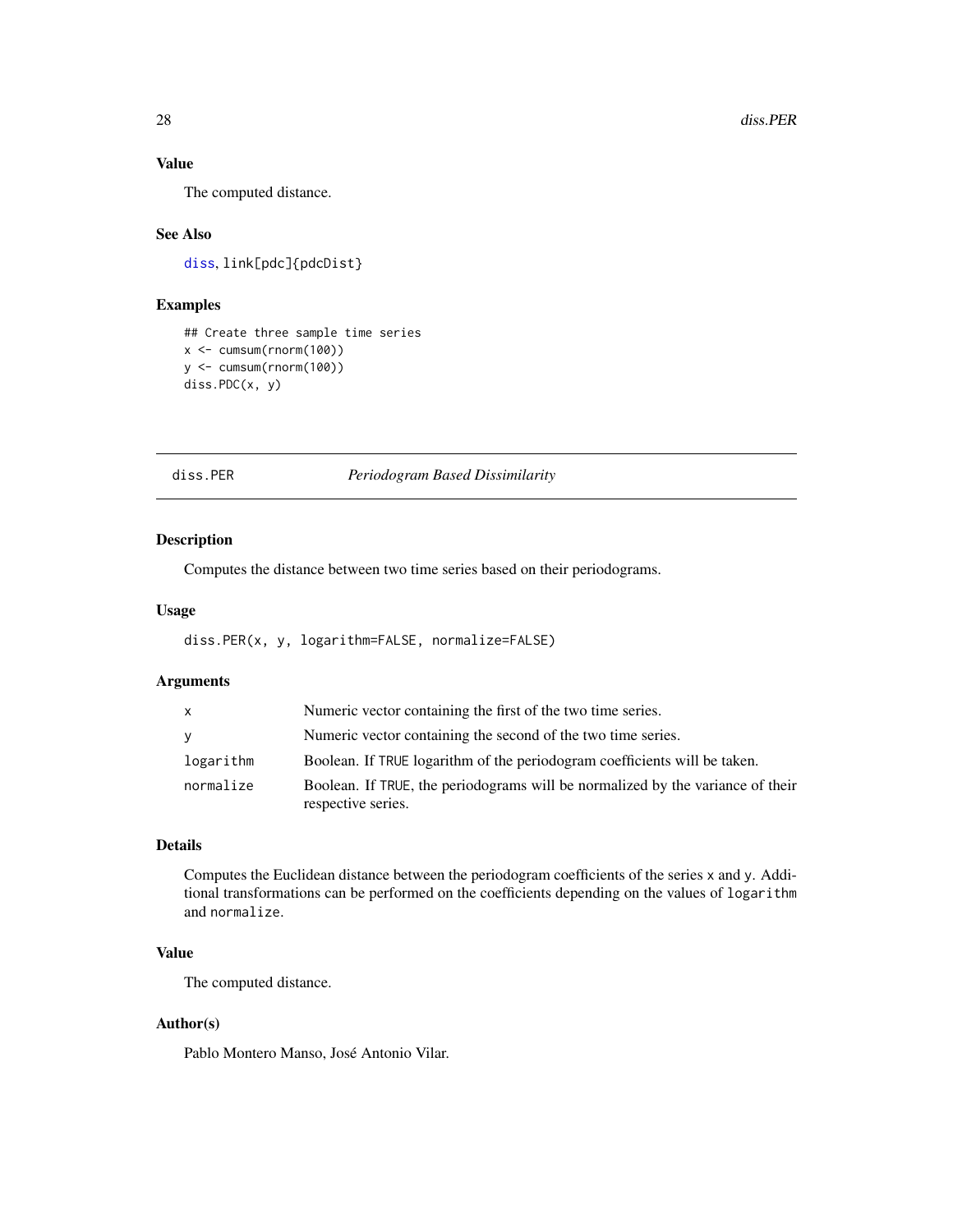#### <span id="page-28-0"></span>diss.PRED 29

# References

Caiado, J., Crato, N. and Peña, D. (2006) A periodogram-based metric for time series classification. *Comput. Statist. Data Anal.*, 50(10), 2668–2684.

Montero, P and Vilar, J.A. (2014) *TSclust: An R Package for Time Series Clustering.* Journal of Statistical Software, 62(1), 1-43. <http://www.jstatsoft.org/v62/i01/.>

# See Also

link{diss.INT.PER}

# Examples

```
## Create three sample time series
x \le cumsum(rnorm(100))
y <- cumsum(rnorm(100))
z \leq \sin(\sec(\theta, \pi), \text{length.out}=100)## Compute the distance and check for coherent results
diss.PER(x, y)
diss.PER(x, z)
diss.PER(y, z)
diss.PER(x, y, TRUE, TRUE)
diss.PER(x, z, TRUE, TRUE)
diss.PER(y, z, TRUE, TRUE)
#create a dist object for its use with clustering functions like pam or hclust
diss( rbind(x,y,z), "PER", logarithm=TRUE, normalize=TRUE)
```
<span id="page-28-1"></span>

diss.PRED *Dissimilarity Measure Based on Nonparametric Forecast*

## **Description**

Computes the dissimilarity between two time series as the L1 distance between the kernel estimators of their forecast densities at a pre-specified horizon.

# Usage

```
diss.PRED(x, y, h, B=500, logarithm.x=FALSE, logarithm.y=FALSE,
differences.x=0, differences.y=0, plot=FALSE, models = NULL)
```
#### Arguments

| X | Numeric vector containing the first of the two time series.                                  |
|---|----------------------------------------------------------------------------------------------|
| y | Numeric vector containing the second of the two time series.                                 |
| h | The horizon of interest, i.e the number of steps-ahead where the prediction is<br>evaluated. |
| B | The amount of bootstrap resamples.                                                           |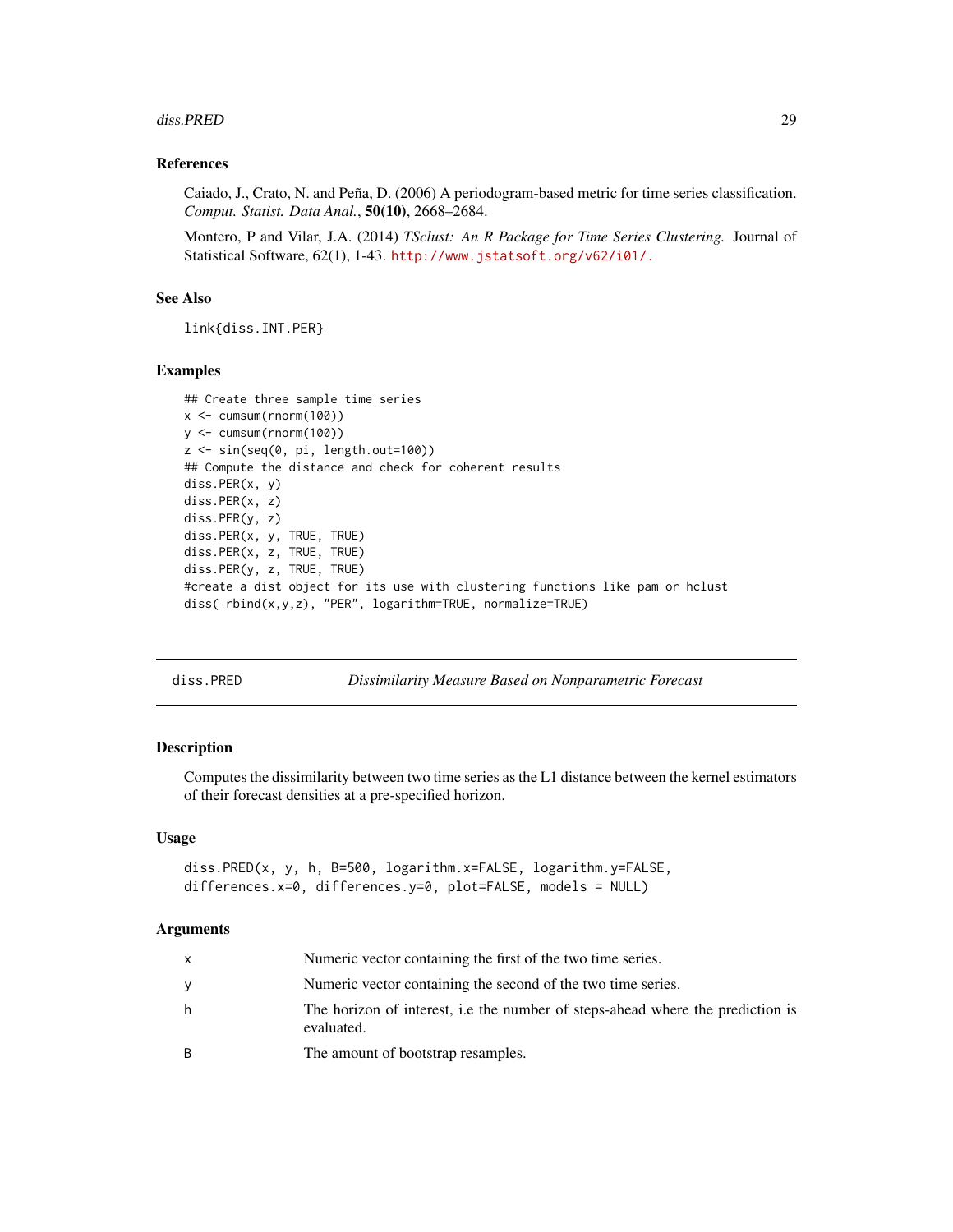| logarithm.x   | Boolean. Specifies whether to transform series x by taking logarithms or not.<br>When using diss wrapper, use logarithms argument instead. See details.                                                                                                                               |
|---------------|---------------------------------------------------------------------------------------------------------------------------------------------------------------------------------------------------------------------------------------------------------------------------------------|
| logarithm.y   | Boolean. Specifies whether to transform series y by taking logarithms or not.<br>When using diss wrapper, use logarithms argument instead. See details.                                                                                                                               |
| differences.x | Specifies the amount of differences to apply to series x. When using diss wrap-<br>per, use differences argument instead. See details.                                                                                                                                                |
| differences.y | Specifies the amount of differences to apply to series y. When using diss wrap-<br>per, use differences argument instead. See details.                                                                                                                                                |
| plot          | If TRUE, plot the resulting forecast densities.                                                                                                                                                                                                                                       |
| models        | A list containing either "ets", "arima" or a fitted model object from the forecast<br>package. The list must have one element per series. In the case of the x<br>and y version, a list with two elements. If models is not null logarithm and<br>differences parameters are ignored. |

#### Details

The dissimilarity between the time series x and y is given by

$$
d(x,y) = \int |f_{x,h}(u) - f_{y,h}(u)| du
$$

where  $f_{x,h}$  and  $f_{y,h}$  are kernel density estimators of the forecast densities h-steps ahead of x and y, respectively. The horizon of interest h is pre-specified by the user. If models is specified, the given model for each series is used for obtaining the forecast densities. Currently, each element of the models list can be the string "ets", which will fit a ets model using the function ets in the forecast package. If the element of models is the string "arima", an ARIMA model using auto.arima from the forecast package will be used. Finally, the elements of models can be a fitted model on the series using a method from the forecast package which can be simulated, see link[forecast]{simulate.ets}. The kernel density estimators are based on B bootstrap replicates obtained by using a resampling procedure that mimics the generating processes, which are assumed to follow an arbitrary autoregressive structure (parametric or non-parametric). The procedure is completely detailed in Vilar et al. (2010). This function has high computational cost due to the bootstrapping procedure.

The procedure uses a bootstrap method that requires stationary time series. In order to support a wider range of time series, the method allows some transformations on the series before proceeding with the bootstrap resampling. This transformations are inverted before calculating the densities. The transformations allowed are logarithm and differenciation. The parameters logarithm.x, logarithm.y, differences.x, differences.y can be specified with this purpose.

If using diss function with "PRED" method, the argument logarithms must be used instead of logarithm.x and logarithm.y. logarithms is a boolean vector specifying if the logarithm transform should be taken for each one of the series. The argument differences, a numeric vector specifying the amount of differences to apply the series, is used instead of differences. x and differences.y. The plot is also different, showing all the densities in the same plot.

## Value

diss.PRED returns a list with the following components.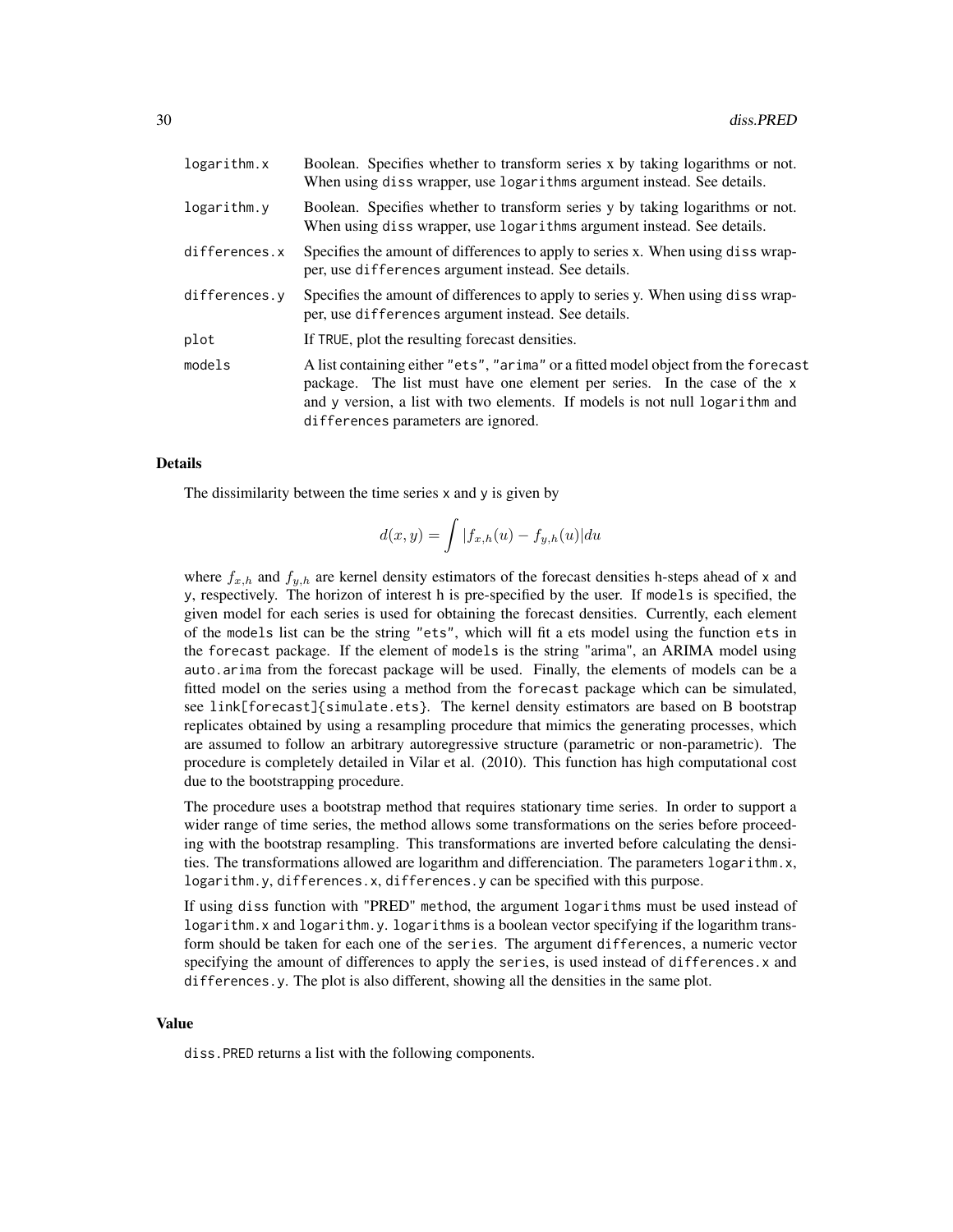<span id="page-30-0"></span>

| L1dist                                                                                     | The computed distance.                                                                                                                                  |  |  |  |
|--------------------------------------------------------------------------------------------|---------------------------------------------------------------------------------------------------------------------------------------------------------|--|--|--|
| dens.x                                                                                     | A 2-column matrix with the density of predicion of series x. First column is the<br>base $(x)$ and the second column is the value $(y)$ of the density. |  |  |  |
| dens. y                                                                                    | A 2-column matrix with the density of predicion of series y. First column is the<br>base $(x)$ and the second column is the value $(y)$ of the density. |  |  |  |
| When used from the diss wrapper function, it returns a list with the following components. |                                                                                                                                                         |  |  |  |
| dist                                                                                       | A dist object with the pairwise L1 distances between series.                                                                                            |  |  |  |
| densities                                                                                  | A list of 2-column matrices containing the densities of each series, in the same<br>format as 'dens.x' or 'dens.y' of diss. PRED.                       |  |  |  |

## Author(s)

José Antonio Vilar, Pablo Montero Manso.

# References

Alonso, A.M., Berrendero, J.R., Hernandez, A. and Justel, A. (2006) Time series clustering based on forecast densities. *Comput. Statist. Data Anal.*, 51,762–776.

Vilar, J.A., Alonso, A. M. and Vilar, J.M. (2010) Non-linear time series clustering based on nonparametric forecast densities. *Comput. Statist. Data Anal.*, 54 (11), 2850–2865.

Montero, P and Vilar, J.A. (2014) *TSclust: An R Package for Time Series Clustering.* Journal of Statistical Software, 62(1), 1-43. <http://www.jstatsoft.org/v62/i01/.>

# See Also

[diss](#page-3-1), link[forecast]{auto.arima}, link[forecast]{ets}, link[forecast]{simulate.ets}

# Examples

```
x < - (rnorm(100))
x \leq x + abs(min(x)) + 1 #shift to produce values greater than 0, for a correct logarithm transform
y <- (rnorm(100))
z \leq \sin(\sec(\theta, \pi), \text{length.out} = 100)## Compute the distance and check for coherent results
diss.PRED(x, y, h=6, logarithm.x=FALSE, logarithm.y=FALSE, differences.x=1, differences.y=0)
#create a dist object for its use with clustering functions like pam or hclust
diss( rbind(x,y,z), METHOD="PRED", h=3, B=200,
logarithms=c(TRUE,FALSE, FALSE), differences=c(1,1,2) )
#test the forecast package predictions
diss.PRED(x,y, h=5, models = list("ets", "arima"))
```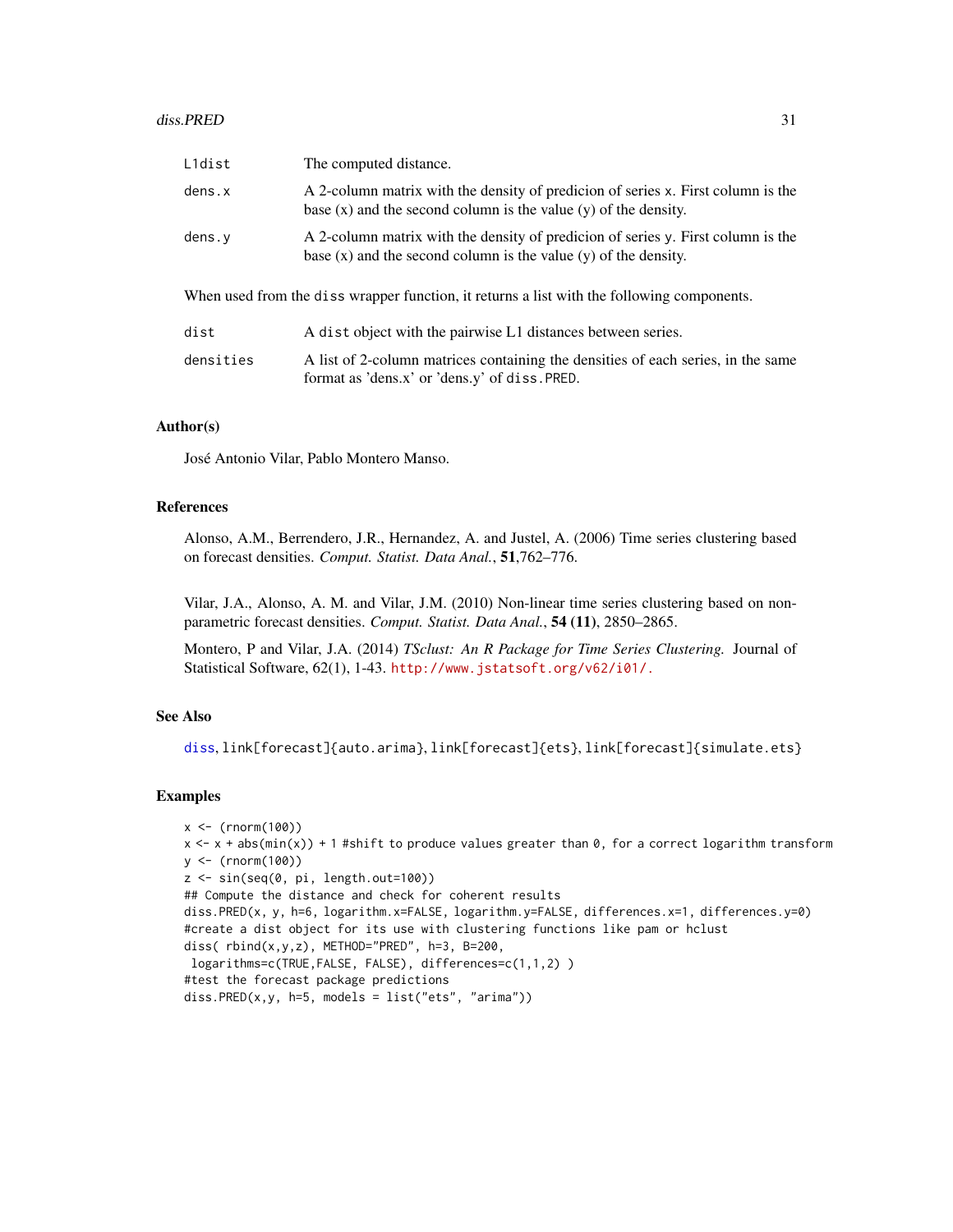<span id="page-31-1"></span><span id="page-31-0"></span>

## Description

The dissimilarity between two time series is computed by using an adaptation of the generalized likelihood ratio test to check the equality of two log-spectra.

# Usage

diss.SPEC.GLK(x, y, plot=FALSE)

#### Arguments

| $\mathsf{x}$ | Numeric vector containing the first of the two time series.             |
|--------------|-------------------------------------------------------------------------|
| <b>V</b>     | Numeric vector containing the second of the two time series.            |
| plot         | If TRUE, the smoothed spectral densities of the two series are plotted. |

# Details

The dissimilarity between two series x and y is measured in terms of the vaue of a test statistic to check the equality of their log-spectra,  $m_X(\lambda)$  and  $m_Y(\lambda)$  respectivelty. The test statistic is constructed by using the generalized likelihood ratio test criterion (Fan and Zhang, 2004). Specifically, the test statistic takes the form:

$$
d(x,y) = \sum_{k=1}^{T} [Z_k - \hat{\mu}(\lambda_k) - 2\log(1 + e^{\{Z_k - \hat{\mu}(\lambda_k)\}})] - \sum_{k=1}^{T} [Z_k - 2\log(1 + e^{Z_k})],
$$

where  $I_x(\lambda_k)$  and  $I_y(\lambda_k)$  are the periodograms of x and y,  $Z_k = \log(I_x(\lambda_k)) - \log(I_y(\lambda_k))$ , and  $\hat{\mu}(\lambda_k)$  is the local maximum log-likelihood estimator of  $\mu(\lambda_k) = m_x(\lambda_k) - m_y(\lambda_k)$  computed by local linear fitting.

#### Value

The computed distance.

#### Author(s)

Pablo Montero Manso, José Antonio Vilar.

#### References

Fan, J. and Zhang, W. (2004) Generalised likelihood ratio tests for spectral density. *Biometrika*, 195–209.

Pértega, S. and Vilar, J.A. (2010) Comparing several parametric and nonparametric approaches to time series clustering: A simulation study. *J. Classification*, 27(3), 333–362.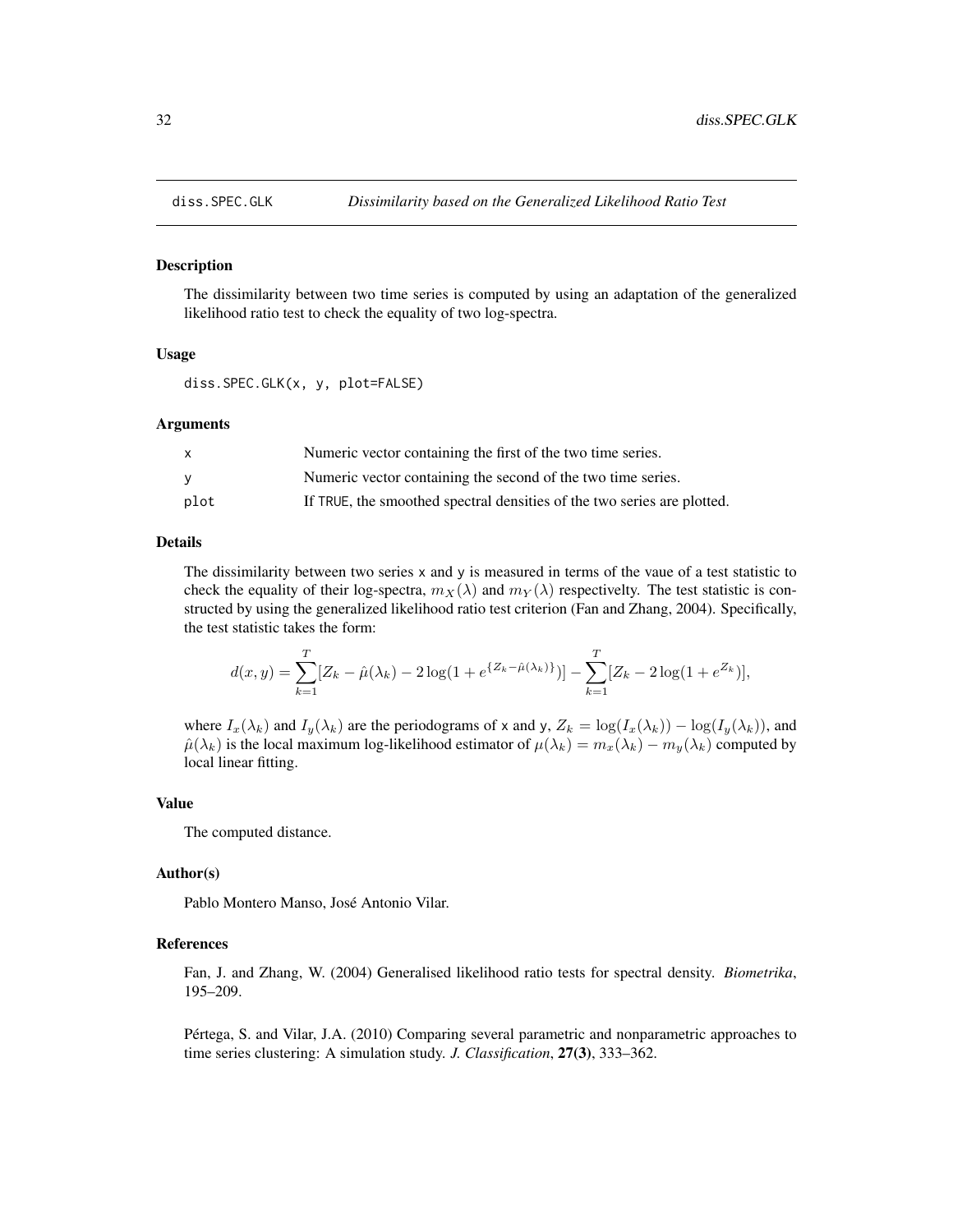# <span id="page-32-0"></span>diss.SPEC.ISD 33

Montero, P and Vilar, J.A. (2014) *TSclust: An R Package for Time Series Clustering.* Journal of Statistical Software, 62(1), 1-43. <http://www.jstatsoft.org/v62/i01/.>

# See Also

[diss.SPEC.ISD](#page-32-1), [diss.SPEC.LLR](#page-34-1)

#### Examples

```
## Create two sample time series
x <- cumsum(rnorm(50))
y <- cumsum(rnorm(50))
z <- sin(seq(0, pi, length.out=50))
## Compute the distance and check for coherent results
diss.SPEC.GLK(x, y, plot=TRUE)
#create a dist object for its use with clustering functions like pam or hclust
```

```
diss( rbind(x,y,z), "SPEC.GLK" )
```
<span id="page-32-1"></span>

| diss.SPEC.ISD | Dissimilarity Based on the Integrated Squared Difference between the |
|---------------|----------------------------------------------------------------------|
|               | Log-Spectra                                                          |

#### Description

Computes the dissimilarity between two time series in terms of the integrated squared difference between non-parametric estimators of their log-spectra.

## Usage

```
diss.SPEC.ISD(x, y, plot=FALSE, n=length(x))
```
#### Arguments

| x    | Numeric vector containing the first of the two time series.                                                                                            |
|------|--------------------------------------------------------------------------------------------------------------------------------------------------------|
|      | Numeric vector containing the second of the two time series.                                                                                           |
| plot | If TRUE, plot the smoothed spectral densities of the two series.                                                                                       |
| n    | The number of points to use for the linear interpolation. A value of $n=0$ uses<br>numerical integration instead of linear interpolation. See details. |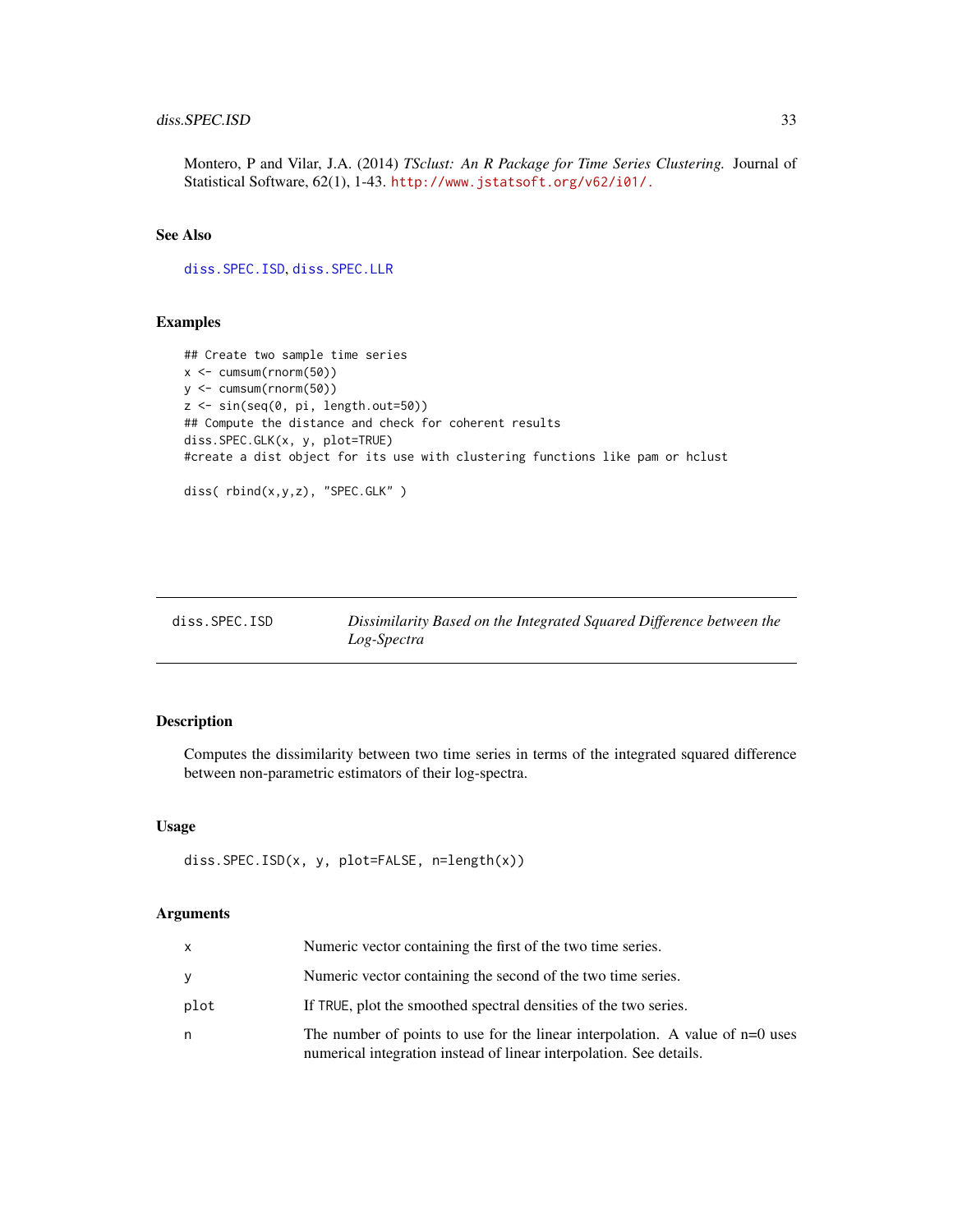<span id="page-33-0"></span>Details

$$
d(x,y) = \int (\hat{m}_x(\lambda) - \hat{m}_y(\lambda))^2 d\lambda,
$$

where  $\hat{m}_x(\lambda)$  and  $\hat{m}_y(\lambda)$  are local linear smoothers of the log-periodograms, obtained using the maximum local likelihood criterion.

By default, for performance reasons, the spectral densities are estimated using linear interpolation using n points. If n is 0, no linear interpolation is performed, and integrate is used to calculate the integral, using as many points as integrate sees fit.

#### Value

The computed distance.

## Author(s)

Pablo Montero Manso, José Antonio Vilar.

## References

Pértega, S. and Vilar, J.A. (2010) Comparing several parametric and nonparametric approaches to time series clustering: A simulation study. *J. Classification*, 27(3), 333–362.

Montero, P and Vilar, J.A. (2014) *TSclust: An R Package for Time Series Clustering.* Journal of Statistical Software, 62(1), 1-43. <http://www.jstatsoft.org/v62/i01/.>

## See Also

[diss.SPEC.GLK](#page-31-1), [diss.SPEC.LLR](#page-34-1)

## Examples

## Create two sample time series x <- cumsum(rnorm(50)) y <- cumsum(rnorm(50)) z <- sin(seq(0, pi, length.out=50)) ## Compute the distance and check for coherent results diss.SPEC.ISD(x, y, plot=TRUE) #create a dist object for its use with clustering functions like pam or hclust

```
diss.SPEC.ISD(x, y, plot=TRUE, n=0)#try integrate instead of interpolation
diss( rbind(x,y,z), "SPEC.ISD" )
```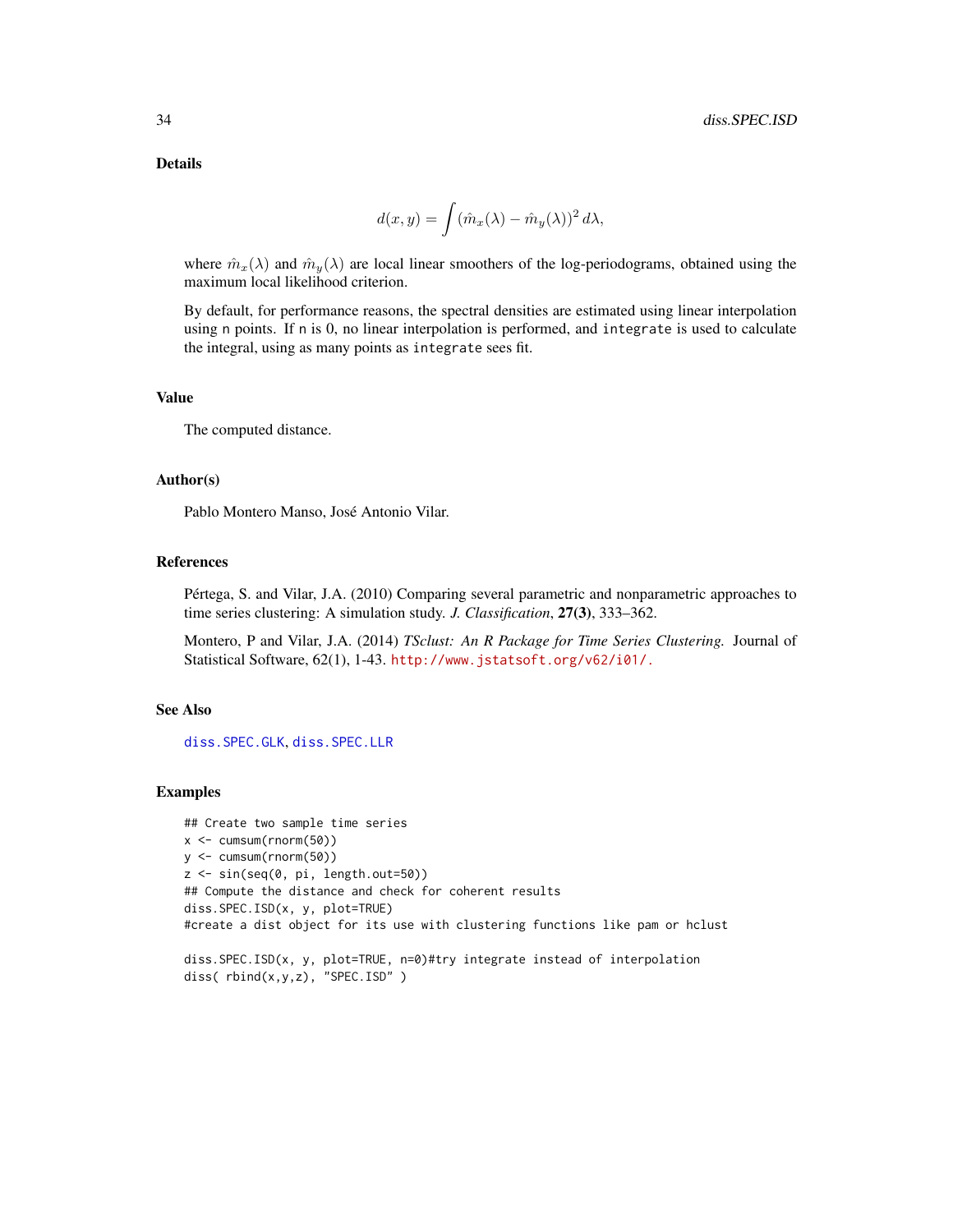<span id="page-34-1"></span><span id="page-34-0"></span>

## Description

Computes a general dissimilarity measure based on the ratio of local linear spectral estimators.

## Usage

diss.SPEC.LLR(x, y, alpha=0.5, method="DLS", plot=FALSE, n=length(x))

## Arguments

| $\mathsf{x}$ | Numeric vector containing the first of the two time series.                                                                                          |
|--------------|------------------------------------------------------------------------------------------------------------------------------------------------------|
| y            | Numeric vector containing the second of the two time series.                                                                                         |
| alpha        | Power for the ratio of densities in the Chernoff information measure. Between<br>0 and 1.                                                            |
| method       | "DLS" for least squares estimation of the spectral density and "LK" for maximum<br>likelihood estimation.                                            |
| plot         | if TRUE, plot the smoothed spectral densities of the two series.                                                                                     |
| n            | The number of points to use for the linear interpolation. A value of n=0 uses<br>numerical integration instead of linear interpolation. See details. |

# Details

$$
d_W = \int_{-\pi}^{\pi} W' \left( \frac{f_x(\lambda)}{f_y(\lambda)} \right) d\lambda
$$

where:

- $f_x$  and  $f_y$  are nonparametric approximations of spectral densities of x and y respectively.
- $W'(x) = W(x) + W(1/x)$  with  $W(x) = \log(\alpha x + (1 \alpha)x) \alpha \log(x)$ , so that  $W(.)$  is a divergence function depending on  $\alpha$ .

This dissimilarity measure corresponds to the limiting spectral approximation of the Chernoff information measure in the time domain (see Kakizawa et al., 1998). The spectral densities are approximated by using local linear fitting by generalized least squared if method="DLS" or by maximum likelihood if method="LK" (in this case, higher computational cost is required).

By default, for performance reasons, the spectral densities are estimated using linear interpolation using n points. If n is 0, no linear interpolation is performed, and integrate is used to calculate the integral, using as many points as integrate sees fit. If the dissimilarity will be calculated for more than two series, calling SPEC.LLR from the diss wrapper function is preferred, since it saves some computations.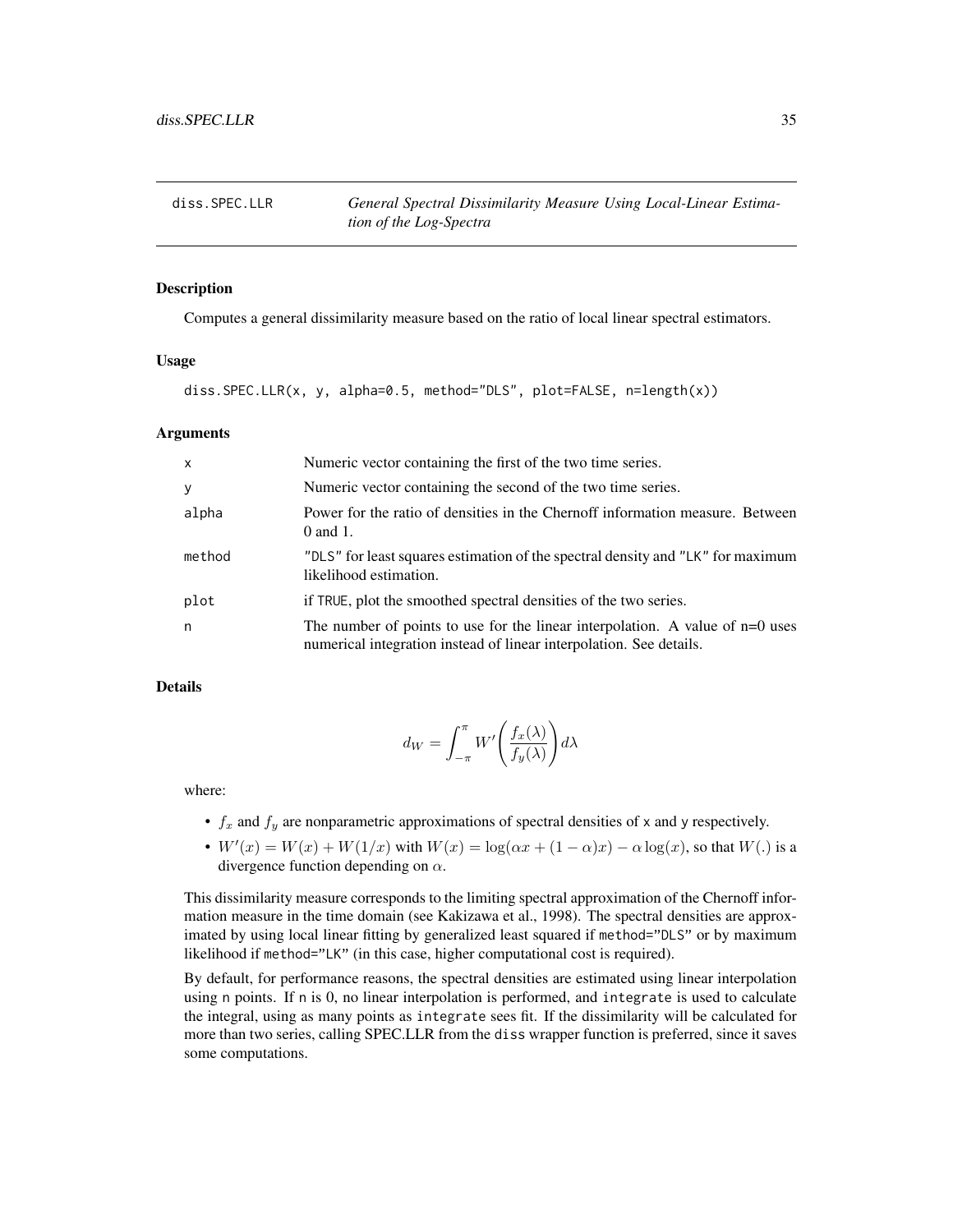# <span id="page-35-0"></span>Value

The computed distance.

# Author(s)

Pablo Montero Manso, José Antonio Vilar.

# References

Vilar, J.A. and Pértega, S. (2004) Discriminant and cluster analysis for gaussian stationary processes: local linear fitting approach. *J. Nonparametr. Stat.*, 16(3-4) 443–462.

Kakizawa, Y., Shumway, R. H. and Taniguchi M. (1998) Discrimination and clustering for multivariate time series. *J. Amer. Statist. Assoc.*, 93(441), 328– 340.

Montero, P and Vilar, J.A. (2014) *TSclust: An R Package for Time Series Clustering.* Journal of Statistical Software, 62(1), 1-43. <http://www.jstatsoft.org/v62/i01/.>

## See Also

[diss.SPEC.GLK](#page-31-1), [diss.SPEC.ISD](#page-32-1), [integrate](#page-0-0)

# Examples

```
## Create three sample time series
x <- cumsum(rnorm(50))
y <- cumsum(rnorm(50))
z <- sin(seq(0, pi, length.out=50))
## Compute the distance and check for coherent results
diss.SPEC.LLR(x, y, plot=TRUE)
diss.SPEC.LLR(x, z, n=0) #try integrate instead of interpolation
diss.SPEC.LLR(y, z, method="LK", n=0) #maximum likelihood with integration
#create a dist object for its use with clustering functions like pam or hclust
diss(rbind(x,y,z), METHOD="SPEC.LLR", method="DLS", alpha=0.5, n=50)
```
electricity *Hourly Electricity Prices in the Spanish Market*

#### Description

Partial realizations of time series of hourly electricity prices (Cent/kWh) in the Spanish market.

## Usage

data(electricity)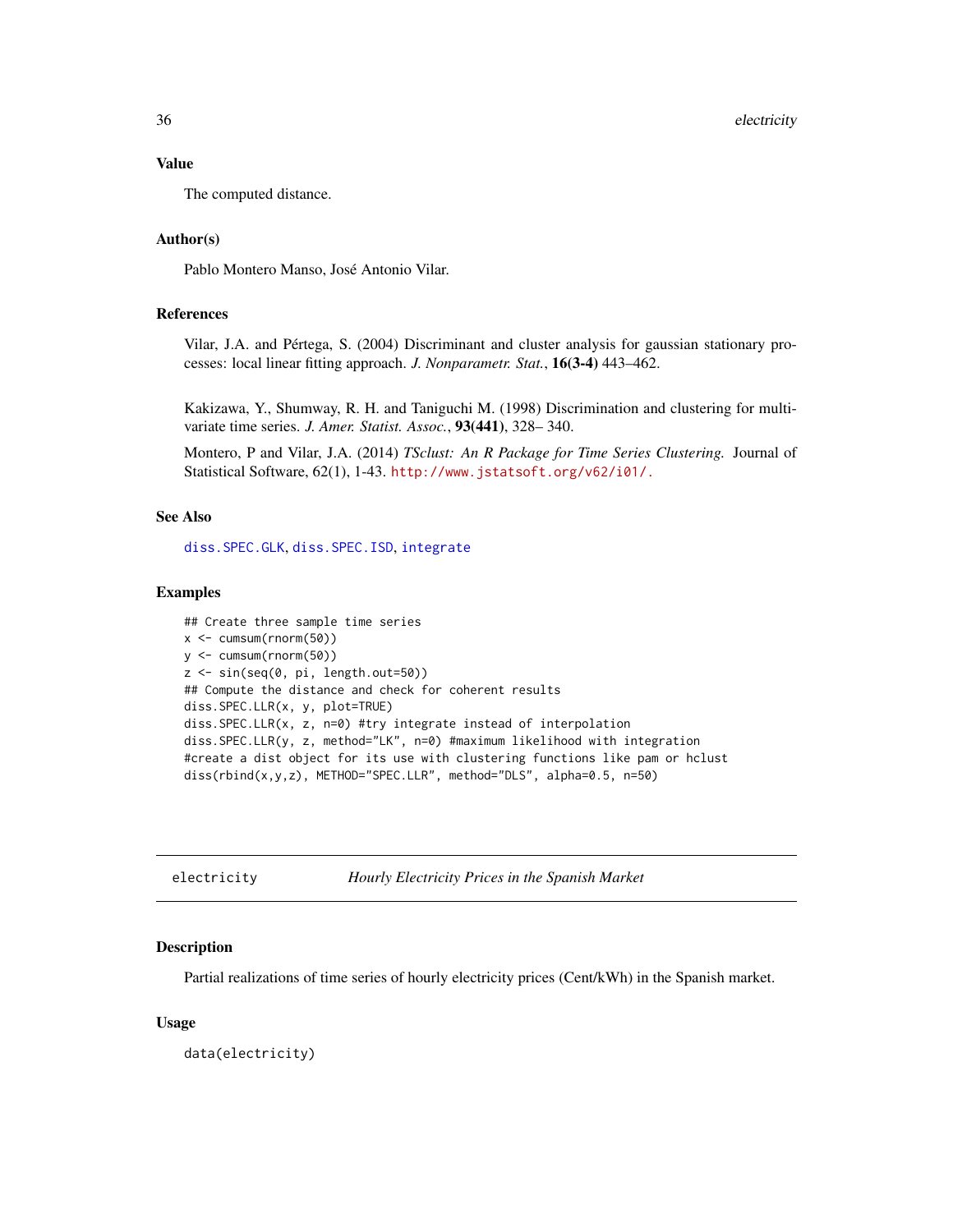#### <span id="page-36-0"></span>interest.rates 37

# Format

A matrix with 365 observations of the hourly electricity cost readings.

#### Details

The dataset consists of hourly electricity prices in the Spanish market during weekdays of the period December 31, 2007 - May 25, 2009.

# References

Montero, P and Vilar, J.A. (2014) *TSclust: An R Package for Time Series Clustering.* Journal of Statistical Software, 62(1), 1-43. <http://www.jstatsoft.org/v62/i01/.>

interest.rates *Long-Term Interest Rates from 1995 to 2012*

# Description

Partial realizations of time series of long-term interest rates (10-year bonds) for several countries.

# Usage

```
data(interest.rates)
```
## Format

A ts object with 215 observations of the monthly long-term interest rates (10-year bonds) from January 1995 to November 2012 of several countries.

# References

Montero, P and Vilar, J.A. (2014) *TSclust: An R Package for Time Series Clustering.* Journal of Statistical Software, 62(1), 1-43. <http://www.jstatsoft.org/v62/i01/.>

| loo1nn.cv |                     |  |  | Clustering Evaluation Index Based on Leave-one-out One-nearest- |  |
|-----------|---------------------|--|--|-----------------------------------------------------------------|--|
|           | neighbor Evaluation |  |  |                                                                 |  |

#### Description

Computes the leave-one-out one-nearest-neighbor cross-validation of an arbitrary distance matrix.

## Usage

loo1nn.cv(d, G)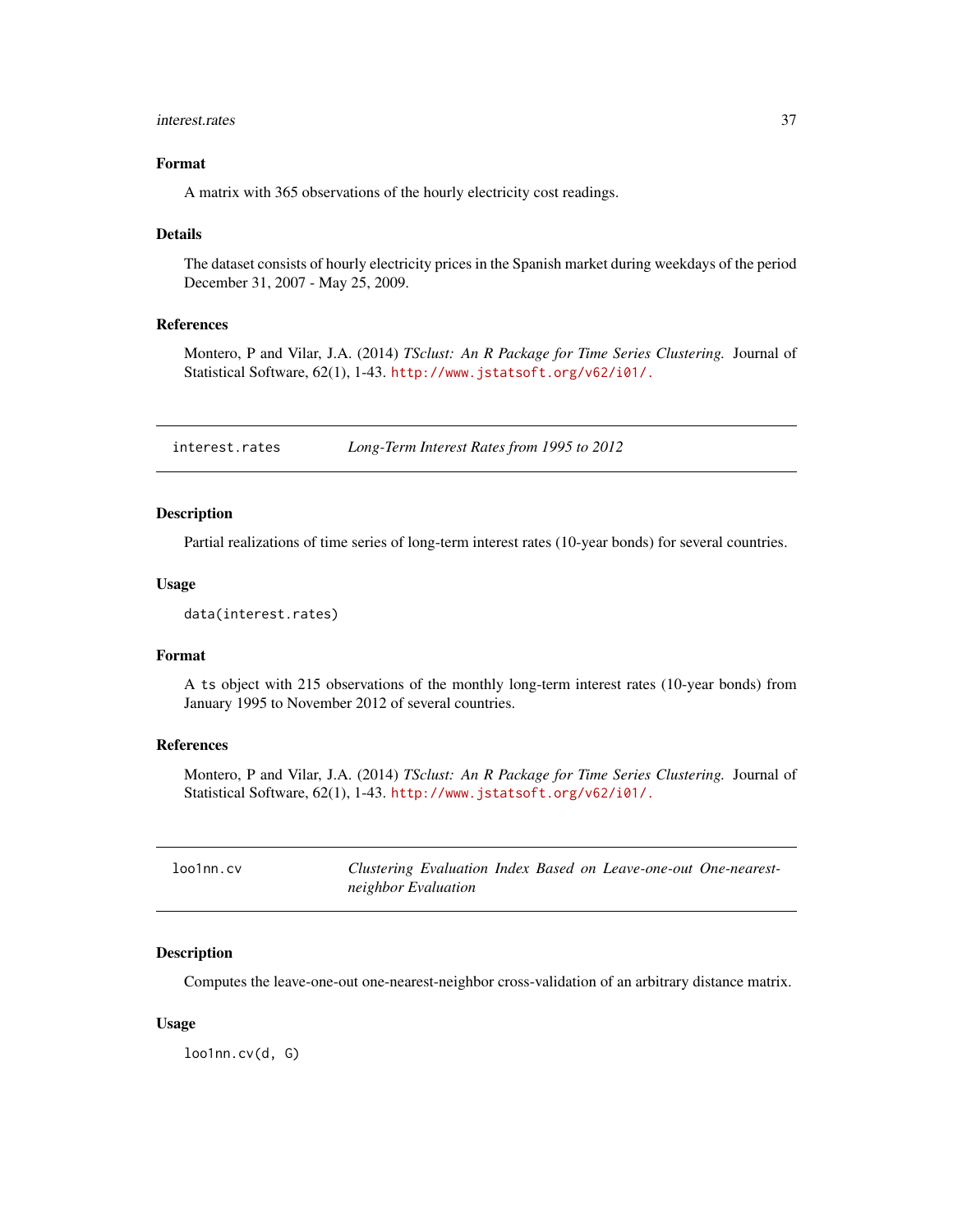#### <span id="page-37-0"></span>Arguments

| d | A dist object.                                                                                                                                     |
|---|----------------------------------------------------------------------------------------------------------------------------------------------------|
| G | Integer vector with the labels of the true cluster solution. Each element of the<br>vector specifies the cluster 'id' that the element belongs to. |

# Details

Computes the proportion of succesful clusters that the given distance matrix produces using leaveone-out one-nearest-neighbor cross-validation. Distance ties are solved by majority vote. A tie while voting produces a warning and is solved by selecting a candidate cluster at random.

# Value

The computed proportion.

## Author(s)

Pablo Montero Manso, José Antonio Vilar.

## See Also

[cluster.evaluation](#page-1-1), [loo1nn](#page-0-0), [knn.cv](#page-0-0),

## Examples

data(synthetic.tseries)

#create the ground thruth cluster  $G \leq -rep(1:6, each = 3)$ 

```
#obtain candidate distance matrix (dist object)
dACF <- diss(synthetic.tseries, "ACF")
```
#calculate the cross-validation loo1nn.cv(dACF, G)

paired.tseries *Pairs of Time Series from Different Domains*

# Description

Dataset formed by pairs of time series from different domains. Series were selected from the UCR Time Series Archive.

## Usage

data(paired.tseries)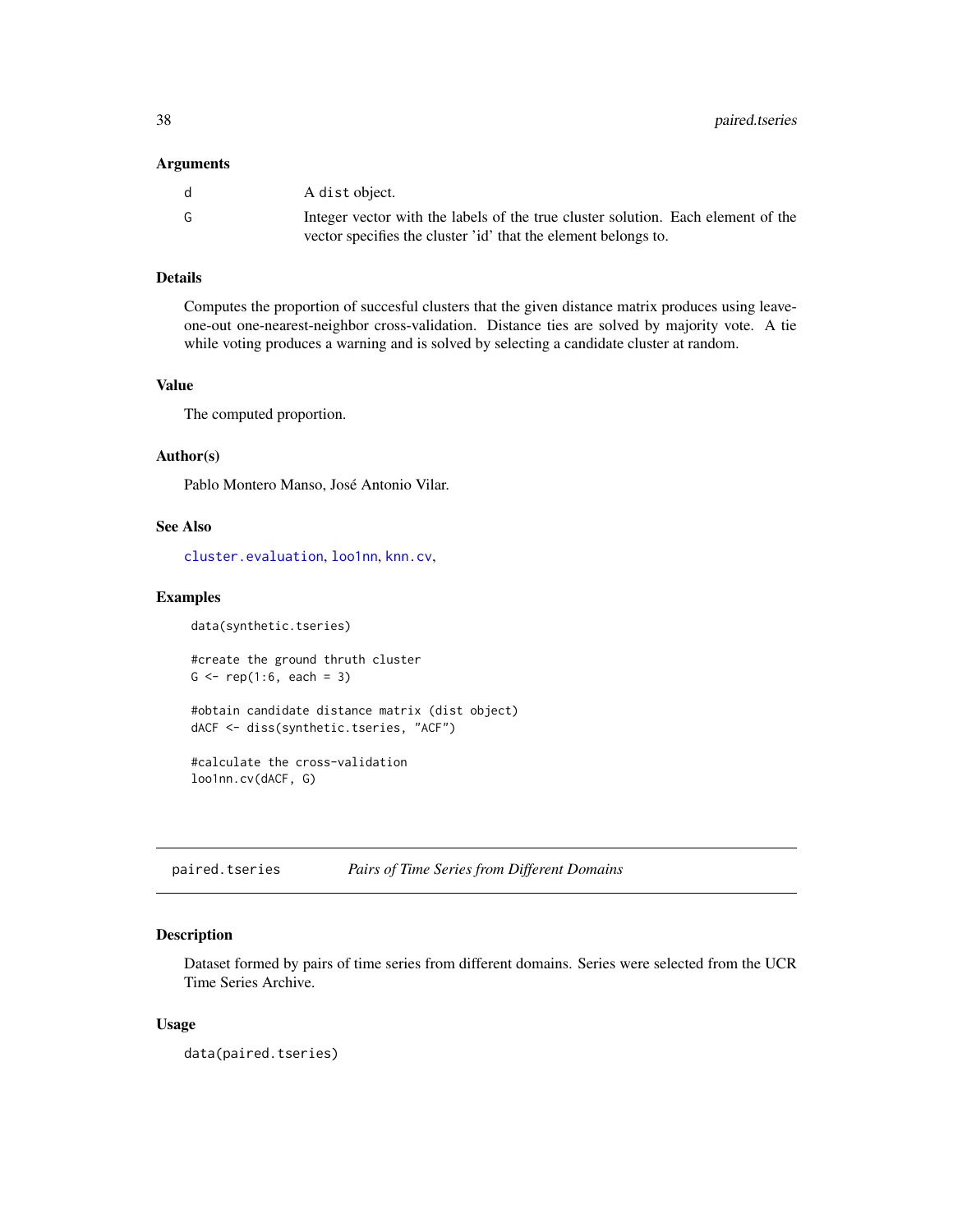# paired.tseries 39

# Format

A mts object with 36 series of length 1000.

## Details

Each pair of series in the dataset (Series 1 and 2, Series 3 and 4, etc.) comes from the same domain, so this pairing could constitute a possible ground truth solution.

## **Note**

abbreviate can be used on the colnames.

#### Source

http://www.cs.ucr.edu/~eamonn/SIGKDD2004/All\_datasets/

# References

Keogh, E., Lonardi, S., & Ratanamahatana, C. A. (2004). Towards parameter-free data mining. Proceedings of the tenth ACM SIGKDD international conference on Knowledge discovery and data mining (pp. 206-215).

Montero, P and Vilar, J.A. (2014) *TSclust: An R Package for Time Series Clustering.* Journal of Statistical Software, 62(1), 1-43. <http://www.jstatsoft.org/v62/i01/.>

# Examples

```
data(paired.tseries)
#Create the true solution, the pairs
true_cluster <- rep(1:18, each=2)
#test a dissimilarity metric and a cluster algorithm
intperdist <- diss( paired.tseries, "INT.PER") #create the distance matrix
#use hierarchical clustering and divide the tree in 18 clusters
intperclust <- cutree( hclust(intperdist), k=18 )
#use a cluster simmilarity index to rate the solution
cluster.evaluation( true_cluster, intperclust)
```

```
#### other evaluation criterion used in this dataset consist in counting the correct pairs
#### formed during agglomerative hierarchical cluster (see references)
true_pairs = (-matrix(1:36, ncol=2, byrow=TRUE))
hcintper <- hclust(intperdist, "complete")
#count within the hierarchical cluster the pairs
sum( match(data.frame(t(true_pairs)), data.frame(t(hcintper$merge)), nomatch=0) > 0 ) / 18
```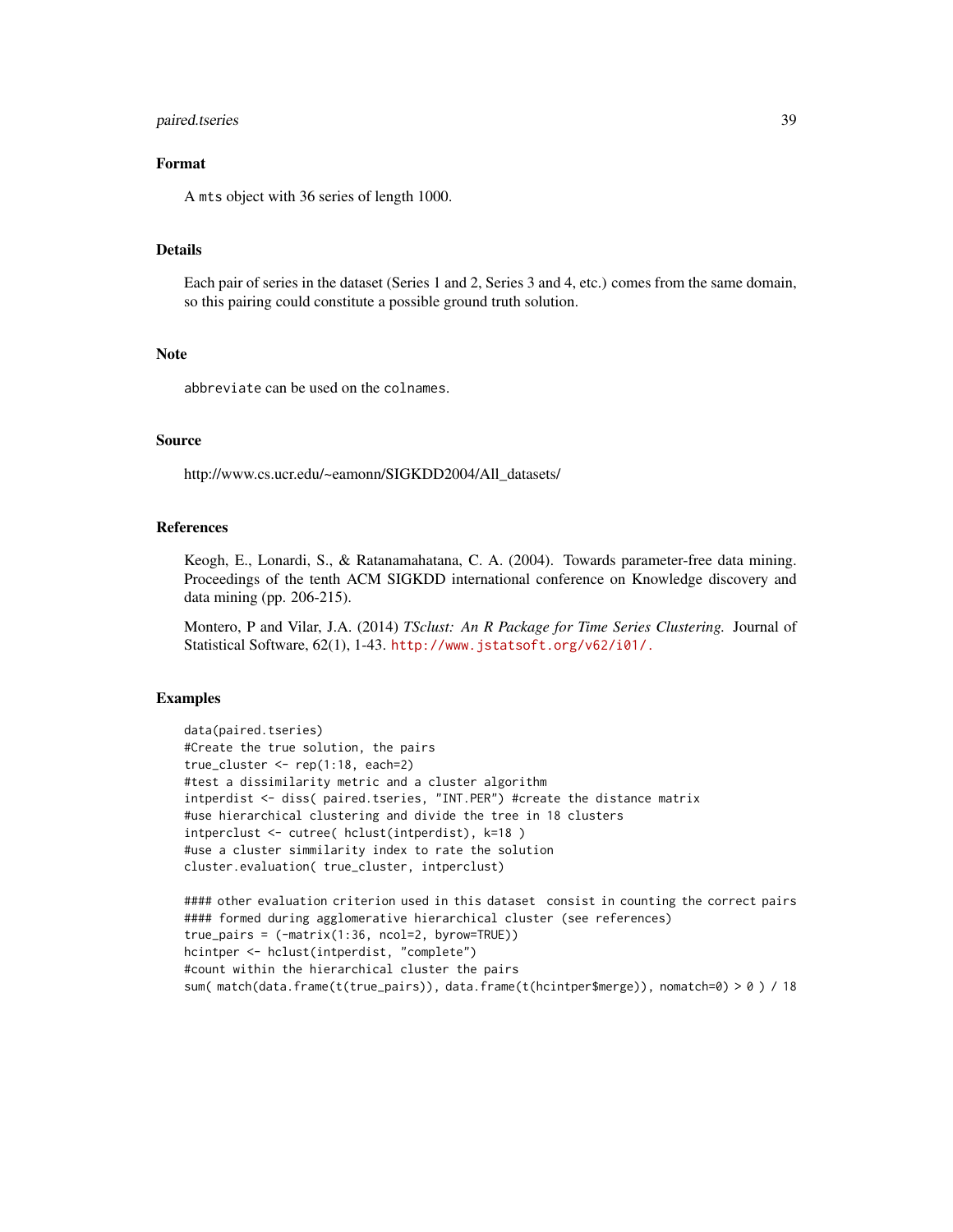<span id="page-39-0"></span>

## Description

Clustering algorithm based on p-values. Each group in the cluster solution is formed by series with associated p-values greater than a pre-specified level of significance.

## Usage

pvalues.clust(pvalues, significance)

# Arguments

| pvalues      | A dist object containing the p-values from testing the equality of each pair of<br>time series under study. |
|--------------|-------------------------------------------------------------------------------------------------------------|
| significance | The significance level.                                                                                     |

# Details

Each element (i,j) in pvalues corresponds to the p-value obtained from checking whether or not the  $i$ -th and  $j$ -th series come from the same generating model. The clustering algorithm will only group together those series whose associated p-values are greater than the pre-specified significance level. The algorithm was originally developed for its use with the p-values obtained with in diss.AR.MAH (see Maharaj, 2000), but it can be applied to any similar test.

# Value

An integer vector of length n, the number of observations, giving for each observation the number (id) of the cluster to which it belongs.

# Author(s)

Pablo Montero Manso, José Antonio Vilar.

## References

Maharaj E.A. (2000) Clusters of time series. *J. Classification*, 17(2), 297–314.

Montero, P and Vilar, J.A. (2014) *TSclust: An R Package for Time Series Clustering.* Journal of Statistical Software, 62(1), 1-43. <http://www.jstatsoft.org/v62/i01/.>

# See Also

[diss.AR.MAH](#page-8-1)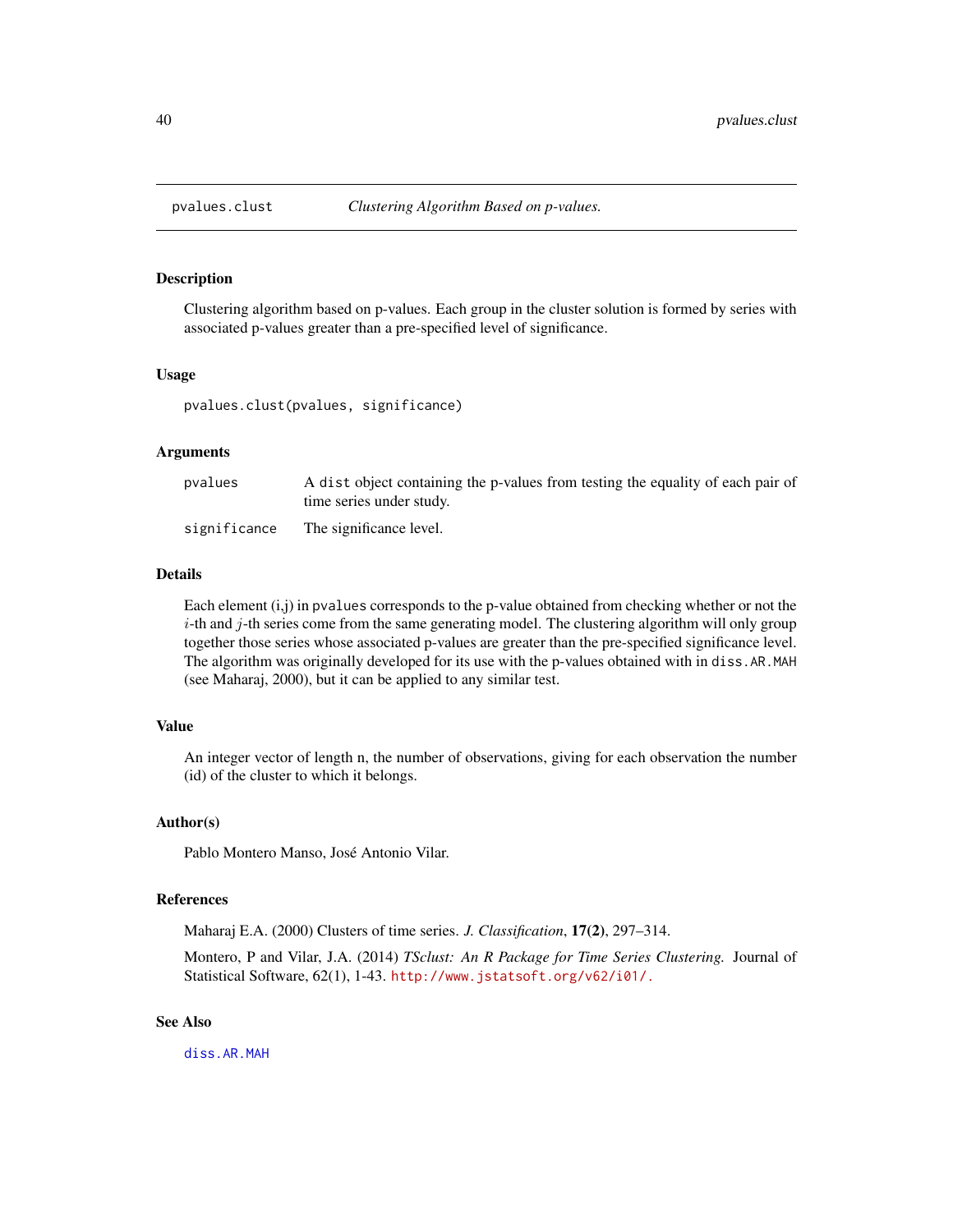# <span id="page-40-0"></span>synthetic.tseries 41

# Examples

```
## Create three sample time series
x \le cumsum(rnorm(100))
y <- cumsum(rnorm(100))
z <- sin(seq(0, pi, length.out=100))
##
## Compute the distance and check for coherent results
dd \leftarrow diss(rbind(x,y,z), "AR.MAH")pvalues.clust( dd$p_value, 0.05 )
```
synthetic.tseries *Synthetic Time Series for Clustering Performace Comparisons.*

#### Description

This dataset features three repetitions of several models of time series.

# Usage

```
data(synthetic.tseries)
```
# Details

The dataset is a mts object, formed by several repetitions of each of the following models.

|  | M1 AR $X_t = 0.6X_{t-1} + \varepsilon_t$                                           |
|--|------------------------------------------------------------------------------------|
|  | M2 Bilinear $X_t = (0.3 - 0.2\varepsilon_{t-1}) X_{t-1} + 1.0 + \varepsilon_t$     |
|  | M3 EXPAR $X_t = (0.9 \exp(-X_{t-1}^2) - 0.6) X_{t-1} + 1.0 + \varepsilon_t$        |
|  | M4 SETAR $X_t = (0.3X_{t-1} + 1.0) I (X_{t-1} \ge 0.2) -$                          |
|  | $(0.3X_{t-1} - 1.0) I(X_{t-1} < 0.2) + \varepsilon_t$                              |
|  | M5 NLAR $X_t = 0.7  X_{t-1}  (2 +  X_{t-1} )^{-1} + \varepsilon_t$                 |
|  | M6 STAR $X_t = 0.8X_{t-1} - 0.8X_{t-1}(1 + \exp(-10X_{t-1}))^{-1} + \varepsilon_t$ |

Three simulations of each model are included. This dataset can be used for comparing the performance of different dissimilarity measures between time series or clustering algorithms.

# References

Montero, P and Vilar, J.A. (2014) *TSclust: An R Package for Time Series Clustering.* Journal of Statistical Software, 62(1), 1-43. <http://www.jstatsoft.org/v62/i01/.>

# Examples

data(synthetic.tseries)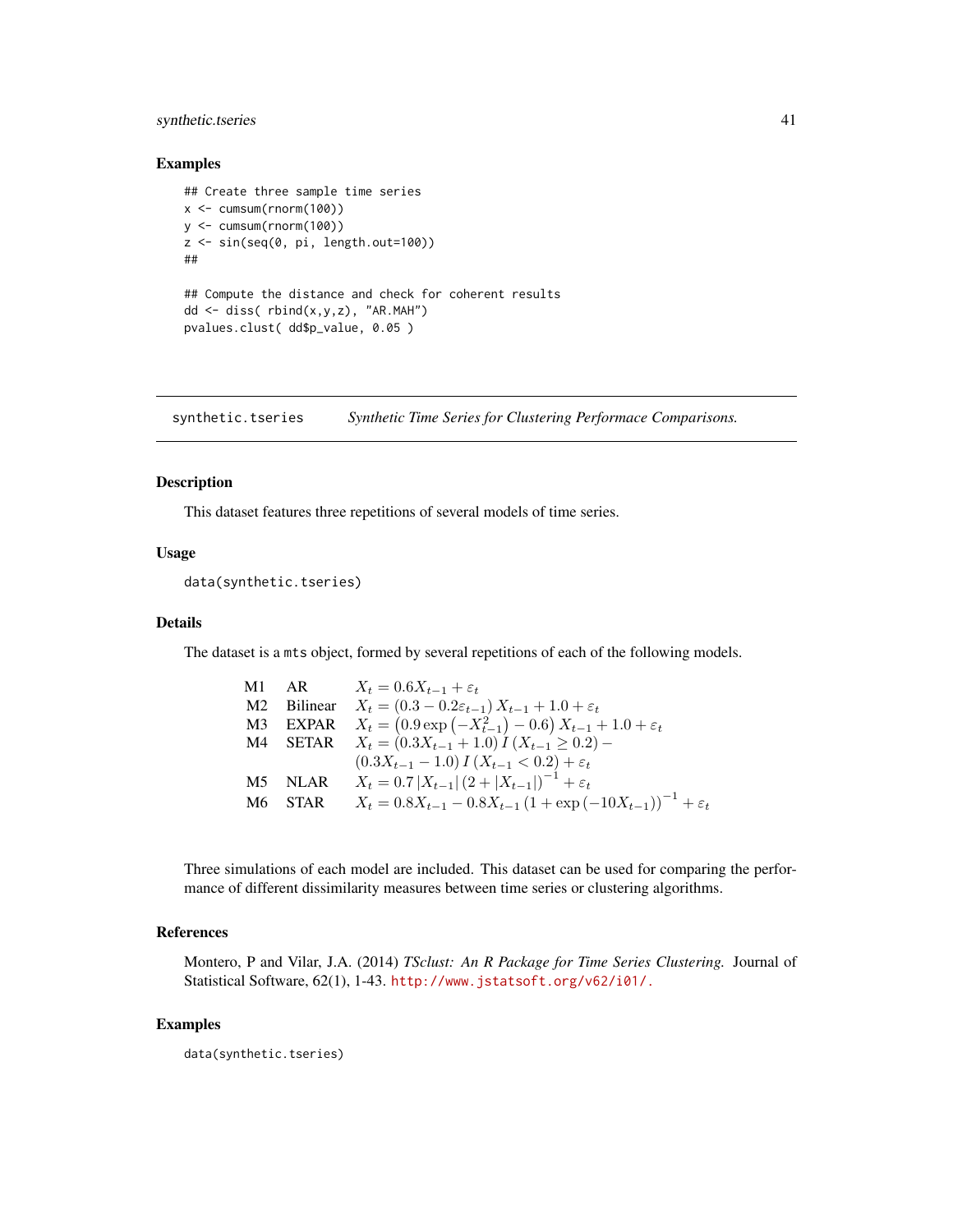```
#Create the true solution, for this dataset, there are three series of each model
true_cluster <- c(1, 1, 1, 2, 2, 2, 3, 3, 3, 4, 4, 4, 5, 5, 5, 6, 6, 6)
#test a dissimilarity metric and a cluster algorithm
intperdist <- diss( synthetic.tseries, "INT.PER") #create the distance matrix
#use hierarchical clustering and divide the tree in 6 clusters
intperclust <- cutree( hclust(intperdist), 6 )
#use a cluster simmilarity index to rate the solution
cluster.evaluation( true_cluster, intperclust)
```
#test another dissimilarity metric and a cluster algorithm acfdist <- diss( synthetic.tseries, "ACF", p=0.05) acfcluster <- pam( acfdist, 6 )\$clustering #use pam clustering to form 6 clusters cluster.evaluation( true\_cluster, acfcluster)

```
#test another dissimilarity metric and a cluster algorithm
chernoffdist <- diss( synthetic.tseries, "SPEC.LLR")
chernoffclust <- pam( chernoffdist, 6 )$clustering
cluster.evaluation( true_cluster, chernoffclust)
```
TSclust *Package for Time Series Clustering.*

# Description

This package contains several measures of dissimilarity between time series, some examples of time series datasets, specific clustering algorithms, and dimension reduction algorithms. dissimilarities begin with diss.\*, and a wrapper function diss is available. Cluster evaluation methods include cluster.evaluation and loo1nn.cv. A clustering algorithm based on pairwise p-values is implemented in pvalues.clust. The package should be used along with other existing clustering packages and function such as hclust, packages cluster, ...

# Author(s)

Pablo Montero Manso, José Antonio Vilar.

## **References**

Montero, P and Vilar, J.A. (2014) *TSclust: An R Package for Time Series Clustering.* Journal of Statistical Software, 62(1), 1-43. <http://www.jstatsoft.org/v62/i01/.>

## See Also

[diss](#page-3-1)

<span id="page-41-0"></span>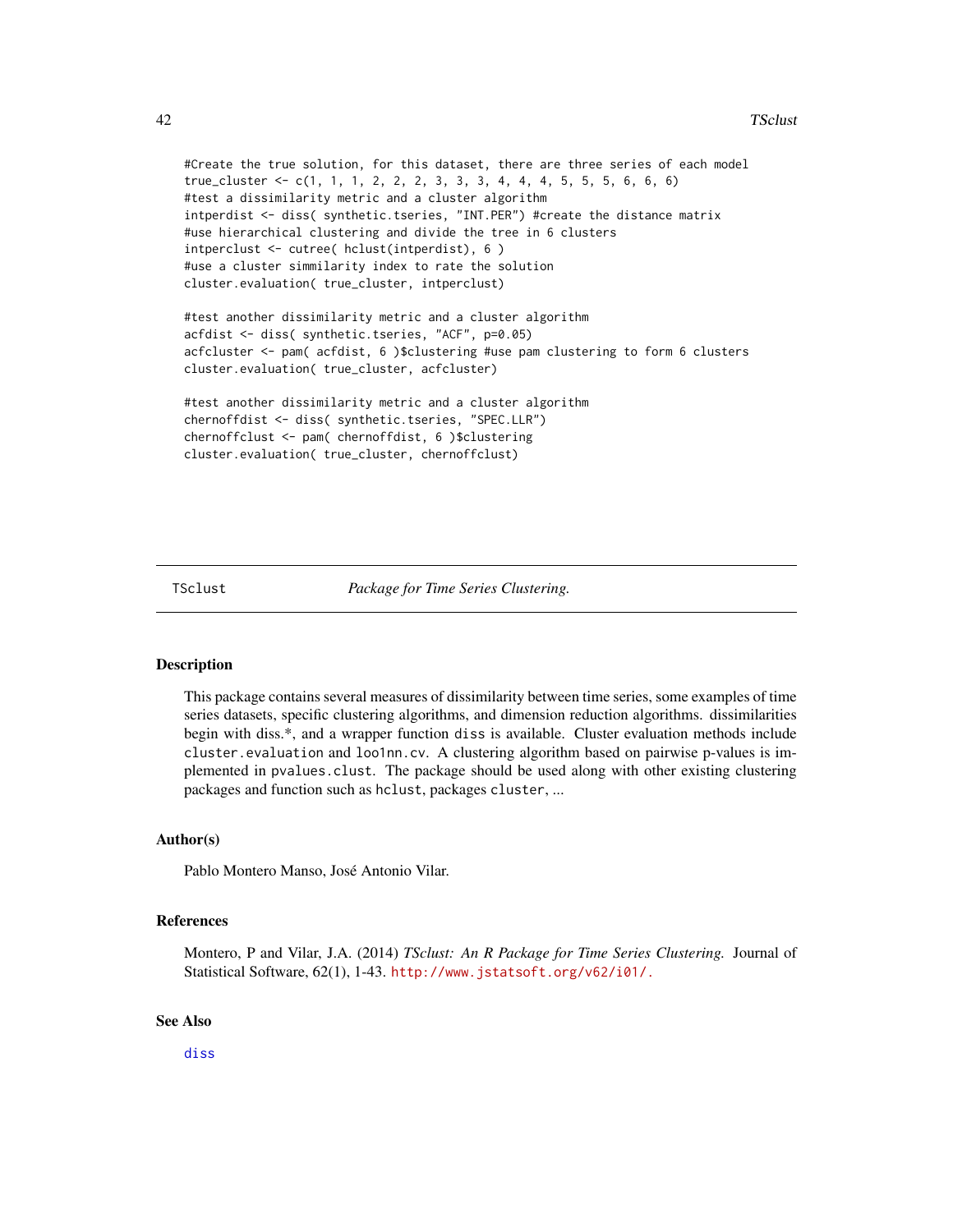## TSclust 43

# Examples

```
#the available dissimilarities can be found in the diss help, page (?diss)
#and their individual pages from there.
### The most common use case begins with a set of time series we want to cluster.
### This package includes several example datasets.
###
data(interest.rates)
###transformation of the interest rates
trans.inter.rates <- log(interest.rates[2:215,]) - log(interest.rates[1:214,])
##use the dist function of the proxy package to easily create the dist object
#applying ACF with geometric decaying to each pair of time series
tsdist <- diss( t(trans.inter.rates) , "ACF", p=0.05)
names(tsdist) <- colnames(interest.rates)
#perform hierachical clustering to the dist object
hc <- hclust(tsdist)
#show the results
plot(hc)
mahdist <- diss( t(trans.inter.rates) , "AR.MAH", p=0.05)$p_value
pvalues.clust(mahdist, 0.05)
```